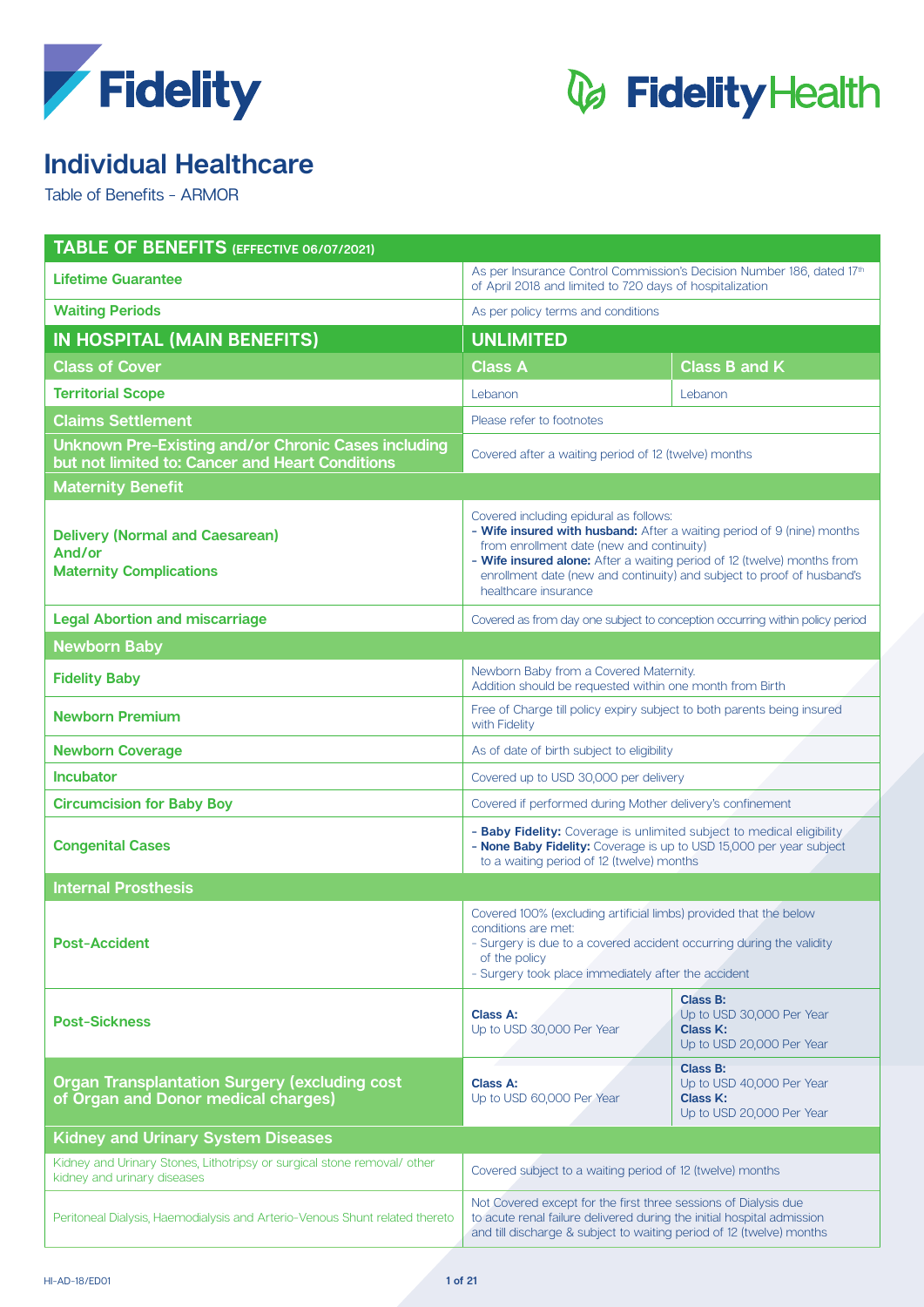| <b>Miscellaneous</b>                                                                                                                 |                                                                                                                                                                                                                                                                                                                                                                 |                                                                              |  |
|--------------------------------------------------------------------------------------------------------------------------------------|-----------------------------------------------------------------------------------------------------------------------------------------------------------------------------------------------------------------------------------------------------------------------------------------------------------------------------------------------------------------|------------------------------------------------------------------------------|--|
| <b>Infertility</b>                                                                                                                   | Tubal ligation, Varicocele, Vasectomy, Infertility tests and infertility In-patient<br>treatments are covered up to USD 15,000 per insured per year subject to a<br>waiting period of 12 (twelve) months from enrollment date.<br>Cover excludes: IVF, EVF, AI, ICSI or any other artificial insemination procedure                                             |                                                                              |  |
| <b>Epidemic/Pandemic</b>                                                                                                             | Covered in compliance with ICC decision number 80/LMD issued on<br>15/04/2020 and within the scope of the council of ministers' mobilization<br>decision issued on 15/03/2020:<br>* Total Maximum Limit per Insured/ per contractual period/ per case:<br>USD. 30,000<br>* Maximum Number of Days: 21                                                           |                                                                              |  |
| <b>Mental &amp; Psychiatric Diseases</b>                                                                                             | Covered up to USD 15,000 excluding Nervous Breakdowns, Neurotic<br>Disorders, Attention Deficit Disorders, Speech Therapy, Alzheimer                                                                                                                                                                                                                            |                                                                              |  |
| <b>Breast Reconstruction</b>                                                                                                         | Covered following partial or complete mastectomy due to breast cancer<br>when the following conditions are met:<br>- The excision surgery is initially covered by the policy<br>- The reconstruction is done within a period of 6 (six) months from the<br>excision and within validity of policy<br>- Cost of Breast implant is covered under Prosthesis Limit |                                                                              |  |
| <b>Nose Related Surgeries</b>                                                                                                        | Covered subject to a waiting period of 24 (twenty four) months except<br>for cosmetic surgeries                                                                                                                                                                                                                                                                 |                                                                              |  |
| <b>Companion Coverage</b>                                                                                                            | One extra bed is covered for one parent accompanying a confined child<br>aged below 18 years by the time he enters the hospital                                                                                                                                                                                                                                 |                                                                              |  |
| <b>Repatriation of Mortal Remains</b>                                                                                                | Covered up to USD 10,000 per year                                                                                                                                                                                                                                                                                                                               | Not covered                                                                  |  |
| <b>Burial &amp; Morgue Expenses</b>                                                                                                  | Covered up to USD 2,000 provided death occurred during a covered<br>hospitalization                                                                                                                                                                                                                                                                             |                                                                              |  |
| <b>Bariatric Surgeries:</b><br>- Waiting period 12 months<br>- BMI> 40, Age>18                                                       | Class A:<br>Up to USD 7,000 Per Year                                                                                                                                                                                                                                                                                                                            | Class B:<br>Up to USD 5,000 Per Year<br>Class K:<br>Up to USD 3,000 Per Year |  |
| <b>Sports other than Hazardous</b>                                                                                                   | - Covered when performed as amateur<br>- Hazardous sports including but not limited to MotorCycling race, Deep<br>Sea Diving, Delta Plane, Paragliding are not covered either if performed<br>as amateur or professional                                                                                                                                        |                                                                              |  |
| <b>Dental Treatment</b>                                                                                                              | Covered only if the below conditions are met:<br>- Necessitated by a covered accident occurring during the policy's<br>contractual period<br>- Treatment should be performed within a maximum period of 6 (six)<br>months from date of accident and within policy duration                                                                                      |                                                                              |  |
| <b>Sleep Disorders</b>                                                                                                               | Only polysomnography is covered after 12 (twelve) months from enrollment<br>date. For Co-NSSF insured if patient is eligible, polysomnography coverage is<br>up to $50\%$                                                                                                                                                                                       |                                                                              |  |
| <b>Home Care</b>                                                                                                                     | Covered when replacing a covered hospitalization                                                                                                                                                                                                                                                                                                                |                                                                              |  |
| <b>Local Ambulance Cost</b>                                                                                                          | Not Covered                                                                                                                                                                                                                                                                                                                                                     |                                                                              |  |
| <b>OUT-PATIENT (AMBULATORY)</b>                                                                                                      | <b>UNLIMITED</b>                                                                                                                                                                                                                                                                                                                                                |                                                                              |  |
| All Exclusions and/or waiting periods applicable to In-Hospital Plans are Applicable to Out-Patient Plans unless otherwise mentioned |                                                                                                                                                                                                                                                                                                                                                                 |                                                                              |  |
| Diagnostic Tests (X-Rays, MRI, Scans,<br><b>US and laboratory tests)</b>                                                             | Covered                                                                                                                                                                                                                                                                                                                                                         |                                                                              |  |
| <b>Maternity Laboratory Tests</b>                                                                                                    | Covered subject to a waiting period of 6 (six) months (new & continuity)                                                                                                                                                                                                                                                                                        |                                                                              |  |
| <b>Ultrasound for Pregnant Woman</b>                                                                                                 | 3 (three) obstetrical ultrasounds are covered as well as 1 (one)<br>morphological US during pregnancy subject to a waiting period<br>of 6 (six) months (new & continuity)                                                                                                                                                                                       |                                                                              |  |
| <b>Triple Test during Pregnancy</b>                                                                                                  | One (1) Triple Test OR One (1) Amniocentesis is Covered subject to a                                                                                                                                                                                                                                                                                            |                                                                              |  |
| <b>Amniocentesis during Pregnancy</b>                                                                                                | waiting period of 6 (six) months (new & continuity)                                                                                                                                                                                                                                                                                                             |                                                                              |  |
| <b>Pet Scan</b>                                                                                                                      | Covered for cancer cases                                                                                                                                                                                                                                                                                                                                        |                                                                              |  |
| <b>Volume Computed Tomography or VCT 64</b>                                                                                          | Covered                                                                                                                                                                                                                                                                                                                                                         |                                                                              |  |
| <b>Ocular Coherence Tomography (OCT)</b>                                                                                             | Covered                                                                                                                                                                                                                                                                                                                                                         |                                                                              |  |
| <b>Pre-marital tests</b>                                                                                                             | Basic mandatory pre-marital tests are covered                                                                                                                                                                                                                                                                                                                   |                                                                              |  |
| Physiotherapy, Laser Therapy (Except for Errors of<br><b>Refraction and Sight Correction)</b>                                        | Covered                                                                                                                                                                                                                                                                                                                                                         |                                                                              |  |
| <b>STD and HIV tests</b>                                                                                                             | Covered under ambulatory only                                                                                                                                                                                                                                                                                                                                   |                                                                              |  |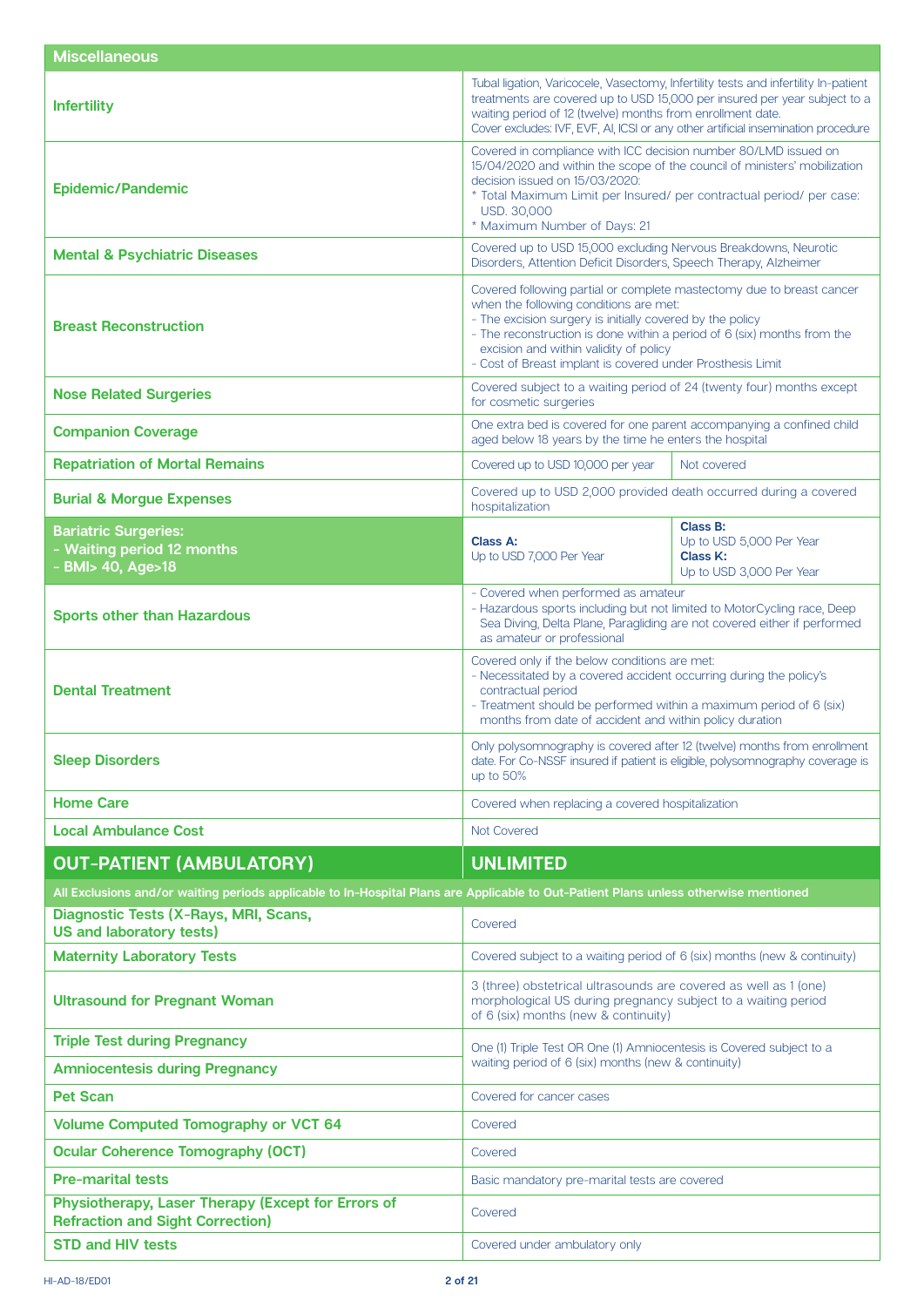## **NOTES**

### A. Claims Settlement Procedure:

### **In-Patient Benefits:**

### **Coverage Inside Lebanon**

- **Coverage Inside Network:** Up to 100% as per policy terms and conditions.
- Coverage Outside Network: Up to 100% for emergency cases and up to 80% for elective cases on reimbursement basis as per Lebanese preferential tariff and subject to policy terms and conditions.

### **Coverage Outside Lebanon:**

Coverage on reimbursement basis up to 100% for emergency cases and up to 80% for elective cases as per Lebanese preferential tariff and<br>policy terms and conditions.

### **Ambulatory Benefits:**

### **Coverage Inside Lebanon:**

- **Coverage Inside Network:** Up to 100% as per policy terms and conditions.

- Coverage Outside Network: On reimbursement basis up to 80% according to Lebanese preferential tariff and policy terms and conditions.

### **Coverage Outside Lebanon:**

Coverage on reimbursement basis up to 80% according to Lebanese preferential tariff and policy terms and conditions.

#### **B. Network of Providers:**

The extensive list of contracted providers is available upon request from the Insurance Company or through NextCare website: www.nextcarehealth.com or through NextCare Mobile Application.

### **FIDELITY ASSURANCE & REINSURANCE COMPANY S.A.L.**

Capital LBP 10.5 billion fully paid - C.R. 18345 Beirut - MOF 4939 registered in the MET insurance companies register under N. 121 subject to decree N. 9812 dated 04/05/1968 and its amendments of law N. 94 of 18/06/1999 1575 Head Office Jal el Dib - Hamra Ext. 710 - Tripoli Ext. 760 - Zahle Ext. 770 - El Abbasieh-Tyr Ext. 740 - Saida Ext. 730 | P.O. Box: 11-6349 Riad Solh - Beirut 11072210 - Lebanon customerservicedept@fidelity.com.lb | www.fidelity.com.lb | HI-AD-18/ED01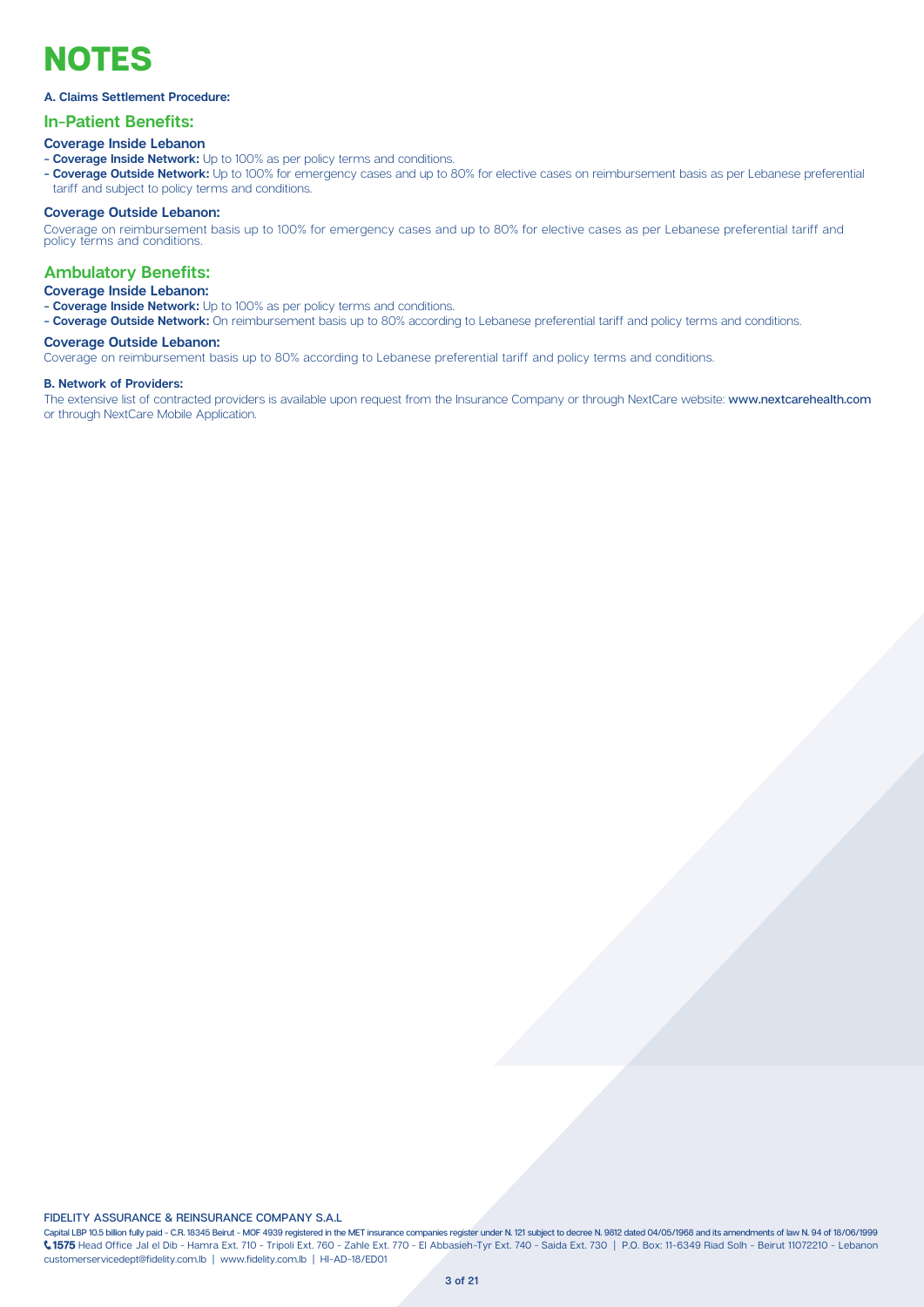# *&* Fidelity Health **عقد تأمين فردي**



حيث أنّ **حامل البوليصة** المذكور في الملحق ها هنا كان قد تقدّم بطلب خطّي لتأمين صحّي فردي، وحيث أنّ شركة .Fidelity Assurance and Reinsurance Co. S.A.L (المشـار إليهـا فيمـا يلــى بالشـركة) كانـت قــد راجعـت هــذا الطلــب ووافقــت علــى تغطيــة المنافـع المحــدّدة فــى البوليصــة، ونظـراً لهــذا الطلــب الـذي يشـكل أســاس هــذه البوليصــة ويخضـع لدفــع قســط التأميــن كمــا هــو منصــوص عليــه فــي الملحــق، وافقــت الشــركة علــى تســديد كلفــة المنافــع المبينــة فــي ملحــق البوليصــة وجــدول المنافــع بحســب الحــدّ المذكــور فــي الشـــروط والأحــكام والقيــود والاســتثناءات المنصــوص عليهــا فيـــه وبموجبهـــا . إثباتًا لذلك، وقّعت الشركة على هذه البوليصة التي ستدخل حيز التنفيذ وسري المفعول في التاريخ المشار إليه في ملحق البوليصة المرفق بهذه الوثيقة.

المدير العام المسؤول اإلداري المفوض

فبدلتف

**مكتــب معالجــة شــكاوى التأميــن: ٠١/٩٩٩٠٦٩ لجنـة مراقبـة هيئـات الضمـان - وزارة اإلقتصـاد والتجـارة**

**في حال وجود اية شكوى لم يجر حلها مع الشركة تتعلق بعقد التأمين أو ناتجة عن هذا العقد، يمكن للمضمون و/أو للمستفيد مراجعة لجنة ّ مراقبة هيئات الضمان في وزارة اإلقتصاد والتجارة على رقم الهاتف الذكور أعاله والمخصص لتلقي ومعالجة شكاوى التأمين بغية حل تلك**  الشكوى بالطرق الإدارية والصلحية وتمكيناً للجنة من أداع مهامها.<br>.

### **تعريفات**

بغية تنفيذ وتفسير بنود هذه البوليصة، تحمل الكلمات والعبارات التالية المعاني المحددة لها أدناه:

### **بطاقة الدخول:**

بطاقة شخصية صادرة باسم كل مؤمن، تسهل له الوصول إلى خدمات الرّعاية الصحّية التي تغطيها هذه البوليصة.

### **اإلداري:**

مسؤول الطرف الثالث NEXtCARE ّ الذي تعاقدت معه الشركة للتصرف باسمها ً وبالنيابة عنها إلدارة المطالبات وفقا لشروط وأحكام البوليصة من خالل مكتبه أو مندوبيه.

يعمل مركز المطالبات الاداري بالاضافة إلى مندوبيه (الأطباء/الممرضات/الأخصاء الإداريين المحترفين) الموجودين في مختلف مراكز الرّعاية الصحّية، على:

- 
- 
- تزويد التّوجيهات والمعلومات للمؤمّن عليه؛<br>• دعم التّنفيذ السّليم لشروط وأحكام البوليصة ومراقبته؛<br>• التحقّق من الأهليّة واتّخاذ القرار باسم الشركة ونيابة عنها، سواء كان ذلك<br>• لمنح الموافقة على تغطية خدمة رعاية صحّية معيّ

### **ّ خطط العناية الصح ُ ية الم ّطبقة:**

ّ مجموعة منافع العناية الصحية المنصوص عليها في البوليصة باإلضافة إلى القيود والاستثناءات والشَّروط الخاصّة والميزات التي تمت الموافقة على تغطيتها خصيصًا في ملحق البوليصة وجدول المنافع.

1. المنافع الأساسية للرَّعاية الصحّية:

- **\* ضمان التّأمين مدى الحياة:** يمنح هذا الضمان الحقّ للمؤمّن عليه في تجديد البوليصة سنوياً بغض النّظر عن العمر أو أية حالة طبّية قد تحدث خلال الفترة ّ التعاقدية، دون أي زيادة على القسط السنوي غير مستوفية للمعايير ومغايرة للحالة الأساسية أو لأي تعديل خاص على المنافع المتبقية وذلك بحسب القرار
	- رقم 186 التابع للجنة مراقبة التأمين.

• **الخطّة الفردية الاستشفائية (IN):** تغطي الحالات التي تستلزم طبيًا الإقامة<br>في المستشفى لمدة 24 (أربع وعشرين) ساعة على الأقلّ.

.2 المنافع اإلضافية:

- ّال ّ تي ال تتطلب المكوث في المستشفى مثل الفحوصات المخبرية واألشعة **ّ الخطة المتنقلة الخارجية)AMB):** ّ تغط ّ ي االختبارات الت ّ شخيصية والعالجات والعلاج الفيزيائي والتصوير بالرّنين المغناطيسي وغيرها ...
- **٬ خطة الأدوية بموجب وصفة طبية (PM):** تغطي تكلفة الأدوية الموصوفة<br>خارج فترة العلاج داخل المستشفى.
- **\* خطة زيارات الأطباء (DV):** تغطي تكلفة زيارات الأطباء التي تتم خارج فترة<br>العلاج داخل المستشفى.

### **الشركة:**

ّ ح **L.A.S .Co Reinsurance & Assurance Fidelity** ّ المسجلة والمصر لها بالعمل في لبنان، ممّا يضمن تسديد المنافع وفقًا لشروط وأحكام البوليصة وأي ملحق مرفق بها.

### **تاريخ اإللغاء:**

يتم تحديده في ملحق الإلغاء باليوم والشَّهر والسّنة عند الساعة 12:00 (الثانية عشر ) ظهراً بالتَّوقيت المحلّى والذي يتوقف عنده غطاء التأمين. يمكن طلب اإللغاء من قبل حامل البوليصة أو الشركة.

### **ُ األمراض/الحاالت المزمنة:**

أي مرض أو علّة أو إصابة تتميز على الأقل بواحدة من الخصائص التالية: تشكّل حالة دائمة أو طويلة الأمد؛ تتطلّب علاجات مستمرة و/أو متابعات، والتي بالعموم لا علاج ّ معروف أو محدد لها.

### **فئة/ درجة االستشفاء:**

فئة التّغطية التى اختارها المؤمّن عليه والمذكورة في البوليصة والتي يستفيد بموجبها من العالجات داخل المستشفى.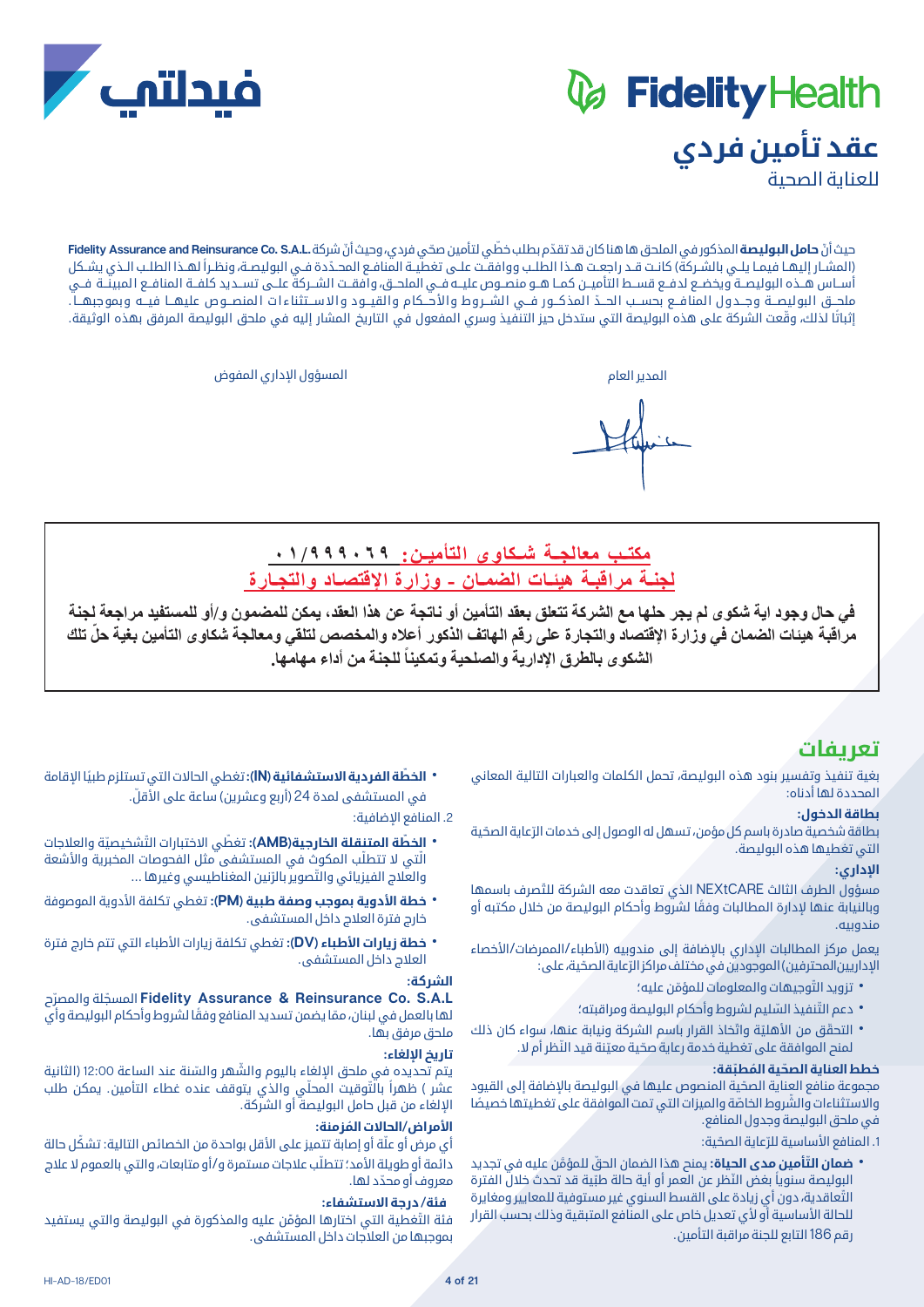### **َ الدفع المشترك:**

َّ نسبة المصاريف المتكبدة التي يتحملها المؤمن عليه ويدفعها.

### **الحاالت الخلقية:**

ً يشار إليها أيضا بالعيوب الخلقية أو باألمراض الخلقية أو بالحاالت المرضية الهيكلية أو الوظيفية الموجودة عند الوالدة أو قبلها. يمكن اكتشاف الحاالت الخلقية قبل َّ الوالدة، أو عند الوالدة أو في أي وقت خالل عمر المؤمن.

### **العناية النهارية:**

العالج الذي يتم تلقيه في المستشفى خالل النهار، بما في ذلك استخدام غرفة المستشفى حيث لا تتطلب الحالة المرضيّة المكوث ليلاً.

### **االستثناءات:**

الحالات التي لا تغطيها الشركة والمحددة بوضوح في شروط وأحكام البوليصة ً وفي أي ملحق يشكل جزءا ال يتجزأ من البوليصة.

### **تاريخ االنتساب:**

يتم تحديده في ملحق البوليصة باليوم والشَّهر والسّنة عند الساعة 12:00 (الثانية عشر) ظهراً بالتَّوقيت المحلّي والذى تم فيه تسجيل المؤمّن عليه وتغطيته لأول مرة مع الشركة بموجب هذه البوليصة.

### **تاريخ االنتهاء:**

يتمّ تحديده في ملحق البوليصة باليوم والشَّهر والسّنة عند الساعة 12:00 (الثانية عشر) ظهراً بالتَّوقيت المحلّي والذي تنتهي فيه تغطية التأمين. تتوقف منافع ّ الرعاية الصحية ابتداء من تاريخ انتهاء صالحية البوليصة ما لم ينص على خالف ذلك.

### **ّ حاالت الطوارئ:**

ّ هي كل الحوادث أو حاالت المرض المفاجئ المغطاة، التي تشكل مصدر قلق مهني مشروع حول وجود مشكلة طبية كبيرة تتطلب تشخيصًا وعلاجًا فوريًا في غرفةً طوارئ المستشفى. يمكن تمديد عالجات الطوارئ إلى اإلقامة داخل المستشفى للضرورة الطبية.

### **ّ شبكة مقدمي العناية الصحية:**

مقدمو خدمات العناية الصحّية المحددة (مثل المستشفيات والمراكز الطبيّة والعيادات المتكاملة والمختبرات ومراكز العلاج الفيزيائي والصّيدليات) في جميع أنحاء الأراضي اللبنانية والواردين على قائمة مقدمي الخدمات المتعاقدين مع NEXtCARE ّ . يستفيد المؤمنون الذين يختارون خدمات العناية الصحية عند أحد مقدّمي هذه الخدمات من تسهيلات القبول بالإضافة إلى تسهيلات الفوترة المباشرة بأسعار تفضيليّة للحالات المغطاة وفقًا لشروط وأحكام البوليصة.

تتضمن شبكة مقدّمي الخدمات على الأقل واحداً من مقدمي الخدمات التالية في جميع الأوقات:

- المركز الطبي للجامعة الأمريكية في بيروت<br>American University of Beirut Medical Center
	- مستشفى آوتيل ديو دي فرانس<br>Hotel Dieu de France Hospital
- مستشفى القديس جاورجيوس الجامعي<br>Saint Georges Hospital University Medical Center
	-
	- مركز كليمنصو الطبي<br>Clemenceau Medical Center
	- المركز الطبي للجامعة اللبنانية الأميركية مستشفى رزق<br>University Medical Center-Rizk Hospital

ّ إن الالئحة الشاملة لمقدمي الخدمات المتعاقد معهم متوفرة عند الطلب لدى الشركة أو على موقع com.nextcarehealth.www أو من خالل تطبيق الهواتف المحمولة.

يمكن تحديث القائمة كلما اقتضى الأمر أو عند إضافة مقدّم خدمات أو إزالته، دون َّ الحاجة إلى إخطار مسبق أو موافقة مسبقة من المؤمن عليه.

### **حامل البوليصة:**

ّ مقدم طلب بوليصة تأمين العناية الصحية الفردية، المتصرف بصفته الشخصية ً وبإسمه وكذلك بالنيابة عن المعالين القانونيين له والذين يتم قبول طلبهم رسميا من قبل الشركة.

### **ملحق البوليصة:**

ً ملحق صادر عن الشركة ويشكل جزءا ال يتجزأ من البوليصة. يتضمن الملحق معلومات تتعلّق بالأطراف المتعاقدة بالاضافة إلى ملخّص المنافع، ويرد فيه على سبيل المثال لا الحصر: تاريخ الانتساب، الأعضاء المؤمن عليهم، الخطط المحددة، فئة الاستشفاء، الأقساط، الاستثناءات و/أو القيود المحددة.

### **َّ المؤمن عليه:**

حامل البوليصة و/أو المعالون القانونيون التابعون لـه المدرجون في الطلب أو الذين يتم إدراجهم لاحقاً، والذين وافقت عليهم الشركة رسمياً وتم إدراجهم في ملحق البوليصة أو في قائمة التّعداد الموافق عليها والَّذين يستفيدون من "التأمين ً لمدى الحياة" وفقا لشروط وأحكام البوليصة وكما هو مفصل في المادة 6 أدناه.

### **المعال القانوني:**

المعالون التابعون لحامل البوليصة وهم: أوالد حامل البوليصة غير المتزوجين )بما في ذلك الأطفال الذين تمّ تبنّيهم وفق أحكام القانون)، الذين تتراوح أعمارهم بين يوم واحد و18 (ثمانية عشر) عامًا أو 25 (خمسة وعشرون) عامًا إذا كانوا لا يزالون ً طالبا جامعيين بدوام كامل، وزوج حامل البوليصة، وأي شخص آخر يعتبر القانون حامل ً البوليصة معيال له.

### **تاريخ بدء العمل بالبوليصة:**

يتم تحديده في ملحق البوليصة باليوم والشَّهر والسّنة عند الساعة 12:00 (الثانية عشر) ظهراً بالتَّوقيت المحلّى والذي يدخل فيه التأمين حيز التنفيذ لأول مرة أو عند التَّجديدات اللاحقة. تبدأ منافع الرعاية الصحّية من تاريخ بدء العمل بالبوليصة ووفقًا لشروط وأحكام هذه البوليصة.

### **ّ حاالت مرضية سابقة:**

َّ حالة صحية أو مرض أو إصابة كانت موجودة طبيا قبل تاريخ تسجيل المؤمن عليه. يمكن أن تكون الحاالت المرضية السابقة كما يلي:

- ً **الحالات المعروفة:** الحالات القائمة طبيًا والتي يعرفها المؤمن عليه و/أو<br>التي استشار طبيبًا لها.
- **ٔ الحالات غير المعروفة وغير المكتشفة:** الحالات التي لا يعرفها المؤمن<br> عليه ولكنها موجودة طبيًا في جسم الإنسان قبل تاريخ الإنتساب.

### **إعالن كاذب و/أو إغفال و/أو تكتم عن المعلومات:**

ُتعتبر الحاالت المعروفة غير المعلن عنها أو التي تم التقليل من قيمتها أو أي تحريف لأية معلومات أثناء تقديم نموذج الطّلب وكلّما دعت الحاجة المكتشفة في أيّة مرحلة خالل الفترة التعاقدية بمثابة إعالن كاذب و/أو إغفال و/أو تكتم عن المعلومات.

### **استثناءات و/أو قيود محددة:**

الحالات الطبيّة أو الجراحيّة المستبعدة أو الخاضعة لقيود ماليّة بناءً على نموذج ّ الطلب أو التي يتم اكتشافها قبل انتهاء فترة المراقبة أو الناتجة عن أي إعالن كاذب أو إغفال أو تكتم معلومات. يتم تطبيق االستثناءات و/أو القيود المحددة ّ على أحد المؤمن عليهم في البوليصة أو على جميعهم ويتم تحديدها بوضوح في ملحق البوليصة.

### **فترات االنتظار:**

فترة زمنية محدّدة، عمومًا بالأيام أو الأشهر، تطبّق على منافع محدّدة ويتمّ خلالها استبعاد التّغطية. يتمّ تحديد فترات الانتظار وذكرها في جدول المنافع وفي شروط وأحكام البوليصة.

### **ّ نطاق التغطية اإلقليمية:**

َّ البلدان المحددة في جدول المنافع التي يستفيد فيها المؤمن عليه من العناية ّ الصحية بحسب شروط وأحكام البوليصة.

### **فترة المراقبة:**

فترة 180 (مائة وثمانون) يومًا من تاريخ أول انتساب لحامل البوليصة والمعالين ُ القانونيين إن وجدوا.

### **العالج الوقائي:**

العلاج الذي يتم دون أي أعراض سريرية موجودة في وقت العلاج مثل إزالة الأورام المسببة للسرطان.

### **غطاء اإلعادة إلى الوطن:**

ّ اإلجالء في حاالت الطوارئ أثناء السفر خارج لبنان في حال عدم توفر التسهيالت ّ الطبية الالزمة في البلد الذي تمت زيارته.

### **يتضمن هذا الغطاء:**

- تكلفة الإعادة إلى الوطن تحت إشراف طبي مع مرافقة الفريق الطبي أو<br>بدونها وفقًا لخطورة الحالة وللضرورة الطبيّة.
- إعادة نقل رفات الشخص المؤمن عليه إلى بلد الإقامة. تشمل هذه الخدمة<br> تكلفة النقل والوثائق والإجراءات اللازمة لشحن رفات أي شخص مؤمن عليه إلى لبنان.

### **الشروط واألحكام العامة**

### **المادة :1 البوليصة**

- أ. يشكّل نموذج طلب حامل البوليصة والمؤمّن عليه إن وجد، بالإضافة إلى المقدّمة، ملحق البوليصة، التعريفات، الشروط واألحكام العامة، جدول المنافع وخطط ّ العناية الصحية المختلفة المطبقة بما في ذلك النطاق النسبي لمنافع العناية ّ الصحية المشمولة مع االستثناءات والقيود، وكذلك جميع المرفقات والتأييدات لأي مما ذُكر آنفًا، مجمل الاتفاقية (المشار إليها فيما يلي بالبوليصة) بين الأطراف المذكورة هنا.
- ب. يعتبر أي تعديل على البوليصة أو إضافة عليها أو حذف منها باطلاً ما لم يكن كتابيًا وموقعًا ومختومًا من قبل الشركة. لا يحق لأي وسيط تعديل هذه البوليصة ّ أو التنازل عن أي من أحكامها.
- ج. يجب أن تتطابق االستثناءات و/أو القيود المحددة، إن وجدت، مع قرار لجنة مراقبة التأمين رقم 186 الصادر بتاريخ .2018/04/17 يتم الموافقة عليها من قبل حامل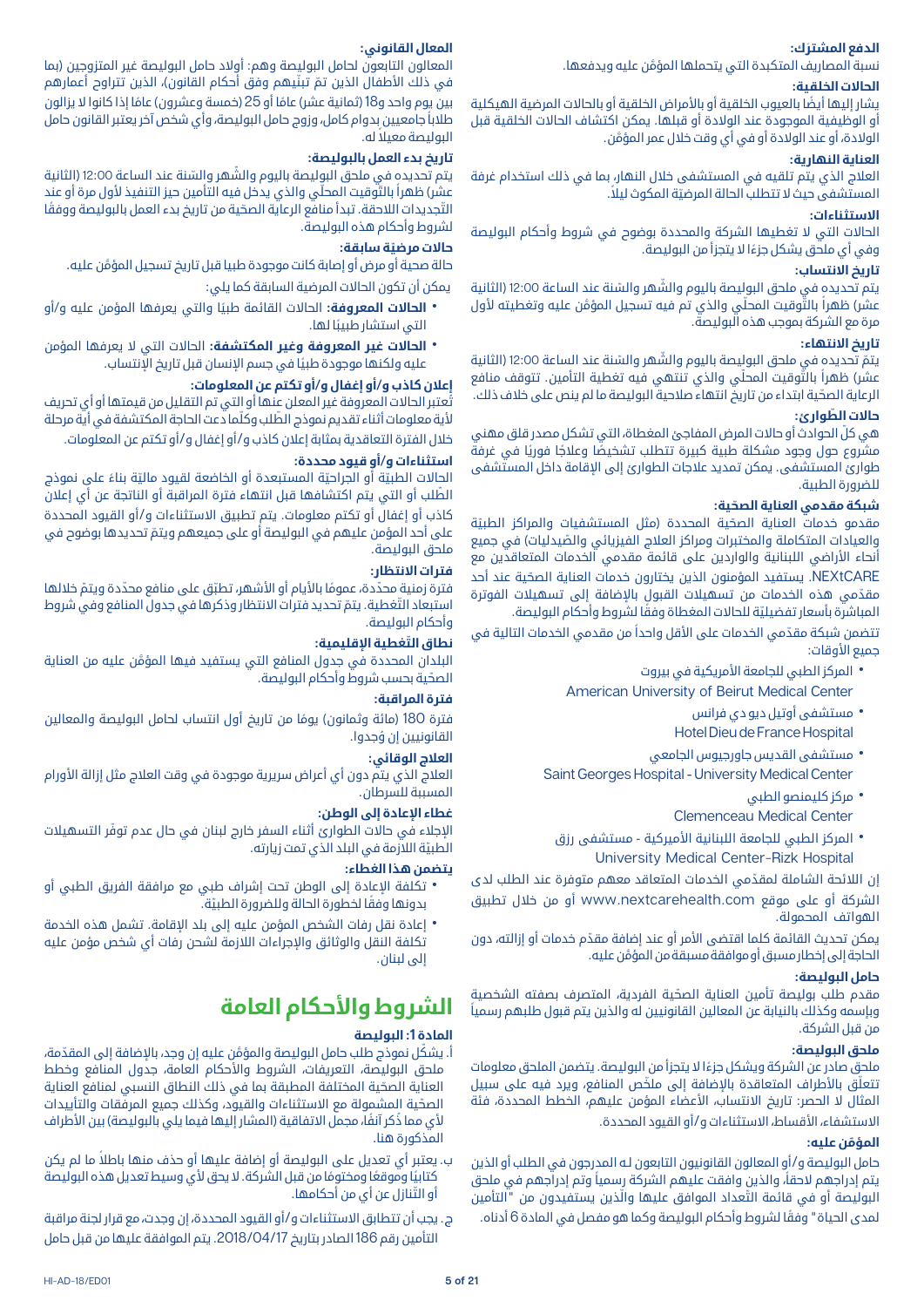البوليصة، بإسمه او نيابة عن المعالين القانونيين المدرجين في الطلب، بمجرّد ّ استالم وثائق البوليصة وبطاقات الدخول ذات الصلة.

د. يحق للشركة االكتتاب عند بدء العمل بالبوليصة ومراجعة شروطها خالل فترة المراقبة مع الاخذ بالاعتبار أن التقييم الأولى لن يكون ملزماً للتجديدات ّ المستقبلية إال إذا لم تعدل الشركة شروطها خالل هذه الفترة.

إذا جرى أي تعديل خلال فترة مراقبة مدتها 180 (مائة وثمانون) يومًا، يتعيّن على الشركة إبلاغ المؤمّن عليه. وبالتالي يحق له إلغاء اتفاقية البوليصة خلال 15 (خمسة عشر) يومًا من تاريخ الإبلاغ عبر إرسال طلب رسمي مكتوب إلى الشركة. وفي حال انقضاء فترة 15 (خمسة عشر) يومًا ولم يبلّغ المؤمّن عليه الشركة برغبته باإللغاء، تعتبر الموافقة على الشروط تلقائية دون الحاجة إلى موافقة كتابية.

َّ في حالة طلب اإللغاء، يحق للمؤمن عليه استرداد األموال على أساس قسط نسبي يتم احتسابه بعد خصم جميع الضرائب والطوابع وأية مدفوعات عن المطالبات التي تمت في إطار تغطية البوليصة.

### **المادة :2 النطاق العام للمنافع**

في مقابل القسط الذي يدفعه حامل البوليصة، يتوجّب على الشركة تغطية كلّ ّ خدمات العناية الصحية المعتادة والتقليدية والمعقولة والمصاريف ذات الصلة التي ّ تكبدها المؤمن عليه بموجب خطة الرعاية الصحية المعمول بها أثناء سريان هذه البوليصة، والخاضعة لشروطها وأحكامها والقيود واالستثناءات.

### **المادة :3 القيود العامة**

1. الحد الإجمالي السّنوي لتغطية الاستشفاء:

لا يوجد أي حدّ إجمالي سنوي مالي فيما يتعلق بمبلغ المطالبات التي تتحملها الشركة خالل الفترة التعاقدية للبوليصة، ما لم يذكر خالف ذلك بشكل محدد في ملحق البوليصة.

ً ومع ذلك، وبناء على التفاصيل التي تم تلقيها وتقييمها أثناء االنتساب األولي لمقدم الطلب، خالل فترة المراقبة أو بعد أي إعالن كاذب أو تكتم عن ّ معلومات، يمكن تطبيق حد أقصى إجمالي سنوي على كامل نطاق التغطية أو على أمراض محددة و/أو عن حاالت ناتجة عن حادث.

.2 حدود فرعية إجمالية لمنافع محددة:

تشير الحدود الفرعية الإجمالية السنوية إلى الحد الأقصى لمبلغ الأموال َّ الذي تتحمله الشركة عن كل مؤمن عليه خالل الفترة التعاقدية للبوليصة ّ بالنسبة لمنافع محددة مذكورة في ملحق البوليصة و/أو جدول المنافع.

3. الحد الأقصى لغطاء الاستشفاء في التأمين لمدى الحياة:

ً وفقا لشروط وأحكام خاصية التأمين لمدى الحياة، يتم تغطية المؤمن لفترة استشفاء أقصاها 720 (سبعمائة وعشرون) يومًا ضمن حدود البوليصة والشروط واألحكام وما لم يتم ذكر أية قيود قابلة للتطبيق وتحديدها في ملحق البوليصة.

.4 العمر:

من المفهوم والمتفق عليه أن آخر سن للانتساب هو 65 (خمسة وستون) سنة ضمناً. َّ يتم احتساب العمر على أساس آخر عيد ميالد للمؤمن عليه عند تاريخ سريان البوليصة.

5. نطاق التّغطية الإقليمي:

تنطبق التَّغطية التأمينية على المصاريف الطبيّة المتكبدة في لبنان والخارج وفقًا للشروط والأحكام والقيود والاستثناءات المنصوص عليها في هذا العقد.

6. التّغطية الإضافيّة و/أو التّكميلية:

في حالة الانتساب الى الصندوق الوطني للضمان الاجتماعي (Co-NSSF Plan) الذي حدده المؤمَّن عليه في ملحق البوليصة، يتوجّب ّ على الشركة تغطية الجزء المكمل لما يوفره مخطط الصندوق الوطني للضمان االجتماعي فقط والذي يساوي الفرق بالفئات عند االقتضاء، والجزء المغطى المتبقي من النفقات الذي يتجاوز المبلغ األساسي الذي يغطيه ً الصندوق الوطني للضمان االجتماعي، حتى ولو لم يكن الصندوق متعاقدا مع مقدّم الخدمات المعتمد وبغض النظر عما إذا كان المؤمّن عليه قد قدم طلبًا ّ أ و يستفيد من هذه التغطية أم ال.

في جميع الحالات الأخرى التي يستفيد بموجبها المؤمَّن عليه من التَّغطية الإضافيّة و/أو التَّكميلية، تتم معالجة المطالبات كما هو موضّح أعلاه.

### **المادة 4 ّ : تعديالت التغطية أو فئة اإلستشفاء:**

ُيسمح بإجراء تعديالت على فئة االستشفاء و/أو المنافع، على أساس كل حالة على حدة ومشروطة بموافقة الشركة، وذلك عند تاريخ تجديد البوليصة السنوي فقط وقد يخضع هذا التعديل لقسط إضافي عند االقتضاء.

وبالتالي، تطبَق التّغطية بحسب المنافع التي تم تحسينها مع مراعاة فترة انتظار مدتها سنة واحدة للحالات المرضية السابقة ولحالات الأمومة.

ً كاستثناء خاص لما ذكر أعاله ووفقا لتقديرها الخاص، يجوز للشركة قبول تعديل منافع البوليصة في أي وقت خالل الفترة التعاقدية من NSSF-Co إلى NIL-Co والتغاضي عن فترات االنتظار المذكورة بشرط الحصول على دليل عن إلغاء تغطية الصندوق الوطني للضمان االجتماعي.

### **المادة :5 األقساط**

1. الأقساط سنوية تدفع من قبل حامل البوليصة وفقًا للشروط والأحكام المحددة في ملحق البوليصة. وهي تشمل الرسوم والضرائب والطوابع المالية.

- 2. إن دفع القسط بالكامل أو جزئيًا (إيداع قسط التأمين) في وقت تقديم الطلب األول أو طلب التجديد ال يلزم الشركة وال يمثل قبوًل ُ للطلب المقدم؛ ال تعتبر موافقة الشركة سارية إلا عبر الإصدار الرسمي للبوليصة الموقعة والمختومة.
- .3 في حال عدم دفع حامل البوليصة لقسط التأمين كما هو متفق عليه منذ البداية مع الشركة، تصدر الشركة خطاباً تحذيرياً رسميًا للمطالبة بدفع القسط وفقًا للمادة 975 من قانون الموجبات والعقود.
- 4. في حال عدم السداد بعد 10 (عشرة) أيام من تاريخ إصدار الخطاب، يحق للشركة ّ إيقاف التغطية. بعد انقضاء هذه الفترة، وفي حال عدم إجراء عملية الدفع، يتعين على الشركة في غضون 20 (عشرين) يومًا إرسال خطاب إلغاء رسمي لحامل بوليصة التأمين.
- 5. يتم احتساب المبالغ المستردة، إن وجدت، على أساس كل حالة على حدة ووفقًا لتقدير الشركة.

### **المادة :6 المدة التعاقدية والتجديد**

الفترة التعاقدية لهذه البوليصة هي 12 (اثنا عشر) شهرًا تقويميًا تبدأ من التاريخ المحدد في ملحق البوليصة.

- .1 يتم إصدار طلب تجديد البوليصة وإرساله من قبل الشركة إلى حامل البوليصة قبل تاريخ انتهائه.
- .2 يجب على حامل البوليصة إعالم الشركة بتأكيده التجديد خالل مدة أقصاها 30 (ثلاثون) يومًا من تاريخ انتهاء البوليصة ودفع الوديعة المعنية. وفي حال لم يُبلغ حامل البوليصة الشركة بقراره بالتجديد خالل الفترة الزمنية المذكورة أعاله، يخسر بعد ذلك ميزة التأمين لمدى الحياة وميزة االستمرارية وقد يخضع إلعادة تقييم ً بناء على تقدير الشركة.
- .3 يستفيد حامل البوليصة والمعالون القانونيون من ضمان التأمين مدى الحياة وفقًا للشروط والأحكام التالية:
- أ. يتم تجديد البوليصة سنوياً مع مراعاة كلّ الأحكام القانونية والتعاقدية الحالية، َّ وال يجب على الشركة أن تأخذ في االعتبار تفاقم مرض أو إصابة المؤمن عليه بمرض في قرار التجديد.
- ب. من المتفق عليه والمفهوم أنه عند تاريخ بدء العمل بالبوليصة، أو خالل فترة المراقبة أو في حالة أي إعالن كاذب أو إغفال أو تكتم عن معلومات، تحتفظ الشركة بالحق في دراسة أي قيود أو استثناءات و/أو قسط فرعي وتطبيقه على أحد المؤمّن عليهم أو جميعهم.
- ج. يتمّ تنفيذ الشّروط النّهائية التي تمّ وضعها عند تاريخ بدء العمل بالبوليصة، أو خالل فترة المراقبة أو في حالة أي إعالن كاذب أو إغفال أو تكتم عن المعلومات ّ في كل تجديد للطلب، مع العلم أنه يمكن للشركة أن تتنازل عن هذه الشروط المحددة حسب تقديرها فقط.
- د. بعد تقديم الطّلب، يتمّ التّعبير عن أية زيادة في أقساط التّأمين بالنّسب المئوية وسيتم تطبيقها على جميع التجديدات الالحقة إال إذا قبلت الشركة التنازل ً عنها وفقا لتقديرها الخاص.
- هـ. ّ تحتفظ الشركة بحق ّ إعادة دراسة البوليصة وإعادة النظر في شروط وأحكام البوليصة في الحالات التّالية:
	- طلب تغيير في المنافع (مثل تحسين الفئة، خطط و/أو منافع إضافية).
		- طلب التَّجديد لبعض المؤمَّن عليهم وإزالة آخرين دون سبب وجيه.
- و. تحتفظ الشركة بحقّ عدم تجديد البوليصة إذا لم يتم تسديد الأقساط المستحقّة خلال الفترة المحدّدة من قبل الشركة.
- ز. ّ تحتفظ الشركة بحقها في إدخال أي تعديل على كامل البوليصة أو على أي جزء منها في أي تاريخ تجديد (على سبيل المثال الشروط العامة والأقساط والجدول الزمني) شرط أن تطبق هذه التّعديلات بالشَّروط عينها على جميع َّ المؤمن عليهم الذين يقعون ضمن نفس فئة اإلستشفاء.
- ح. يجوز لأي شخص مؤمَّن عليه خاضع لبند الحذف في المادة 11، أن يواصل تغطيته التأمينية بموجب خطة منفصلة وأن يستفيد من ميزة االستمرارية إذا كانت ّ التغطية بنفس شروط وتغطيات العقد السابق وإذا تم الطلب ضمن الجدول الزمني المحدد.

### **المادة :7 إعالن كاذب و/أو إغفال و/أو تكتم عن المعلومات**

من المتفق عليه والمفهوم أن أي إعالن كاذب أو إغفال أو تكتم عن المعلومات قد َّ قام به حامل البوليصة أو المؤمن عليه على نموذج الطلب قبل تاريخ االنتساب أو عند أي تجديد تكتشفه الشركة في أي وقت، يؤدي إلى ما يلي:

- جعل البوليصة لاغية وباطلة من تاريخ بدء العمل بها دون أي حاجة لإشعار<br> مكتوب أو إسترداد قسط التأمين.
- يمكن تجاهل الإلغاء واستبداله بأي استثناء و/أو سقف حسب الضرورة وذلك<br>ومقًا لتقدير الشركة فقط.

باإلضافة إلى ما سبق، تجدر اإلشارة إلى أن أي فترة صمت أو فترة سماح تأذن بها الشركة بعد علمها بإعالن كاذب أو إغفال أو تكتم عن المعلومات، ال تعني تنازلها عن ً حقها في رفض طلب التجديد أو تعديل شروط وأحكام البوليصة الحقا.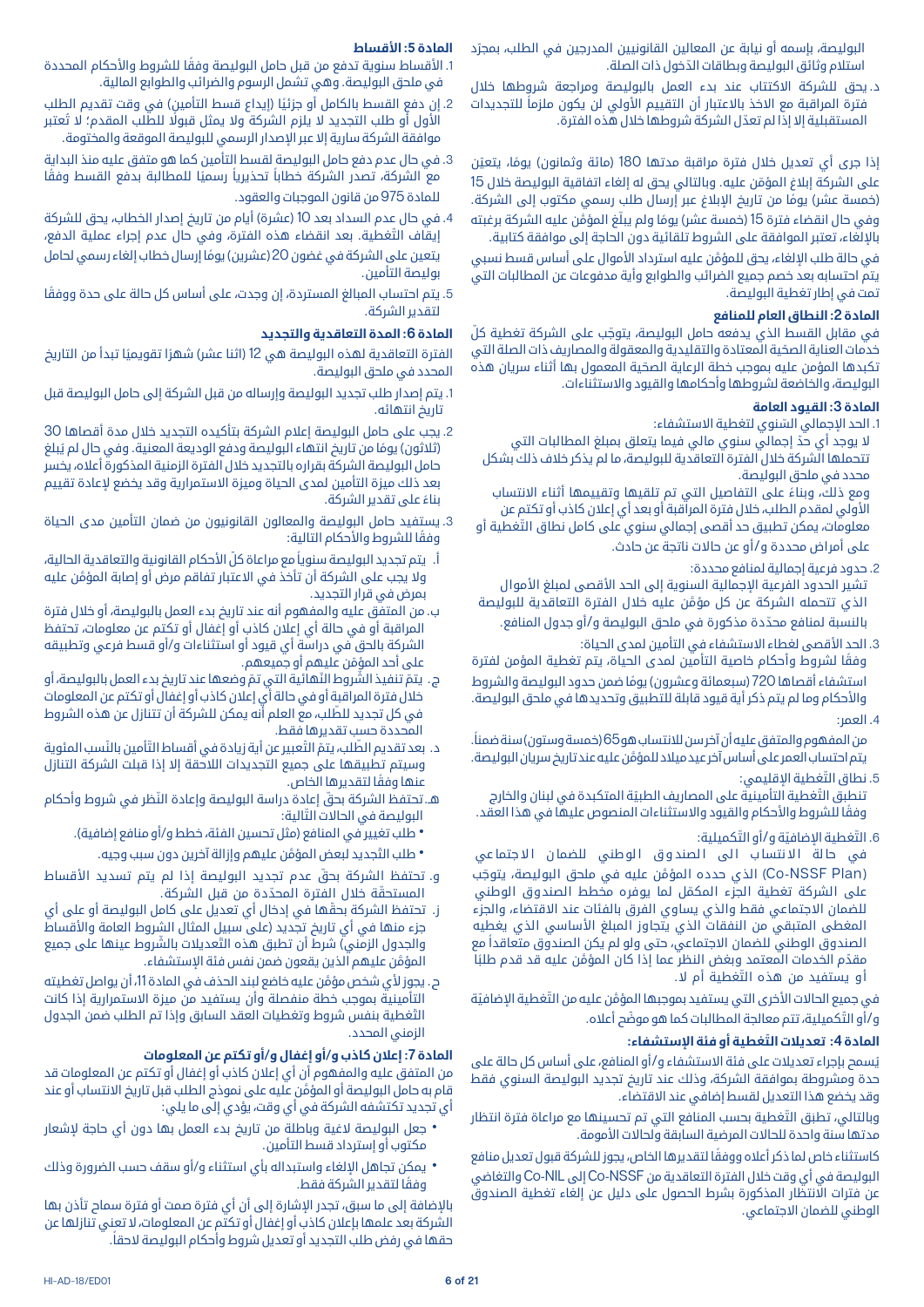### **المادة :8 االحتيال**

إذا كانت أي مطالبة كاذبة أو احتيالية أو مبالغ فيها عن قصد أو في حال استخدام المؤمّن عليه او اي شخص يتصرّف نيابة عنه لوسائل او اجهزة احتيالية للحصول على منفعة بموجب هذه البوليصة، فإن الشركة لن تدفع أية منافع لهذه المطالبة.

وبالتالي، يصبح المبلغ المستحق لأي تسوية مطالبة تم إجراؤها قبل اكتشاف ً الفعل أو اإلغفال االحتيالي مستحقا على الفور للشركة.

من المتفق عليه والمفهوم أن الشركة تحتفظ بالحق في إلغاء البوليصة من تاريخ االنتساب دون أي إشعار أو استرداد لقسط التأمين في حالة وجود فعل احتيالي.

### **المادة :9 الغاء البوليصة**

يمكن الغاء البوليصة على النّحو التّالي:

.1 من قبل الشركة في الحاالت المذكورة أدناه:

- 
- \* عدم دفع القسط.<br>\* إعلان كاذب و/أو إغفال و/أو تكتم عن المعلومات و/أو العمل الاحتيالي.<br>2. من قبل حامل البوليصة عند استلام الشركة طلب كتابي بالإلغاء وبطاقات التأمين.

عند الاقتضاء، يحق لحامل البوليصة استرداد أقساط التّأمين المتعلّقة بالإلغاء والمستحقة من الشركة المحسوبة على النّحو التّالي:

- 
- -
- بعد خصم كلّ الضّرائب والطّوابع.<br>• على أساس تناسبي بدءًا من تاريخ الإلغاء وحتى تاريخ انتهاء البوليصة.<br>• بعد خصم كلّ المطالبات القائمة أو المدفوعة قبل تاريخ الإلغاء.<br>• يجب أن يكون تاريخ الإلغاء بعد تاريخ آخر مطالبة متعلقة

### **المادة 10 َّ : إضافة مؤمن عليه جديد**

يجب على حامل البوليصة أن يطلب إضافة الزوج/ة أو المولود الحديث إلى البوليصة، وذلك خلال فترة العقد ووفقًا للإجراء الذي تحدده الشركة.

يجب على طلب اإلضافة أن يتم بحسب الشروط التالية:

- 
- أن يوضع ضمن فترة أقصاها 30 (ثلاثون) يومًا من الزواج أو ولادة طفل.<br>• أن يكون مرفقًا بجميع المستندات المطلوبة، أي الطلب الطبي وسجل صحة<br>للمولود الحديث.
- أن يكون مرفقًا بإيداع قسط التأمين المناسب مع العلم انهسيتم احتساب الأقساط<br>التناسبية على أساس عمر مقدم الطلب، وفترة التّغطية التي تبدأ من تاريخ ً اإلنتساب وحتى تاريخ انتهاء صالحية البوليصة ووفقا لشروط وأحكام البوليصة.
	- يجب أن يخضع للدراسة كما يجب أن توافق عليه الشركة.

**Baby Fidelity:** ً يعتبر أي طفل حديث الوالدة من أمومة مغطاة تابعا لعقد التأمين المعروف بـ Baby Fidelity وسيستفيد بالتالي من الشروط المطبقة على Fidelity Baby ً رهن ً ا باالكتتاب الطبي ووفقا لشروط وأحكام البوليصة.

يتم احتساب الأقساط على النحو التالي:

- تصدر الإضافة مجانًا وفقًا للشروط والأحكام الحالية من تاريخ الولادة وحتى<br> تاريخ انتهاء الفترة التعاقدية الحالية للبوليصة بشرط أن يكون الوالدان مؤمنين في البوليصة.
- تخضع الإضافة إلى قسط تناسبي بناءً على فترة التغطية وشروط وأحكام<br> البوليصة في حال لم يكن الوالدان مؤمنين في البوليصة.

#### **المادة 11 ّ : حذف المؤمن عليه**

- .1 يجب إزالة أي شخص لم تعد تنطبق عليه شروط المعال القانوني أو أي شخص قد توفي من البوليصة بإرسال إشعار خطي إلى الشركة.
- 2. يحق لحامل البوليصة استرداد أقساط التأمين المتعلّقة بالإلغاء والمستحقّة من الشركة والمحسوبة على النَّحو التَّالي:
	-
- -
- بعد خصم كلّ الضّرائب والطّوابع.<br>• على أساس تناسبي بدءًا من تاريخ الإلغاء وحتى تاريخ انتهاء البوليصة.<br>• بعد خصم كلّ المطالبات القائمة أو المدفوعة قبل تاريخ الإلغاء.<br>• يجب أن يكون تاريخ الإلغاء بعد تاريخ آخر مطالبة متعلقة

### **المادة :12 التزام حامل البوليصة بالتسديد**

ّ يتوجب على حامل البوليصة تسديد كل مبالغ المطالبة للشركة والتي دفعتها هذه الأخيرة في الحالات التالية، على سبيل المثال لا الحصر:

- 1. أي دفعة لا مبرر لها (مثل الدفع المشترك).
- .2 إذا كانت الشركة دفعت ما يزيد عن حدود المنافع المنصوص عليها في البوليصة أو أي مطالبة مدفوعة عن طريق الخطأ مقابل حاالت غير مغطاة.
- .3 إساءة استخدام المنافع المنصوص عليها في البوليصة على النحو المفصل في المادة .8

### **المادة :13 فقدان و/أو سوء استخدام بطاقة الدخول**

َّ في حالة فقدان بطاقة الدخول، يجب على المؤمن عليه إبالغ الشركة على الفور؛ وفي حال عدم إبالغها، يتحمل حامل البوليصة أية نفقات يتم تكبدها عند استخدام بطاقة الدخول المفقودة.

### **المادة :14 االحالل**

َّ يتم إحالل الشركة في جميع الحقوق التي يتمتع بها المؤمن عليه ضد أي طرف ثالث مسؤول عن أي التزام أو نفقات ناتجة عن أي حساب أو سبب.

َّ في هذه الحالة، يتعهد كل من حامل البوليصة والمؤمن عليه بمساعدة الشركة وإعانتها كما لو كانوا هم أنفسهم من المطالبين؛ في حال خرق هذا التعهد، يتوجب عليهم أن يسددوا للشركة كل مبالغ المطالبات المدفوعة.

#### **المادة :15 إشعار**

يجب إرسال جميع اإلشعارات والتبليغات عن طريق البريد المسجل أو خدمة البريد السريع؛ تعتبر صالحة وقانونية إذا تم إرسالها إلى عناوين الأطراف الواردة في ملحق ّ البوليصة وفي الطلب الذي قدمه حامل البوليصة. يعتبر أي تغيير في العنوان غير ً فعال ما لم يتم ابالغ الطرف اآلخر به خطيا.

### **المادة :16 العناوين**

تشكّل العناوين الواردة في البوليصة مرجعاً فقط وليس المقصود منها تعريف، تحديد أو وصف نطاق أي من الأحكام الواردة.

### **المادة :17 اللغة**

تمّ وضع هذا العقد في الأصل وصياغته باللغة العربية ثم تم ترجمته إلى الإنجليزية. لذلك، عند الشك في تفسير أي من أحكام هذا العقد باللغة اإلنجليزية، يجب مراجعة النص العربي الأساسي.

### **المادة :18 المراجعات القانونية**

يتم حل جميع النزاعات المتعلقة بتنفيذ هذه البوليصة أو تفسيرها أو إلغائها بين طرفي هذه البوليصة (أي الشركة وحامل البوليصة) من قبل المحاكم المختصة في بيروت، وفقًا للقانون اللبناني السّاري.

### **المادة 19 ّ : التنازل عن السرية الطبية**

عند توقيع نموذج الطلب، يفوض الموقع أدناه، أي مستشفى أو طبيب أو أي شخص آخر عالجه أو أي من أفراد عائلته لتقديم أي معلومات في حوزتهم عن أي عالج أو استشارة للشركة أو ممثليها، وتتضمن هذه المعلومات أي تاريخ شخصي وتشخيص سابق. وبالتالي، وبقدر ما يسمح به القانون، يجوز ألي شخص أو طبيب بكامل سلطته مشاركة جميع المعلومات المتعلقة بالتاريخ الطبي لمقدم الطلب و/ َّ أو المؤمن عليه ً مع الشركة وبناء على طلبها.

### **الخطة الفردية االستشفائية )IN)**

### **I ّ - نطاق تغطية منافع العناية الصحية االستشفائية**

ّ تغطي الشركة منافع العناية الصحية داخل المستشفى التالية خالل الفترة التعاقدية للبوليصة شرط أن تكون معتادة وتقليدية ومعقولة وتخضع لشروط وأحكام البوليصة واستثناءاتها.

- .1 ّ عالج الحاالت الطبية المغطاة بشرط أن تكون هذا الحاالت غير قابلة للمعالجة دون إقامة في المستشفى لمدة لا تقل عن 24 (أربع وعشرون) ساعة.
- .2 كاستثناء خاص لما ذكر أعاله، تتم تغطية أي إجراءات جراحية و/أو تنظيرية للحاالت الطبيّة المغطاة، بالإضافة إلى العلاج الكيميائي و/أو العلاج الإشعاعي الّذي لا يحتاج إلى إقامة ليلية في المستشفى، وذلك ضمن منافع المرضى الخاضعين لعالج في المستشفى.
	- 3. العلاجات الطارئة كما هو مشار إليها في القسم: التعريفات حالات الطوارئ.
- 4. تكاليف سرير إضافي لأحد الوالدين لمرافقة الولد خلال استشفاءه على ألا يتجاوز عمر هذا الأخير 18 (ثماني عشرة) سنة عند دخوله المستشفى.
- .5 َّ يتم دفع مصاريف المشرحة والدفن في حالة وفاة المؤمن عليه من جراء حالة مرضية مغطاة شرط حصول الوفاة داخل المستشفى، وذلك بحد أقصى قدره 2,000 (ألفا) دولار أمريكي، ما لم ينص على خلاف ذلك في جدول المنافع.
	- يتم الدفع على أساس السداد وهو خاضع لما يلي:
	- يتم خصم تكلفة المشرحة من الحد الفرعي المطبق
- على الورثة الشرعيين أن يقدموا للشركة خلال مدة أقصاها 60 (ستون) يومًا<br>` من تاريخ وفاة المؤمَّن عليه جميع المستندات المطلوبة، أي شهادة الوفاة وطلب رد مكتوب.
- 6. عمليات جراحية في العامود الفقرى، في رأب الجيوب الأنفية وعظام الحدبة وعواقبها.
- .7 إعادة التأهيل على أن يكون قد ادخل في منشأة معترف بها وحتى 60 )ستين( يومًا كحدٌ أقصى لكل فترة تعاقدية للبوليصة.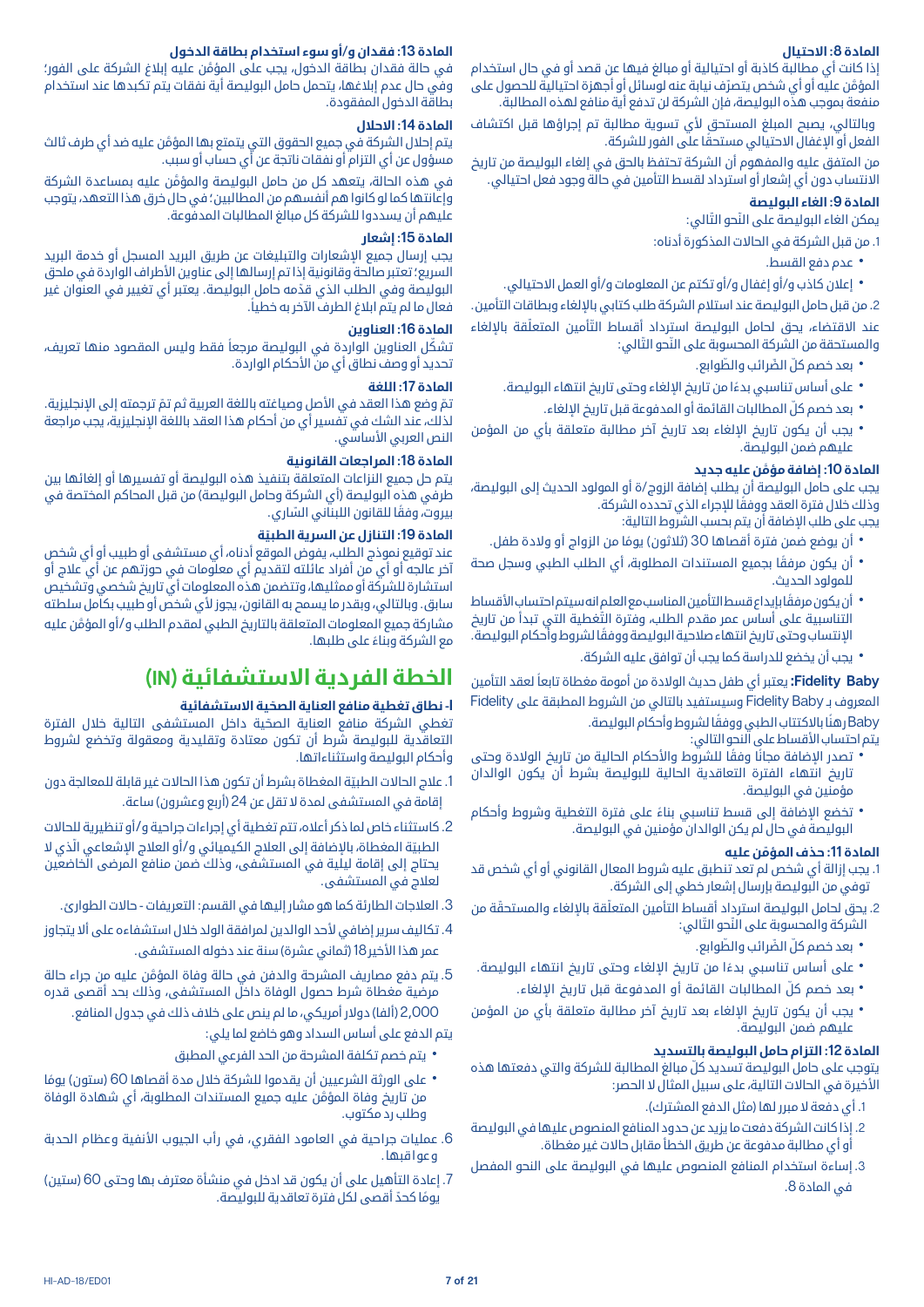### **II ّ - حدود تغطية منافع العناية الصحية االستشفائية**

- .1 َّ تتم تغطية المؤمن عليه ضمن فئة االستشفاء وحدودها كما هو محدد في ملحق البوليصة وفي جدول المنافع.
- 2. في ما يتعلّق بالمؤمّن عليهم الجدد، تصبح التّغطية الصحّية داخل المستشفى سارية بعد 30 (ثلاثين) يومًا من تاريخ بدء سريان البوليصة باستثناء الحوادث أو حالات الطوارئ والأفراد المستفيدين من الاستمرارية.
- .3 في حال الدخول إلى المستشفى خالل الفترة التعاقدية للبوليصة، والتي انتهت ً صالحيتها بعد ذلك، تكون الشركة مسؤولة عن سداد االستحقاقات وفقا لشروط البوليصة السابقة لمدة 30 (ثلاثين) يومًا متواصلًا من العلاج داخل المستشفى ّ بعد تاريخ انتهاء الصالحية كحد أقصى.
	- 4. استحقاقات الأمومة خاضعة لفترات الانتظار التالية:
- ۰ 9 (تسعة) أشهر اعتبارًا من تاريخ انتساب المؤمَّن عليهم الجدد والمؤمَّن عليهم<br>مع استمرارية عندما يكون الزوجان مؤمنين لدى الشركة.
- 12 (أثنا عشر) شهرًا اعتبارًا من تاريخ انتساب المؤمَّن عليهم الجدد والمؤمَّن<br>عليهم مع استمرارية، عندما تكون الأم فقط مؤمّناً عليها مع الشركة وشرط تقديم إثبات تأمين للزوج.
- 24 (أربعة وعشرون) شهرًا اعتبارًا من تاريخ انتساب المؤمَّن عليهم الجدد<br>وكذلك المؤمَّن عليهم مع استمرارية، عندما تكون الأم فقط مؤمّناً عليها مع الشركة وعدم وجود إثبات تأمين للزوج.

أ. ً تتم تغطية عمليات الوالدة الطبيعية والقيصرية وفقا لفترات االنتظار المذكورة أعاله.

- ب. تتم تغطية الإجهاض القانوني والإسقاط اعتبارًا من اليوم الاول من فترة البوليصة شرط ان يكون الحمل قد حصل خالل فترة سريان البوليصة.
- ج. عند تغطية الأمومة، لا تتم تغطية النّفقات المتعلّقة بمعالجة المولود الحديث إلا فيما يلي:
- الإقامة في غرفة الحضانة أثناء إقامة الوالدة في المستشفى والتي لا تتجاوز<br>6 (ستة) أيام.
	-
- استشارة واحدة لطبيب أطفال.<br>• ختان الأطفال حديثي الولادة إذا أجريت العملية أثناء فترة إقامة الوالدة في<br> المستشفى من جراء الولادة نفسها.
- تتكفل الشركة بتكاليف الحاضنة الاصطناعية لغاية 30,000 (ثلاثين ألف)<br>دولار أمريكي لكل ولادة بغض النظر عن إقامة الوالدة في المستشفى وما لم ينص على خالف ذلك في جدول المنافع.
	- تغطية تكاليف اليرقان الوليدي Jaundice Neonatal.
- .5 تتم تغطية الحاالت الخلقية المعرفة تحت قسم: التعريفات حسب السقف المحدد أدناه ما لم ينص على خالف ذلك في جدول المنافع و/أو في ملحق البوليصة:
	- **FidelityBaby:** غير محدود اال في الحاالت المكتتبة.
- ً ا من تاريخ االنتساب **غير خاضع لـBaby Fidelity:** حسب الحدود الواردة في جدول المنافع وتخضع لفترة انتظار مدتها 12 (اثنا عشر) شهرًا اعتبارًا من تاريخ الانتساب في حال عدم توفر شروط االستمرارية.

ً كاستثناء خاص لما ذكر أعاله، يغطى المؤمن عليه اعتبارا من تاريخ االنتساب في حال توفر شروط االستمرارية باستثناء حاالت الفتق وكيس الغدة الدرقية.

- .6 ُ تتم تغطية البدائل الداخلية التي تعرف بأي نوع استبدال لعضو أو طرف أو نسيج أو خلي أو أي وظيفة من وظائف الجسم البشري بما في ذلك البدائل القابلة للامتصاص، كما يلي:
- أ. تتم تغطية البدائل الناتجة عن المرض بما فيها على سبيل المثال ال الحصر الدعامات، التشبيك المتعلق بجراحة الفتق، والبديل االصطناعي للورك أو للركبة بحسب الحدود الواردة في جدول المنافع.
- ب. تتم تغطية البدائل الناتجة عن الحوادث باستثناء األطراف االصطناعية بنسبة 100٪ (مائة بالمائة) شرط استيفاء الشروط التالية:
	- i. الجراحة ناتجة عن حادث مغطى حدث خالل فترة صالحية البوليصة.
- ii. أجريت العملية الجراحية فور وقوع الحادث أو في غضون فترة مبررة أقصاها 6 (ستة) أشهر.

iii . مع مراعاة الرسوم المعتادة، التقليدية والمعقولة.

.7 تتم تغطية اإلعادة إلى الوطن على أساس استرداد التكاليف بحد أقصى قدره 10,000 (عشرة آلاف) دولار للمؤمن عليهم من الفئة (أ) فقط ما لم ينص على خلاف ذلك في جدول المنافع.

يشمل نطاق منافع اإلعادة إلى الوطن الحاالت التالية: اإلجالء في حاالت الطوارئ أثناء السفر خارج لبنان في حال عدم توفّر التسهيلات الطبيّة اللاّزمة؛ إعادة رفات الموتى بما في ذلك تكلفة النقل والتوثيق واإلجراءات الالزمة لشحن رفات الشخص َّ المؤمن عليه إلى لبنان.

- 8. لا تتم تغطية عملية زرع الأعضاء وجميع المضاعفات والنتائج المترتبة عنها إلا إذا كانت الحاالت المرضية الكامنة مغطاة وذلك حتى الحد المذكور والموضح في جدول المنافع إذا كان المؤمن عليه هو المتلقي.
- .9 تتم تغطية عالجات العقم ، بما في ذلك على سبيل المثال ال الحصر، القيلة الدوالية، ربط البوق، تكيس المبايض، والبطان الرحمي، بعد فترة انتظار تبلغ 12 (اثني عشر) شهراً من تاريخ الانتساب وحتى حد إجمالي سنوي للمنافع داخل المستشفى وللمنافع الخارجية كما هو محدد في جدول المنافع.
- 10. تتم تغطية علاج الإصابات والأمراض الناتجة عن مشاركة المؤمَّن عليه كهاو في أية رياضة غير خطرة.

ومع ذلك، لا تشمل هذه التّغطية أي مطالبة ناتجة عن مشاركة المؤمَّن عليه إن كان ً محترفا ٍ في أي من الرياضات غير الخطرة أو مشاركته كهاو أو كمحترف في أية رياضة خطرة، بما في ذلك على سبيل المثال ال الحصر: سباق السيارات أو الدراجات النارية، الغوص في أعماق البحار، الغطس، ركوب المركبات الصالحة لجميع الطرق ATV، ّ القفز بالمظالت، الطيران الشراعي أو التحليق بطائرة دلتا والتحليق المظلي.

- 11. تغطية الاضطرابات العقلية أو النفسية وحتى حد إجمالي سنوي كما هو محدد في جدول المنافع. لا تشمل التّغطية الأمراض العصبية واضطرابات نقص الانتباه والحاالت المرتبطة بالشيخوخة بما في ذلك على سبيل المثال ال الحصر مرض الزهايمر، وصعوبات التعلم باإلضافة إلى العالجات المتعلقة بتقويم النطق بما في ذلك على سبيل المثال ال الحصر جلسات تقويم النطق وجميع المضاعفات والنتائج المترتبة عنها.
- .12 تتم تغطية العمليات الجراحية لعالج البدانة وجميع المضاعفات والنتائج المترتبة ً عنها وفقا للحدود المذكورة في جدول المنافع وتخضع لما يلي:
- فترة انتظار مدتها 12 (اثنا عشر) شهراً للمؤمَّن عليه الجديد علماً بأن الاستمرارية<br> تلغي فترة الانتظار.
- الضرورة الطبيّة والتأكد أن مؤشر كتلة الجسم عند المؤمّن عليه يساوي 40<br>(أربعين) وما فوق.
	-

\* أن يكون المؤمن عليه قد بلغ عمر 18 (ثماني عشرة) سنة وما فوق.<br>لا تشمل التّغطية الحميات الغذائية الخاصة وإجراءات مراقبة الوزن غير المذكورة سابقاً.

- .13 ً عطفا على قرار لجنة مراقبة هيئات الضمان رقم 80 تاريخ 2020/4/15 وضمن إطار قرار التعبئة العامة الصادر عن مجلس الوزراء بتاريخ 15 آذار 2020، من المتفق عليه، انه على الرغم من وجود أي بند او شرط أو استثناء منصوص عليه في االحكام العامة او الخاصة للبوليصة، تغطي بوليصة التامين المتعاقد و/او المضمون فيما يتعلق بجميع النفقات والمصاريف الطبية المعتادة والمألوفة والمعقولة التي تكبدها المضمون طيلة الفترة التعاقدية للبوليصة والناتجة عن انتشار االمراض الوبائية او التي تعتبر وبائية Epidemic/Pandemic، ولكن فقط بالنسبة الى ً الحجر الصحي داخل المستشفى ووفقا للشروط المحددة فيما يلي:
- لغايات تطبيق هذه التغطية، تعرف الامراض الوبائية او التي تعتبر وبائية<br>Pandemic/Epidemic على انها الانتشار السريع المفاجئ لمرض معدي شديد الناجم عن مسببات الأمراض المعدية المحددة (بما في ذلك جميع أنواع الفيروسات والبكتيريا والطفيليات وما إلى ذلك) الذي يؤثر بالتزامن على عدد كبير من الناس ضمن الأراضي اللبنانية، والذي أعلن رسمياً من قبل منظمة ً الصحة العالمية حصريا على انه مرض وبائي او يعتبر وبائي مفاجئ وحاد .
- يعرّف المعتاد والمألوف والمعقول على انه علاج يتوافق مع المعايير المقبولة<br>عمومًا   للممارسات والإجراءات والعمليات الطبية في لبنان، وفقًا للمبادئ التوجيهية المعتمدة من وزارة الصحة والصندوق الوطني للضمان االجتماعي لإلجراء العادي والمعتاد والمألوف و/ أو ممارسة القطاع الصحي القياسية.
- يعرّف الحجر الصحي داخل المستشفى بأنه اي علاج لا يمكن اجرائه ضمن<br>تغطية العناية الصحية الخارجية والموصى به من قبل الطبيب المعالج المعترف ً به. هذا الحجر الصحي يجب ان يكون محددا ً طبيا من قبل الطبيب المعالج لتشخيص أو عالج مرض وبائي او الذي يعتبر وبائي المشمول بهذه البوليصة.
- ُ بالنسبة لبوالص التامين الجديدة الصادرة عن الشركة للمتعاقد و/او المضمون<br>الجديد و/او في حال اضافة اي مضمون جديد على البوليصة الحالية (مثلاً: الطفل، الزوج، الخ....)، تطبق فترة انتظار محددة بــ 21 (واحد وعشرين) يوماً. في حال تبين خالل فترة االنتظار ان المتعاقد و/او المضمون مصاب بمرض وبائي او الذي يعتبر وبائي، ال تغطي شركة التامين هذا المرض الوبائي او الذي يعتبر وبائي.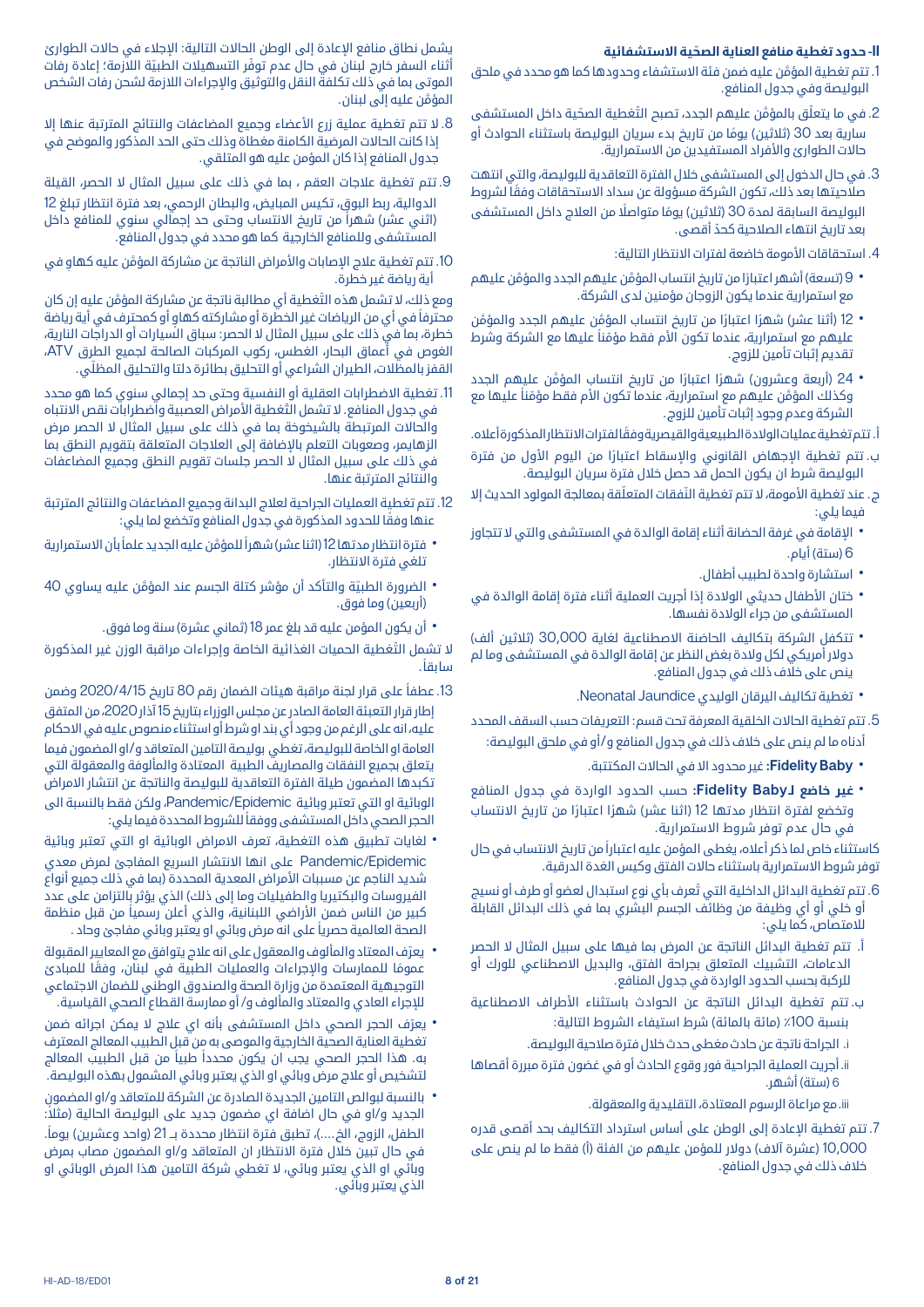### أ- نطاق التغطية والحدود المالية:

إن نطاق التغطية والحدود المالية محددين كما يلي:

|                                                                                               | وحدة العناية<br>المركزة/الحالات<br>الشديدة                                                                                                                        | وحدة العناية<br>التدريجية/<br>الحالات المعتدلة | الجناح /الحالات<br>الخفيفة |
|-----------------------------------------------------------------------------------------------|-------------------------------------------------------------------------------------------------------------------------------------------------------------------|------------------------------------------------|----------------------------|
| النطاق الجغرافي                                                                               | لبنان فقط                                                                                                                                                         |                                                |                            |
| مجمـــوع الحـــد الأقصــي<br>للكل مضمنون للكل حالية<br>خلال الفتـرة التعاقديـة<br>للبو ليصــة |                                                                                                                                                                   | 30,000 د.أ.                                    |                            |
| الحد الأقصى لعدد الأيام                                                                       | 21                                                                                                                                                                |                                                |                            |
| الحد الاقصى في اليوم<br>للحجر الصحي في<br>المستشفى خلال الفترة<br>التعاقديـة للبوليصـة        | 1,500 د.أ.                                                                                                                                                        | 800 د.أ.                                       | 600 د.أ.                   |
| شبكة مقدمى الخدمات<br>الصحية                                                                  | مقدمي الخدمات الصحية المعتمدين ضمن شبكة الاداري<br>المتعاقد مع الشركة والموافق عليهم من قبل وزارة<br>الصحة تقديم علاج المرض الوبائى او الذي يعتبر وبائى<br>المعنى |                                                |                            |
| والتروين المارة أسرود وتتراشر اشروتني                                                         | كملهم وجددت الشبوط الخامية                                                                                                                                        |                                                |                            |

**اقساط تأمينية اضافية** كما هو محدد في الشروط الخاصة

يطبق نطاق التغطية والحدود المالية المحددة أعاله كما يلي:

- وحدة العناية المركزة/ الحالات الشديدة: تحتاج هذه الحالات دخول المضمون<br> الى وحدة العناية المركزة مع التنبيب وجهاز التنفس.
- وحدة العناية التدريجية/ الحالات المعتدلة: تحتاج هذه الحالات دخول<br> المضمون الى وحدة العناية المركزة مع العزل، الا ان هذه الحالات لا تتطلب تنبيب أو جهاز للتنفس.
- الجناح/ الحالات الخفيفة: في حال تم دخول المضمون الى المستشفى<br>وتتطلب هذه الحالات العزل.
- ان الحد الاقصى في اليوم المحدد اعلاه يعتبر جزء من مجموع الحد الاقصى<br>لكل مضمون لكل حالة خلال الفترة التعاقدية للبوليصة.
- ان مجموع الحد الاقصى و/او الحد الاقصى المحدد في اليوم هي المبالغ<br>المغطاة من قبل شركة التامين بالإضافة الى أية مبالغ مغطاة من قبل الصندوق الوطني للضمان االجتماعي، عندما تكون هذه التغطية متوافرة. ً استنادا الى ذلك، يتوجب على المضمون الذي يستفيد من تغطية الصندوق الوطني للضمان االجتماعي ان يؤمن موافقة الصندوق على هذه التغطية.
- يشمل المبلغ الاقصى المحدد أعلاه، الفحص المخبري إذا جاءت نتيجته إيجابية<br> على أن يكون الحجر الصحى داخل المستشفى ضرورى للمضمون.
- ان نطاق التغطية والحدود المالية المحددة أعلاه تطبق على كافة الامراض<br> الوبائية او التي تعتبر وبائية خلال الفترة التعاقدية للبوليصة طالما ان الحدود المالية العامة المحددة في البوليصة لم يتم انفاقها بالكامل من قبل المضمون.

### ب- حدود واستثناءات خاصة:

ال تغطي الشركة الحاالت التالية والمضاعفات والنتائج الناجمة عنها:

- نفقات الفحوصات الخارجية بما في ذلك الخدمات الصحية الخارجية واختبارات<br> الفحص والأدوية والعلاج الوقائى واللقاحات والاستشارات الطبية.
	-
	-
- الحجر الصحي الإجباري خارج المستشفى/علاج بالراحة/المصحة.<br>• أيةمصاريف خاصة/مدفوعة للإسعاف أو خدمات النقل الطبي.<br>• الرعاية المنزلية وأي نفقات مرتبطة بالنفقات الطبية المساعدة والمعدات<br> الطبية في المنزل.
	-
	-
- الإعادة إلى الوطن، تكلفة المشرحة والدفن.<br>• اية نفقات متكبدة من قبل المضمون خارج لبنان.<br>• إن اي علاج لأي حالة طبية، بما في ذلك الولادة والمضاعفات الطبية الناشئة<br>• عنها أو أثناء فترة الحجر الصحى فى المستشفى لأى مرض وبائى يعتبر وبائي، يخضع لنفس الحدود المالية المحددة في نطاق التغطية أعاله.
- جميع الأمراض المعدية المزمنة أو بطيئة الانتشار بما في ذلك على سبيل<br>المثال لا الحصر الإيدز والتهاب الكبد والسل وعدوى فيروس الورم الحليمي البشري ، إلخ....
	-
- الأوبئة الناتجة عن الأسلحة البيولوجية والإرهاب.<br>• النفقات التي لا يمكن اثبات انها ناتجة عن المرض الوبائي او الذي يعتبر وبائي.

### **III ّ - استثناءات تغطية منافع العناية الصحية االستشفائية:**

يتم استثناء عالجات الحاالت التالية وجميع المضاعفات والنتائج المترتبة عنها من ّ تغطية منافع العناية الصحية االستشفائية:

- 1. جميع الفحوصات الطبيّة الروتينية وجميع خدمات الرعاية الصحّية الخارجية وغير ّ المشمولة على وجه التحديد في إطار خطة الرعاية الصحية المعمول بها، والمعروفة باسم خدمات الرعاية الصحّية (مثل الاختبارات التشخيصية والعلاجات) التي لا تتطلب الدخول إلى المستشفى، مثل الخدمات التي تتم في مكتب الطبيب، أو عيادة أو مركز طبي أو مرفق مستشفى خارجي.
	- .2 مصاريف اإلسعاف الجوي واإلسعاف البري.
		- 3. أي استشفاء أو علاج غير إلزامي طبيًا.
- .4 عالج الحساسية المزمنة مع العلم أن تغطية الربو تتم بعد فترة انتظار 12 )اثنا عشا) شهرًا.
- .5 اضطرابات النوم، بما في ذلك الشخير وتوقف التنفس أثناء النوم وجميع المضاعفات والنتائج المترتبة عنها باستثناء التصوير الشعاعي الموجي Polysomnography، والذي تتم تغطيته بعد فترة انتظار 12 (اثني عشر) ًشهر َّ ا ولمرة واحدة فقط. إذا كان المؤمن عليه يتمتع بخطة NSSF-Co، تتم تغطية التصوير الشعاعي الموجي Polysomnography بنسبة تصل إلى ٪50 (خمسين بالمائة).
- .6 جميع الحاالت الجينية و/أو الوراثية وجميع المضاعفات والنتائج المترتبة عنها، باإلضافة إلى االختبارات الجينية والهندسة الوراثية واالستنساخ.
	- .7 المعالجة الديناميكية بالضوء )مثل Verteporfin).
- 8. تستثني التَّغطية خلال الفترة التعاقدية الأولى جميع الحالات الموجودة مسبقًا غير المعروفة بما في ذلك على سبيل المثال ال الحصر:
- أمراض أو جراحات الرباط أو الغضروف المفصلي (ما لم يكن ذلك مصحوبًا<br>بإصابة عرضية مغطاة)، الكيس الدرقي، الفتق، قرص العامود الفقري، بطانة الرحم، النفق الرسغي، البواسير، المرارة، القرحة، استئصال اللوزتين، شلل الأطفال، أمراض الكلى والمسالك البولية (باستثناء الـFidelity Baby الذي يجب تغطيته اعتبارًا من اليوم الأول)، جراحة الشبكية، استئصال الزجاجية، البروستات، إعتام عدسة العين، استئصال الغشاء الزليلي واستئصال الرحم، حاالت السرطان وأمراض القلب.

يعتبر هذا االستثناء ملغى إذا تم تجديد بوليصة المؤمن عليهم بنفس الشروط والأحكام.

- 9. تستثني التّغطية خلال الفترتين التعاقديتين الأولى والثانية الحالات التالية:
- انحراف الحاجز الأنفي أو أي علاج جراحي مرتبط بالأنف (ما لم يكن بسبب حادث<br>مغطى خلال الفترة التعاقدية لهذه البوليصة). بخضع هذا العلاج لموافقة مسبقة من شركة اإلدارة )NEXtCARE).
- يعتبر هذا الاستثناء ملغى إذا تم تجديد بوليصة المؤمن عليهم بنفس الشروط<br>والأحكام لمدة سنتين متتاليتين.
- 10. تتم تغطية علاجات أمراض القلب بعد فترة انتظار مدتها 12 (اثنا عشر) شهرًا، مع اإلشارة إلى أنه سيتم تغطية TAVI ً وفقا إلرشادات II Euroscore.
	- .11 تكلفة العضو المزروع وأي تكلفة متعلقة بالمانح.
- 12. حقن الحيوانات المنوية (In–Vitro)، والحقن الخارجي (Ex–Vitro) والحقن المهجري وأي إجراءات تلقيح أخرى وجميع المضاعفات والنتائج المترتبة عنها.
- .13 تكلفة وعالج أمراض الشلل الرعاشي باركنسون وجميع المضاعفات والنتائج المترتبة عنه.
- .14 يستثنى غسيل الكلى البريتوني، والديال الدموي، والتحويلة الشريانية الوريدية المرتبطة به وجميع المضاعفات والنتائج المترتبة عنه باستثناء الدورات الثالث األولى من غسيل الكلى بسبب الفشل الكلوي الحاد الذي يحصل خالل الدخول األولي إلى المستشفى وحتى الخروج.
- 15. العلاج الطبي أو الجراحي للأسنان واللثة (اضطرابات المفاصل الصدغى الفكى). كاستثناء خاص لما سبق، يمكن تغطية العالج إذا تم استيفاء الشروط التالية بشكل مشترك:
	- العالج ضروري بعد وقوع حادث مغطى خالل الفترة التعاقدية للبوليصة.
- يجب تقديم العلاج خلال مدة أقصاها 6 (ستة) أشهر من تاريخ وقوع الحادث<br>• وخلال فترة سريان البوليصة.
	- موافقة مسبقة من شركة اإلدارة )NEXtCARE).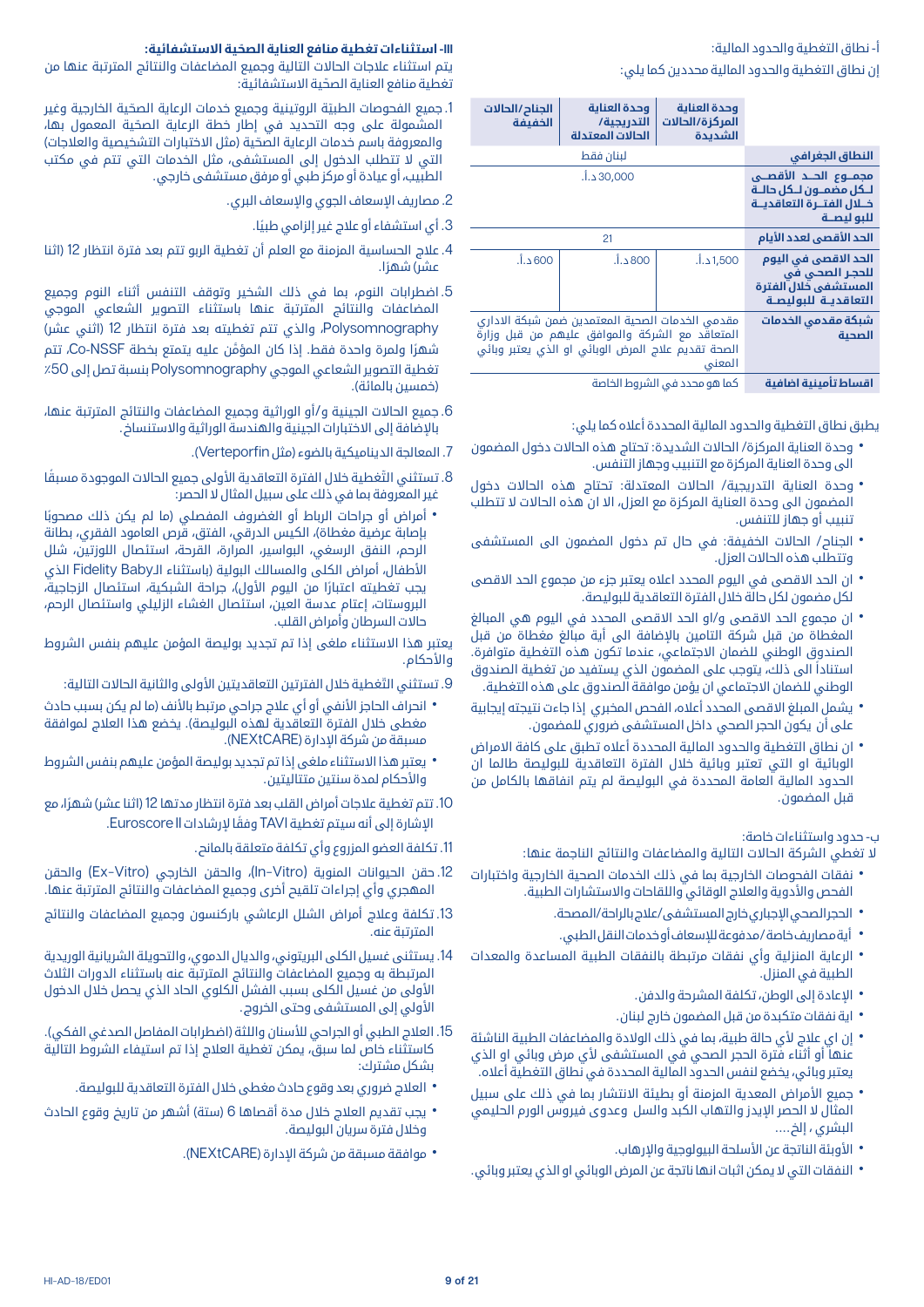- .16 الجراحة التجميلية. كاستثناء خاص لما سبق، يمكن تغطية العالج إذا تم استيفاء الشروط التالية بشكل مشترك:
	- العالج ضروري بعد وقوع حادث مغطى خالل الفترة التعاقدية للبوليصة.
- يجب تقديم العلاج خلال مدة أقصاها 6 (ستة) أشهر من تاريخ وقوع الحادث<br>وخلال فترة سريان البوليصة.
	- موافقة مسبقة من شركة اإلدارة )NEXtCARE).
- 17. أمراض الأعضاء التناسلية النسائية باستثناء كيس المبيض غير الخلقى وتليف الرحم. يعتبر هذا الاستثناء لاغياً بعد فترة انتظار مدتها 12 (اثنا عشر) شهرًا من ً تاريخ االنتساب علما ان ميزة االستمرارية تزيل فترة االنتظار.
- .18 جراحة إعادة بناء الثدي بعد استئصال كامل أو جزئي للثدي ناتج عن سرطان الثدي. كاستثناء خاص لما سبق، تتم تغطية إعادة بناء الثدي إذا تم استيفاء الشروط التالية بشكل مشترك:
	- ً كانت عملية االستئصال مغطاة أساسا في البوليصة.
- تتمّ عملية إعادة بناء الثدي خلال فترة أقصاها 6 (ستة) أشهر اعتبارًا من جراحة<br> الاستئصال وخلال فترة سريان البوليصة.
- يتم تغطية البدائل ضمن سقف منافع البدائل الناتجة عن المرض المنصوص عنه.
- 19. الأمراض المنقولة جنسيًا وجميع المضاعفات والنتائج المترتبة عنها بما في ذلك على سبيل المثال لا الحصر مرض نقص المناعة المكتسبة (الإيدز)، فيروس نقص المناعة البشرية )HIV )،التهاب الكبد )Hepatitis )باستثناء A.
- .20 االنتحار أو التدمير الذاتي أو اإلصابات المتعمدة أو أي محاولة متعمدة سواء كان المضمون بوضع عقلي سليم أم ال.
- 21. علاجات الراحة، الاقامة في المصحات، العناية بالخلوة، رعاية الحضانة وفترات الحجر الصحي وتكاليف النقاهة حتى لو كان العلاج الأولى في المستشفى مغطى بموجب البوليصة.
- 22. تعاطي الكحول والمخدرات والمواد المماثلة، والإدمان على الأدوية وتعاطيها دون إشراف طبي وجميع العواقب الناتجة عن ذلك.
- .23 الطب البديل بما في ذلك العالج بتقويم العمود الفقري، تقويم العظام، الوخز بالابر, الأيورفيدا والمعالجة بالمواد الطبيعية.
- .24 ً اإلجراءات المتعلقة بتغيير الجنس، المنتجات المنشطة جنسيا، وعالجاته وإجراءاته.
- .25 أي عالج أجراه طبيب غير مرخص له بالعمل في البلد الذي يتم فيه إجراء العالج أو أجراه أحد أفراد العائلة.
- 26. الاختبارات أو العلاجات غير العادية التي تعتبر تجريبية وفقًا لتقدير الشركة و/أو اإلدارة. كاستثناء خاص لما سبق، تتم تغطية ضمادات Ligasure وحقائب استرجاع العينات Endopouch ّ بحسب الضرورة الطبية وفي العمليات الجراحية الكبرى.
- .27 َّ أية إصابة تطال المؤمن عليه الذي يخدم في أي جهاز عسكري أو على صلة باي نوع من القوات المسلحة أو يتبع لها أثناء أنشطة الحرب، والمطالبات َّ الناشئة عن قيام المؤمن عليه بدور نشاط في أي من األحداث التالية: الحرب، الأنشطة الحربية، الإضراب المدني، العدوان، الجرائم والجنح.
- .28 َّ المطالبات الناشئة عن قيام المؤمن عليه بدور نشاط في اإلرهاب واالغتياالت واالعتداء الشخصي والعدوان وأي عمل مشابه.
- .29 المطالبات الناتجة عن اإلشعاعات المؤينة والتلوث الكيميائي أو النووي أو نسرّب المواد السامَة.
	- .30 المطالبات الناتجة عن استخدام المؤمن عليه الدراجة النارية كوسيلة تنقل.
- 31. أي قيود و/أو استثناءات خاصة لكل مؤمَّن عليه منصوص عليها في قائمة التعداد أو البوليصة أو ملحق.

### **المنافع اإلضافية**

### **َ الخطة المتنقلة الخارجية )AMB)**

### **I- نطاق تغطية منافع الخطة المتنقلة الخارجية**

َ تغطي الشركة في إطار الخطة المتنقلة الخارجية )AMB)، فحوصات التشخيص والعلاجات - عدا الآدوية - المذكورة ادناه شرط ان تكون مبرَّرة طبيًا ولا تتطلب المكوث في المستشفى.

### **.1 فحوصات التشخيص**

الأشــعة (Radiology)، المغــراس (CT-SCAN)، التصويــر بالرنيــن ا لمغنا طيســي (MRI) ، التصوير بالموجـات فـوق الصوتيـة (Ultrasonography)، الفحوصــات المخبريــة بمــا فــي ذلــك فحوصــات قبــل الــزواج الإلزاميــة الأساســية

)maritaltests-Basicmandatorypre ً ) واختبـار غوثـري للطفـل المولـود حديثـا، اختبــارات الطــب النســيجي (كثافــة المعــادن بالعظــام)، اختبــارات الطــب النــووي، التخطيــط الكهربائــي للدمــاغ (EEG)، تخطيـــط القلــب (ECG)، تخطيــط كهربائيــة العضــل )EMG)، تســجيل صوتــي، اختبــار إجهــاد، اســتجابة عصبيــة مســتحثه، تصويــر األوعيــة الدمويــة البصريــة، تصويــر ثــدي، تصويــر ومضــي بالثاليــوم لعضلــة القلــب، تصويـر ومضـي (الغـدة الدرقيــة، الكلــى، العظـام، إلـخ ...)، تخطيــط صـدى القلــب، قيـاس ضغـط القلـب الكهربائـي، الأشـعة المقطعيـة (Pet Scan) (مغطـاة لحـالات الســرطان وبحســب الضــرورة الطبيّــة)، التصويــر المقطعــي المحوســب للأحجــام أو 64VCT، التصويــر المقطعــي للعيــن )OCT)، وتشــخيص الجلوكومــا )GDX ) باإلضافـة إلـى اختبـارات األمومـة بمـا فـي ذلـك علـى سـبيل المثـال ال الحصـر االختبـار الثلاثــي (Triple Test) أو بــزل الســلى (Amniocentesis) ، ثلاثــة تخطيطــات صـدى توليـدي كحـد أقصـى لـكل حمـل مغطـى، تخطيـط صـدى مورفولوجـي واحـد مـع العلـم أنــه تتــم تغطيــة منافـع الأمومــة الخارجيــة بعــد فتــرة انتظــار مدتهــا 6 (ســتة) أشــهر مــن تاريــخ إنتســاب المؤمّــن عليــه.

### **.2 العالجات**

العالجات بواسطة أشعة الليزر غير تلك المستخدمة لتصحيح البصر، والعالج الفيزيائي (حسب الضرورة الطبيّة)، والعلاج الحركي.

### **.3 رسوم الطبيب**

ً تتم تغطية رسوم الطبيب المتعلقة باإلختبارات المتخصصة تقنيا، على أن تتم في نفس المنشآت التي أجري االختبار فيها.

### **II- حدود تغطية منافع الخطة المتنقلة الخارجية**

ّ تغطي الشركة مصاريف العناية الصحية الخارجية المقدمة من قبل مركز مشارك حسب الشبكة المختارة بنسبة تصل إلى 100٪ (مائة في المائة) أو 85٪ (خمسة وثمانين بالمائة) وفقا للخطة المنتقاة.

### **III- استثناءات تغطية منافع الخطة المتنقلة الخارجية**

- 1. إن جميع الاستثناءات المطبّقة على خطة الاستشفاء تطبّق على خطة المنافع الخارجية.
- 2. باستثناء خاص لما ورد أعلاه، تتم تغطية اختبارات الأمراض المنقولة جنسياً )فيروس نقص المناعة البشرية والتهاب الكبد من النوع باءHepatitisB) )
	- .3 زيارات الطبيب.
	- 4. الاختبارات التشخيصية لأغراض الفحص الطبي و/أو الفحوصات الروتينية.
		- 5. اختبارات التشخيص لأغراض العمل أو السفر.
	- .6 ّ االختبارات المتعلقة بالقدرة البصرية، قصر النظر، مد النظر، االستجماتيزم.
		- .7 اختبارات الحساسية باستثناء IGE Total المغطى.

### **خطة زيارات الطبيب )DV )**

### **I- نطاق تغطية منافع زيارات الطبيب**

تغطي الشركة في منفعة زيارات الطبيب المصاريف والرسوم المتعلقة بالخدمات الطبيّة والإجراءات التي يقدمها الطبيب .

### **II- حدود تغطية منافع زيارات الطبيب**

ال يمكن شراء خطة زيارات الطبيب إال عند شراء الخطة الفردية االستشفائية والخطة المتنقلة الخارجية.

تتم تغطية فوائد زيارات الطبيب المنصوص عليها أعلاه بنسبة تصل إلى 100٪ (مئة بالمائة) أو 85٪ (خمسة وثمانين بالمائة) بحسب المنتج الذي تم اختياره .

### **III- استثناءات تغطية منافع زيارات الطبيب**

ان جميع الاستثناءات المطبّقة على خطة الاستشفاء تطبّق على خطة زيارات الطبيب.

### **خطة األدوية بموجب وصفة طبية )PM )**

### **I- نطاق تغطية منافع األدوية بموجب وصفة طبية**

تغطي الشركة بموجب خطة الأدوية الموصوفة عند اختيارها، الأدوية التي يصفها الطبيب المعالج للمضمون والتي هي مرخص بها ومسعرة من قبل وزارة الصحة في لبنان.

### **II- حدود تغطية منافع األدوية بموجب وصفة طبية**

لا يمكن شراء خطة الأدوية بموجب وصفة طبية إلا عند شراء الخطة الفردية االستشفائية، الخطة المتنقلة الخارجية وخطة زيارات الطبيب.

تغطي الشركة الأدوية المعطاة بموجب وصفة طبية من قبل مركز مشارك بنسبة 100٪ (مائة بالمائة) أو 85٪ (خمسة وثمانين بالمائة) حسب الخطة المختارة ووفقًا للتكلفة الرسمية للدواء.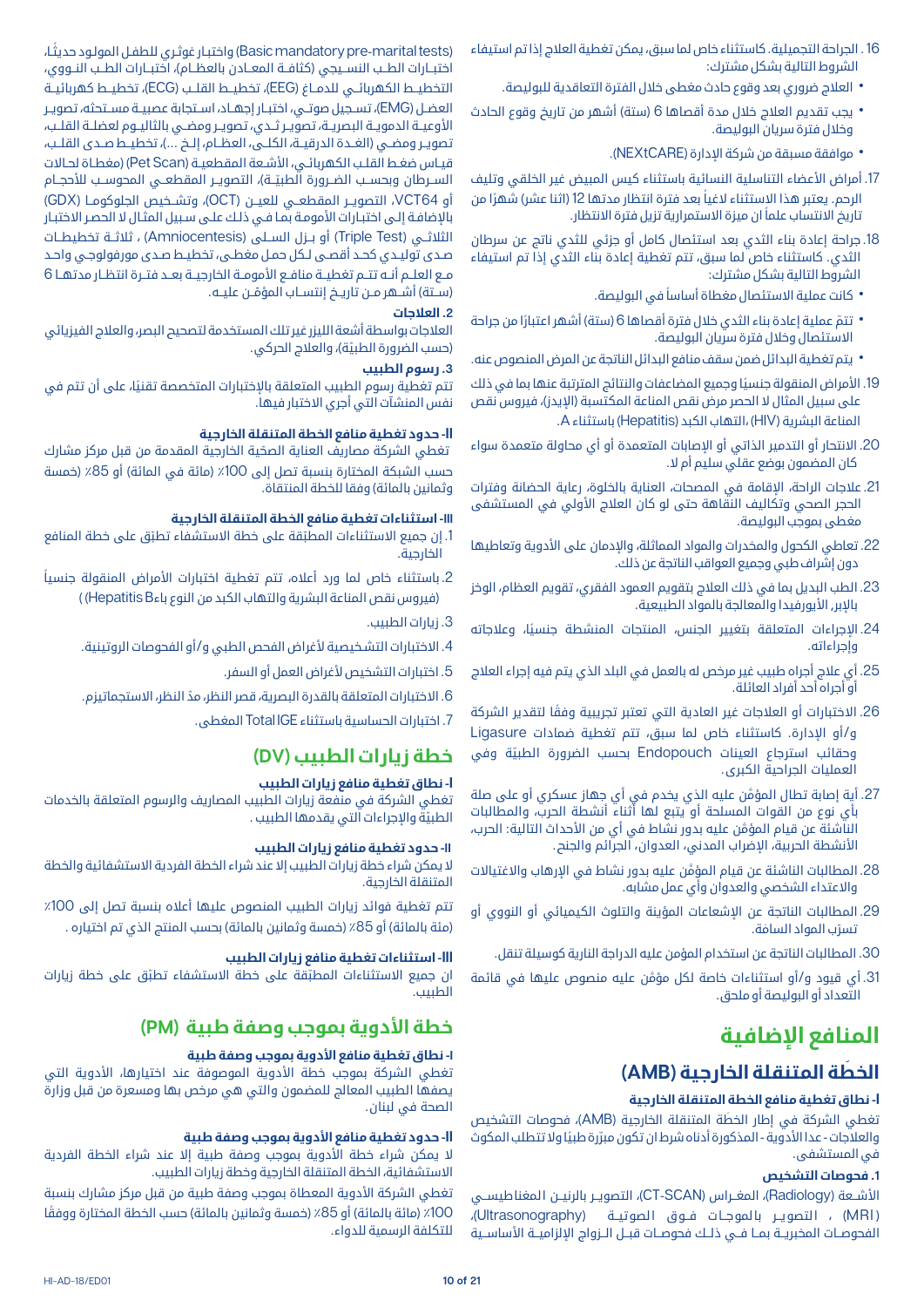تقتصر كمية الأدوية الموصوفة المشمولة في كل معاملة على الحاجة الطبيعية والعادية والتقليدية لمدة أقصاها شهر واحد على التوالي من العالج.

تتم تغطية الأدوية الموصوفة لعلاج الأمراض المزمنة وفقًا لشروط وأحكام البوليصة ً وفقا لشروط الحاالت المرضية السابقة.

### **III- استثناءات تغطية منافع األدوية بموجب وصفة طبية**

- 1. ان جميع الاستثناءات المطبّقة على خطة الاستشفاء تطبّق على خطة الأدوية بموجب وصفة طبية.
- 2. الأدوية المتوفرة بدون حاجة الى وصفة طبية (مثلاً: الأدوية التي تباع عند الصندوق، مستحضرات التجميل وما شابه، الفيتامينات، المنتجات التي تحتوي على مواد معدنية، المستلزمات الشخصية، المنتجات المخصصة للعناية بالشعر، المنتجات الصحّية المنزلية والمشابهة لها).
	- 3. مواد التنظيف (مثلاً: الديتول، الميلتون، البريسبت، الصابون، الكريمات ...)
	- 4. جميع المنتجات الخاصة بالعناية بالأسنان واللثة (منتجات العلاجات الصحّية ...)
- .5 ً جميع المنتجات المنشطة جنسيا، المنشطات وتعاطي المخدرات بشكل غير قانوني.
	- .6 جميع منتجات وأدوية منع الحمل، عالج العقم، العجز وانعدام الخصوبة.
- .7 جميع منتجات وأدوية عالج االضطرابات النفسية، المنتجات األمفيتامينية والمنتجات المؤثرة في المزاج على سبيل المثال المنتجات المزيلة للقلق والمهدئة لألعصاب.
	- .8 منتجات الحمية الغذائية بما في ذلك الحليب.
- .9 منتجات العناية بالجلد غير تلك المتعلقة بعالج األمراض المعدية أو نتيجة حادث.
- 10. جميع الأدوية والأجهزة المتعلقة بتصحيح السمع أو البصر (مثلاً: العدسات، النظارات والمنتجات المانعة لالنعكاس( وجميع المنتجات التي تستخدم لتنظيفها وصيانتها.
- 11. جميع الأدوية التي تستعمل لعلاج الأمراض المتنقلة جنسيًا، فيروس نقص المناعة البشرية، اإليدز والتهاب الكبد غير التهاب الكبد من النوع ألف )HepatitisA ).
	- 12. أي مادة لا تعتبر دواء لعلاج مرض ما يهدد حالة المؤمّن عليه صحياً.

### **دفع المطالبات**

### **.1 التسديد المباشر:**

على شركة اإلدارة التي تتصرف باسم الشركة ونيابة عنها، أن تحدد المبلغ المراد تغطيته أو أن ترفض التّغطية بناءً على تقييم الحالة، وفقًا لشروط وأحكام َّ البوليصة واستثناءاتها. وتبلغ شركة اإلدارة أو المندوب عنها المؤمن عليه و/أو مقدّم الخدمات بقرار التّغطية. يتم الدفع المعتمد مباشرة بين شركة الإدارة ومقدّم الخدمات المشارك.

- **أ. في الحاالت الطارئة:** في حال العالج الطارئ كما هو محدد في فقرة التعريفات َّ أعاله، سواء كان ذلك يتطلب إقامة ليلية أم ال، يتوجب على المؤمن عليه أن يطلب ّ موافقة فورية على التغطية عن طريق تقديم بطاقة التأمين والهوية الخاصة به إلى المستشفى.
- **ب. في الحاالت غير الطارئة:** َّ في حالة أي عالج غير طارئ، يجب على المؤمن عليه ّ التأكد من الحصول على موافقة اإلداري قبل استفادته من خدمة الرعاية الصحية المغطاة من خلال تقديم التقرير الطبي الخاص للدخول إلى الإداري.

من المتفق عليه والمفهوم أن ما ورد أعاله ينطبق فقط على مقدمي الخدمات المشاركين في الأراضي اللبنانية.

### **2 ّ . تعويض المبالغ المسددة من قبل المتعاقد:**

### **أ. ّ حاالت تعويض المبالغ المسددة من قبل المتعاقد:**

َّ قد يتم تعويض المؤمن عليه بإجراء استثنائي عن الرسوم والنفقات اإلجمالية ّ أو الجزئية لمنافع الرعاية الصحية المشمولة بموجب هذه البوليصة في الحاالت التالية:

- َّ استئناف قدمه المؤم i. ً ن عليه لموافقة رفضت سابقا لدى مقدم خدمات مشارك.
- ii. علاجات العناية الصحّية الاستشفائية وعلاجات العناية الصحّية الخارجية كما هو مفصل أدناه:
	-
	- العلاجات في دول مجلس التعاون الخليجي في حال اختيار المنتج.<br>• العلاجات في أحد مقدمي الخدمات غير المشاركين في لبنان.<br>• العلاجات في أحد مقدمي الخدمات خارج النطاق الإقليمي.<br>**ب. النفقات الصالحة لتعويض المبالغ المسدّدة من** 
		-

i. العالجات في دول مجلس التعاون الخليجي في حال اختيار المنتج.

- يتم تعويض المبالغ المسدّدة من قبل المتعاقد للعلاجات غير الطارئة في<br>دول مجلس التعاون الخليجي بنسبة تصل إلى 80٪ (ثمانين بالمئة) بحسب ً تعرفة دول مجلس التعاون الخليجي ووفقا لشروط وأحكام البوليصة.
- يتم تعويض المبالغ المسدّدة من قبل المتعاقد لعلاجات الطوارئ داخل<br>المستشفى في دول مجلس التعاون الخليجي بنسبة تصل إلى 100٪ (مائة بالمائة) بحسب تعرفة دول مجلس التعاون الخليجي ووفقًا لشروط وأحكام البوليصة.

َّ تجدر اإلشارة إلى أنه سيتم التعويض لألعضاء المؤمن عليهم ضمن خطة NSSF-Co بنسبة 80٪ (ثمانين بالمئة) بعد خصم "الدفع المشترك" المنصوص عليه أعلاه.

- يتم تعويض المبالغ المسدّدة من قبل المتعاقد للعلاجات الخارجية عند<br>• أختيارها في دول مجلس التعاون الخليجي بنسبة تصل إلى 80٪ (ثمانين بالمئة) بحسب تعرفة دول مجلس التعاون الخليجي بعد خصم "الدفع المشترك" المطبق وفقًا لخطة التّغطية المختارة ووفّقًا لشروط وأحكام ا لبو ليصة .
- يتم تعويض المبالغ المسدّدة من قبل المتعاقد لزيارات الطبيب عند اختيارها<br>في دول مجلس وفقاً لشروط وأحكام البوليصة.
- يتم تعويض المبالغ المسدّدة من قبل المتعاقد للأدوية الموصوفة عند اختيار<br>المنتج في دول مجلس التعاون الخليجي وفقًا للتكلفة الرسمية للأدوية في ً دول مجلس التعاون الخليجي بعد خصم "الدفع المشترك" المطبق ووفقا لشروط وأحكام البوليصة.

ii. العالجات في لبنان عند أي من مقدمي الخدمة غير المشاركين أو في الخارج:

- يتم تعويض المبالغ المسدّدة من قبل المتعاقد للعلاجات غير الطارئة داخل<br>• المستشفى بنسبة تصل إلى 80٪ (ثمانين بالمئة) من التعريفات التفضيلية المطبقة على الشركة في مستشفى مشارك مماثل في لبنان عند دفع ّ النفقات مع المالحظة أنه يجب الحصول على موافقة مسبقة على التغطية من خالل شركة اإلدارة )NEXtCARE )يؤدي عدم التماس الموافقة المسبقة إلى َّ إلغاء حق المؤمن عليه في أية إعادة تسديد.
- <mark>يتم تعويض المبالغ المسدّدة من قبل المتعاقد للعلاجات الطارئة</mark><br>داخل المستشفى بنسبة تصل إلى 100٪ (مائة بالمائة) من التعريفات التفضيلية المطبقة على الشركة في مستشفى مشارك مماثل في لبنان عند دفع النفقات.

َّ في حال أدت المعالجة الطارئة إلى دخول المستشفى، يجب على المؤمن عليه إبلاغ الشركة في مهلة أقصاها 48 (ثماني وأربعون) ساعة من الدخول. يؤدي َّ عدم القيام بذلك إلى إلغاء حق المؤمن عليه في أي تعويض.

- يتم تعويض المبالغ المسدّدة من قبل المتعاقد للعلاجات الخارجية عند<br>• اختيارها بنسبة تصل إلى 80٪ (ثمانين بالمئة) من التعريفات التفضيلية المطبقة على الشركة في مستشفى مشارك مماثل في لبنان عند دفع النفقات مع المالحظة أن التعويض يتم بعد تطبيق خطة التأمين المشترك في حال وجوده.
- يتم تعويض المبالغ المسدّدة من قبل المتعاقد لزيارات الأطباء عند اختيارها<br>حسب شروط واحكام البوليصة مع مراعاة منتج الدفع المشترك عند وجوده.
- ً يتم تعويض المبالغ المسدّدة من قبل المتعاقد للأدوية الموصوفة عند<br>اختيارها وفقًا للتكلفة الرسمية للأدوية في لبنان مع مراعاة ناتج الدفع المشترك عند وجوده.

### **ج. ّ إجراءات تعويض المبالغ المسددة من قبل المتعاقد:**

 في جميع الحاالت، يجب توجيه طلب رسمي السترجاع المبالغ المسددة مباشرة إلى الشركة مع جميع المستندات المطلوبة ) فاتورة مفصلة وإيصال يؤكد المبلغ بالاضافة إلى تسديد الفاتورة، تقرير التسريح، التقارير والفحوصات الطبيّة والوثائق بأي من اللغات العربية أو الإنجليزية أو الفرنسية) إما بنسخ مطبوعة أو على عنوان البريد الإلكتروني التالي: Rl.claims@fidelity.com.lb وخلال اإلطار الزمني أدناه:

- 15 (خمسة عشر) يومًا من تاريخ الخروج من المستشفى إذا تم تقديم خدمات<br>الرعاية الصحّية في لبنان.
- 30 (ثلاثون) يومًا من تاريخ الخروج إذا تم تقديم خدمات الرعاية الصحّية خارج<br> لبنان على أن يكون المؤمَّن عليه قد التزم بدقة بالاجراءات المعمول بها والتي حددها مركز المطالبات.
- في جميع الحالات الطارئة، قد يتم الدفع على شرط إضافي يتمثل في إبلاغ<br>مركز المطالبات بحالة الاستشفاء خلال 48 (ثمانية وأربعين) ساعة من الدخول.

يتم تسديد جميع المطالبات التي تم تكبدها بعمالت أجنبية بالليرة اللبنانية وذلك حسب تسعيرة الصرف الرسمي المطبق في تاريخ العالج أو الخروج من مكان تقديم الخدمات، حيث يتم إثبات هذا التاريخ من خالل الفاتورة.

فيدلتي أشورنس أند ريإنشورنس كومباني ش.م.ل.

راس المال 10.5 مليار ليرة لبنانية مدفوع بكامله - س.ت. 18345 بيروت الرقم المالي قم سجلة في سجل هيئات الضمان تحت الرقم 121 وخاضعة لأحكام المرسوم رقم 9812 تاريخ 04/05/1968 معدلة بالقانون رقم 94 تاريخ 18/06/1999 معدلة بالقانون المركز الرئيسي جل الديب - الحمرا 710 .Ext - طرابلس 760 .Ext - زحلة 770 .Ext - العباسية-صـور 740 .Ext - صيدا 730 .Ext | ص.ب: 11-6349 ريــاض الصلـح - بيـروت 11072210 - لبنــان customerservicedept@fidelity.com.lb | www.fidelity.com.lb | HI-AD-18/ED01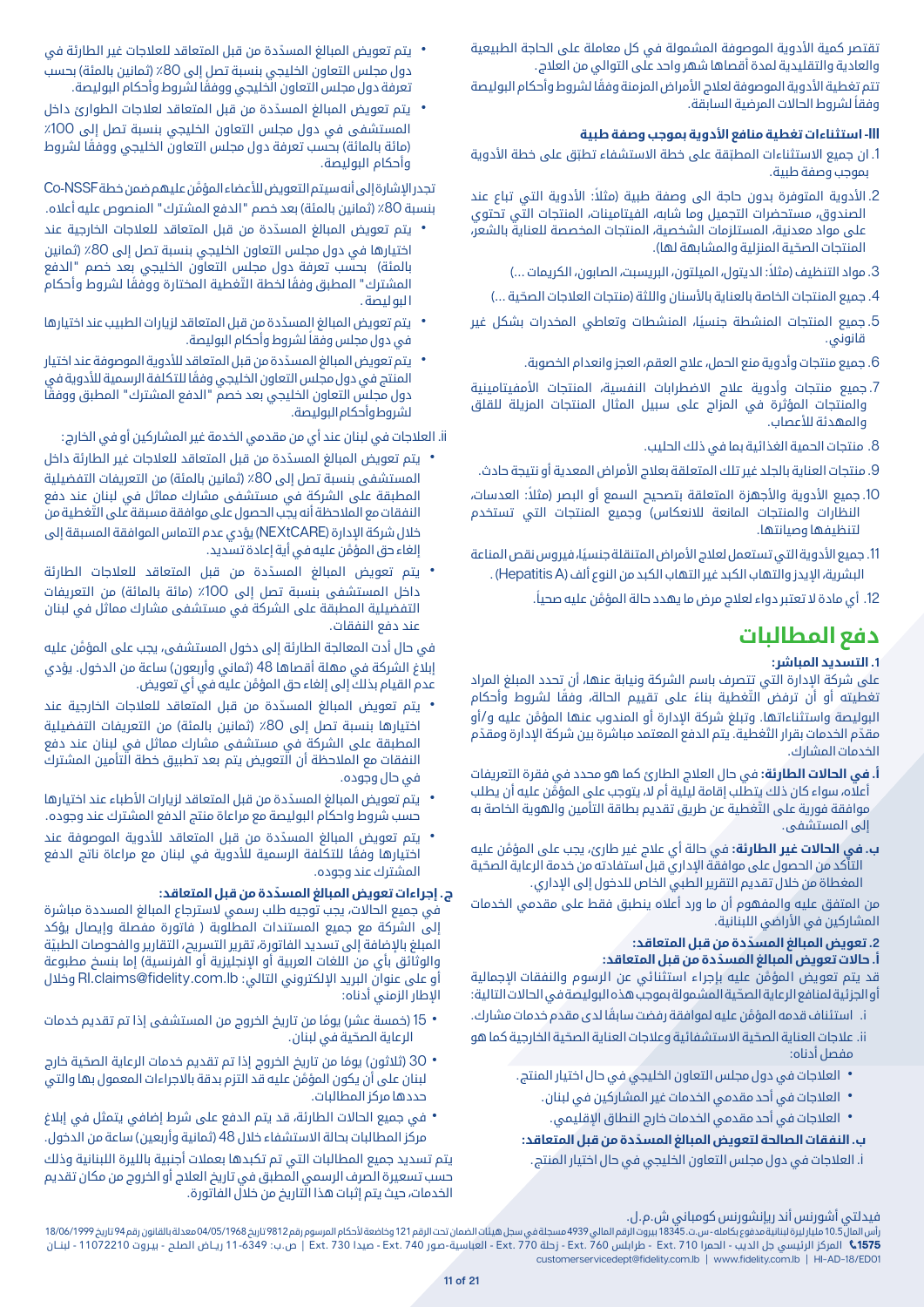

# *C* Fidelity Health

### **Healthcare Individual**

**Insurance Policy** 

Whereas THE POLICYHOLDER named in the POLICY schedule herein, has submitted a written individual healthcare insurance application.

Whereas Fidelity Assurance and Reinsurance Co. S.A.L. (hereinafter referred to as THE COMPANY) has reviewed this application and agreed to cover the benefits specified in the POLICY.

Now, in consideration of this application which forms the basis of this POLICY and subject to the payment of the premium as provided in the POLICY schedule. THE COMPANY has agreed to pay for the benefits indicated in the POLICY schedule and the table of benefits to the extent and under the terms, conditions, limitations and exclusions provided therein.

In witness, whereof THE COMPANY signed this POLICY which will enter into force and effect on the date indicated in the POLICY schedule attached hereto.

Registrar **Managing Director** Managing Director

## **Insurance Complaints Handling Office: 01/999069**

### **Insurance Control Commission – Ministry of Economy and Trade**

In case of any complaint being unresolved with the insurance company relating to the insurance contract or arising from this contract, the insured and/or the beneficiary may refer to the Insurance Control commission in the Ministry of Economy and Trade at the above mentioned telephone number dedicated to the reception and handling of insurance complaints for the purpose of resolving this complaint by administrative and conciliatory means and to enable the Commission to exercise its functions.

### **DEFINITIONS**

Words, phrases, terms and expressions appearing in this POLICY shall have the meanings set forth herein below:

### **Access Card:**

A personalized card issued in the name of each Insured, facilitating his access to the Healthcare services covered under this POLICY.

### **:Administrator**

The Third-Party administrator. NEXtCARE with whom THE COMPANY has contracted to act in its name and on its behalf to manage claims in accordance with THE POLICY terms and conditions through its office and delegates.

THE ADMINISTRATOR claims center as well as its delegates (physicians/nurses and professional administrative specialists) situated at various Healthcare facilities working to:

- Provide the Insured with guidance and information.
- \*Support and monitor the proper implementation of THE POLICY terms and condition.
- Verify eligibility and take the decision in the name and on behalf of THE COMPANY, as whether or not to grant the approval of coverage for a specific healthcare service under consideration.

### **Applicable Healthcare Plans:**

The set of Healthcare benefits, provided for in THE POLICY along with their limitations, exclusions, special conditions and features specifically approved for coverage in THE POLICY schedule and table of benefits.

1 Basic Healthcare Benefits:

- **. Lifetime Guarantee Benefit:** As stipulated by Insurance Control Commission, Decision number 186, grants the Insured the right to renew his POLICY on yearly basis irrespective of age or any medical condition that might have occurred during the contractual period. And this, without any sub-standard increase on the yearly premium, other than the initial instance, or any specific modification on the remaining benefits.
- **In-Hospital Benefits (IN):** Covers cases that medically necessitate an In-Hospital stay for at least 24 (Twenty-Four) Hours.
- 2. Additional Benefits:
	- **\* Ambulatory Out-Patient Plan (AMB):** Covers diagnostic tests and treatments which do not require In-Hospital confinement such as Laboratory tests, Radiology, Physiotherapy, MRI, etc...
	- **Prescription Medicines Plan (PM):** covers cost of prescribed medicines outside Hospital confinement.
	- **Doctors' Visits plan (DV):** covers cost of doctors visits effected outside hospital confinement.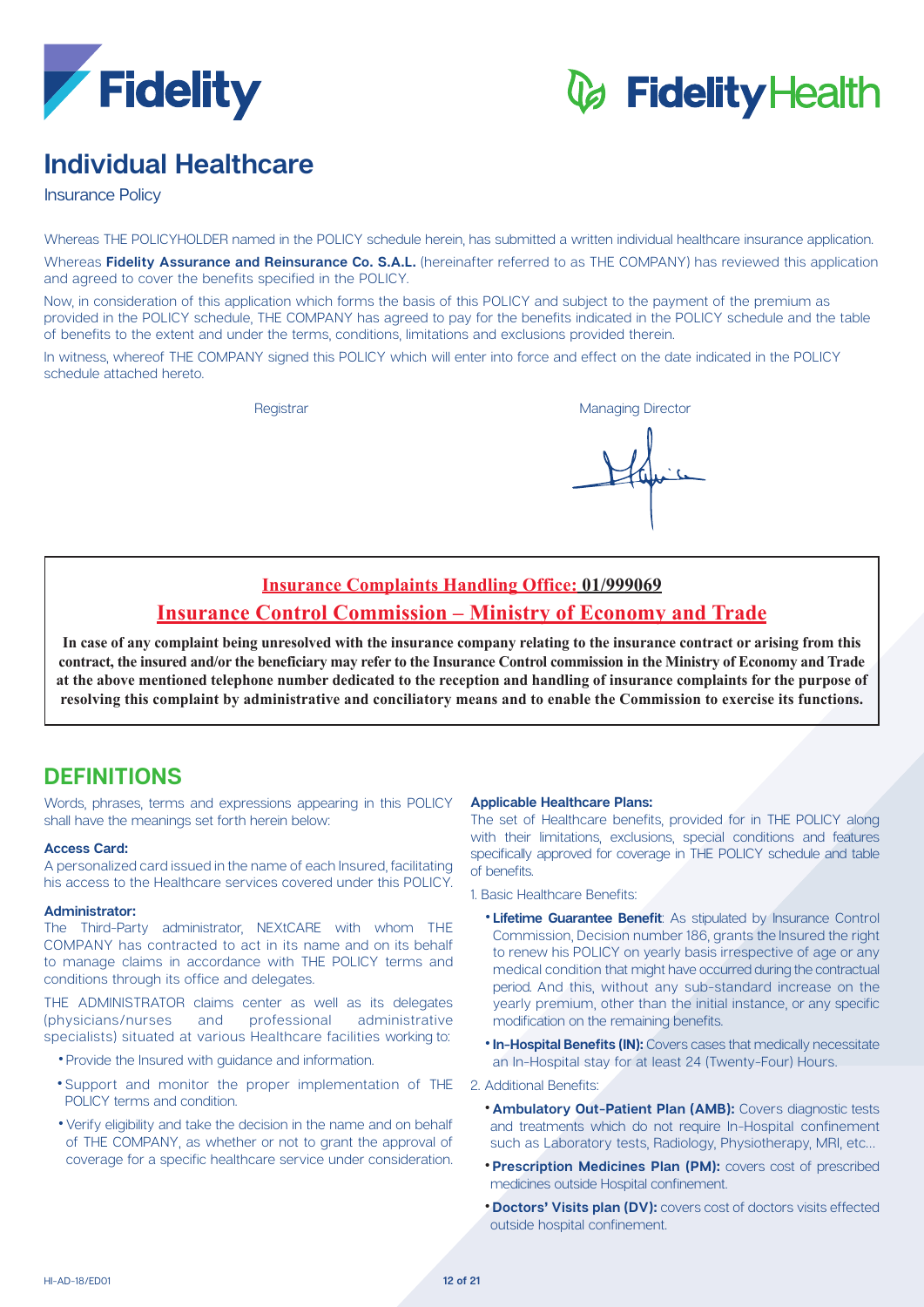### **The Company:**

Fidelity Assurance & Reinsurance Co. S.A.L duly registered and authorized to operate in Lebanon, which quarantees the payment of the benefits in accordance with THE POLICY terms and conditions and any attachment herewith.

### **Cancellation Date:**

The day at 12:00 (twelve) noon local time, month and year appearing on the cancellation amendment on which the insurance cover is stopped. Cancellation may be requested by the POLICYHOLDER or by THE COMPANY.

### **Chronic Conditions:**

A sickness, illness, disease or injury which has at least one of the following characteristics: it is persistent or otherwise long-lasting condition; it requires continuous treatments and/ or follow ups and generally has no known cure.

### **Class of Hospitalization:**

The class of cover as selected by the Insured and mentioned in THE POLICY under which the Insured shall benefit from In-Hospital .treatments

### **Co-Payment:**

The percentage of the incurred expenses to be borne by the Insured and is paid by the latter.

### **Congenital Cases:**

Also referred to as birth defects or congenital anomalies/ diseases or illnesses conditions structural or functional that are present at or before birth. Congenital conditions can be detected prenatally, at birth or any time during the Insured's Lifetime.

#### **Day Care Treatment:**

Treatment received in a hospital setting during the day, including a hospital room that does not medically require staying overnight.

### **:Exclusions**

The cases expressly specified in THE POLICY terms and conditions and any appendix forming an integral part of THE POLICY, for which THE COMPANY does not provide coverage.

### **Enrolment Date:**

The day at 12:00 (twelve) noon local time, month and year appearing on THE POLICY schedule on which the Insured has been enrolled and covered for the first time with THE COMPANY under this POLICY.

### **Expiry Date:**

The day at 12:00 (twelve) noon local time, month and year appearing on THE POLICY schedule on which the insurance cover expires. Healthcare benefits will stop starting the expiry date of THE POLICY unless specified otherwise.

#### **Emergency Cases:**

All accidents or incidents of sudden covered sickness, providing a legitimate professional concern that there may be a significant medical problem requiring immediate diagnosis and treatment at a hospital Emergency Room. Emergency treatments can be extended to In-Hospital Stay.

### **Network of Healthcare Providers:**

The providers of specific Healthcare services (i.e. hospitals, medical centers, integrated clinics, laboratories, physiotherapy centers, pharmacies) located across the Lebanese territory that are part of NEXtCARE's contracted providers list. Insureds opting for Healthcare services at one of these providers' shall benefit from facilities of admission as well as direct billing facilities at preferential rates for covered conditions based on POLICY terms and conditions.

The network of providers is inclusive at all times of at least one of the below listed providers:

- American University of Beirut Medical Center
- Hotel Dieu De France Hospital
- Saint Georges Hospital University Medical Center
- Clemenceau Medical Center
- University Medical Center Rizk Hospital

The extensive list of contracted providers is available upon request with the Insurance Company or through NEXtCARE's website: www.nextcarehealth.com or through NEXtCARE's mobile application.

The list can be updated whenever needed, providers added or removed, without the need of prior notification or approval of the Insured.

### **:Policyholder**

The applicant for the individual Healthcare insurance POLICY, acting in his own capacity as well as in the name and on behalf of his legal dependents and whose application is formally accepted by THE COMPANY.

### **Policy Schedule:**

Schedule issued by THE COMPANY forming an integral part of THE POLICY. THE POLICY schedule contains information in respect of the contractual parties along with a summary of benefits including but not limited to: Inception Date, Insured members, Selected plans, Class of Hospitalization, Premiums, Specific exclusions and/ or limitations

### **:Insured**

The POLICYHOLDER and/or THE POLICYHOLDER's legal dependents listed in the application or included thereafter, formally accepted by THE COMPANY and listed in THE POLICY schedule or in the accepted census list and who are benefiting from the "Lifetime Guarantee" Option" as per POLICY terms and conditions and as detailed in Article 6 below.

### **Legal Dependent:**

The following dependents of THE POLICYHOLDER: The unmarried children of THE POLICYHOLDER (including legally adopted children), aged between One day and 18 (Eighteen) years or 25 (Twenty-Five) years if still full-time university students. the spouse of the POLICYHOLDER, as well as any other person considered by law as legal dependent of THE POLICYHOLDER.

#### **Inception Date:**

The day at 12:00 (twelve) noon local time, month and year appearing on THE POLICY schedule on which the insurance takes effect for the first time or for subsequent renewals. Healthcare benefits will begin from the inception date and in accordance with the terms and conditions of this POLICY.

### **Pre-Existing Condition:**

A health condition, illness or injury that existed medically prior to the enrollment date of the Insured. Pre-Existing conditions can be:

- **Known Conditions:** Conditions existing medically and known by the Insured and/ or for which he consulted a medical practitioner.
- **Unknown and Undiscovered Conditions: Conditions unknown** by the insured but existing medically in the human body prior to the enrollment date.

### **False Declaration and Non-Disclosure of Information:**

Undeclared or understated known conditions or misrepresentation of any information during the submission of the application form and whenever needed, discovered at any stage during the contractual period shall be considered as False Declaration and/ or Non-Disclosure of Information.

### **Specific Exclusions and/ or Limitations:**

Medical or surgical conditions that are excluded or are subject to a financial limitation based on the application form, discovered during the observation period or resulting from any false declaration or hon-disclosure of information. Specific exclusions and/ or limitations are applied on one or all insured members of a POLICY and are clearly specified in THE POLICY Schedule.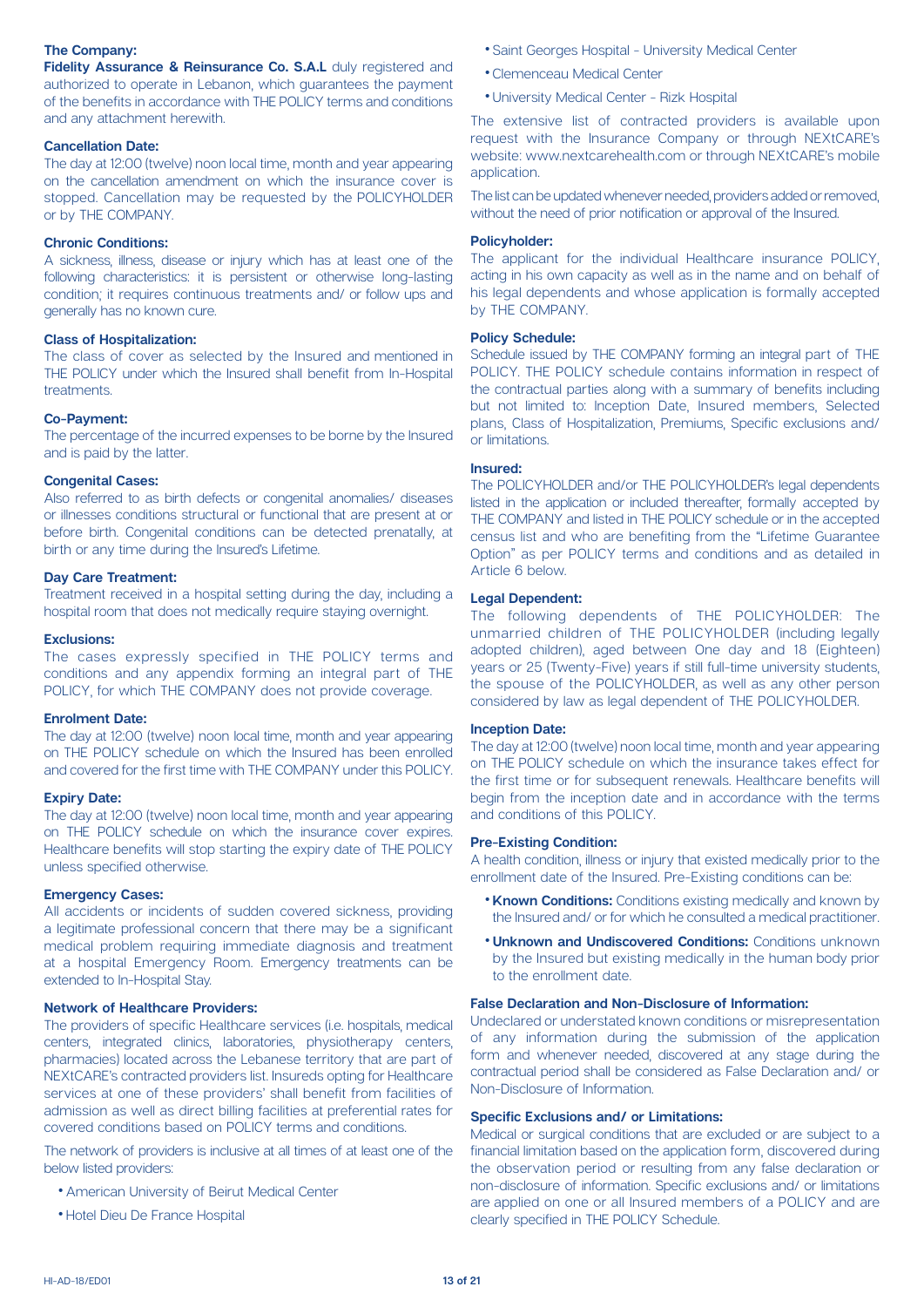### **Waiting Periods:**

Specific period of time, generally in days or months that is applied on specific benefits during which coverage is excluded. Waiting periods are defined and mentioned in the table of benefits as well as in THF POLICY terms and conditions.

### **Territorial Scope of Coverage:**

The countries specified in the table of benefits in which the Insured benefits for the Healthcare treatments subject to POLICY terms and conditions

### **Observation Period:**

Period of 180 (One Hundred and Eighty) days following the enrollment date of THE POLICYHOLDER and his legal dependents if any.

### **Preventive Treatment:**

Treatment undertaken without any clinical symptoms being present at the time of treatment such as removal of pre-cancerous growth.

### **Repatriation Cover:**

Emergency evacuation while travelling outside Lebanon if adequate medical facilities are not available in the visited country.

### This cover refers to:

- The cost of medically supervised repatriation with or without an escorting medical team according to the severity of the case and medical necessity.
- The return transportation of the Insured person's mortal remains to the country of residence. This service includes cost of transport. documentation and formalities necessary for the shipping of the remains of any Insured person to Lebanon.

### **GENERAL TERMS AND CONDITIONS**

### **Article 1: THE POLICY**

- a. The application form of THE POLICYHOLDER and the Insured if any, the preamble, THE POLICY schedule, the definitions, the general terms and conditions, the table of benefits, the various applicable healthcare plans including their relative scope of healthcare benefits covered along with their limitations and exclusions, as well as all attachment(s) and endorsement(s) to any aforementioned, shall constitute the entire agreement of the parties hereto (herein referred to as THE POLICY).
- b. Any amendment, addition or deletion to THE POLICY shall be void. unless it is in writing, signed and stamped by THE COMPANY. No intermediary has the authority to amend this POLICY or waive any of its provisions.
- c. Specific exclusions and/ or limitations if any, should be as per Insurance Control Commission Decision number 186, dated 17/04/2018. They are approved by THE POLICYHOLDER, in his name or on behalf of his legal dependents listed in the application, only by receiving THE POLICY documents and access cards related thereto.
- d. THE COMPANY has the right to underwrite at inception and to review its terms during the observation period noting that initial assessment shall not be binding for future renewals unless no modification has been applied by THE COMPANY on the terms in the meanwhile.

If any amendment is to be applied during the observation period of 180 (One Hundred and Eighty) days. THE COMPANY shall inform the Insured who will have the right to cancel THE POLICY agreement within a period of 15 (Fifteen) days from the date of notification by sending an official written request to THE COMPANY.

Once the period of 15 (Fifteen) days is elapsed and THE COMPANY was not informed about the Insured's will of cancellation, the approval of terms is considered as automatic without a need for a written approval.

In the case where the cancellation is requested, the Insured is entitled to a refund based on a pro-rata premium to be calculated

after deduction of all taxes, stamps and any payment of claims that was made within his POLICY coverage.

### **Article 2: General Scope of Benefits**

In return for the premium paid by THE POLICYHOLDER. THE COMPANY shall cover all usual, customary and reasonable healthcare services and their related expenses incurred by the Insured under the applicable healthcare plan while this POLICY is in force, subject to its terms, conditions, limitations and exclusions

### **Article 3: General Limitations**

- 1. Annual Aggregate Limit for the Hospitalization Cover: There are no financial annual aggregate limits in respect of the number of claims to be borne by THE COMPANY during the Contractual Period of THE POLICY, unless, specifically otherwise mentioned in THE POLICY schedule. However, based on the details received and assessed during the initial enrollment of the applicant, during the observation period or following any false declaration, omission or non-disclosure of information, a maximum annual aggregate limit can be applied on the entire scope of cover or on specific illnesses and/or accidents.
- 2. Specific Benefits Aggregate Sub-Limits:

Annual Aggregate Sub-Limits refer to the maximum amount of monies to be borne by THE COMPANY per Insured during THE POLICY's contractual period in respect of specific benefits identified in THE POLICY schedule and/ or the table of benefits.

- 3. Lifetime Aggregate Limit for the Hospitalization Cover: In accordance with the Lifetime Guarantee feature terms and conditions, Insureds are covered for a maximum ceiling number of Hospitalization days limited to 720 (Seven Hundred and Twenty) days within THE POLICY limits, terms and conditions and unless specific limitations are applicable and mentioned in THE POLICY schedule.
- 4. Age:

It is hereby understood and agreed that the last age of entry is set at 65 (Sixty-Five) years inclusive. Age is computed based on the last birthday of the Insured at time of inception of THE POLICY.

5. Territorial Scope of Cover:

Insurance coverage applies to medical expenses incurred in Lebanon and abroad subject to the terms, conditions, limitations and exclusions provided herein.

6. Supplementary and/ or Complementary Coverage:

In case of participation to the National Social Security Fund (Co-NSSF Plan) determined by the Insured in THE POLICY Schedule, THE COMPANY shall only cover the portion that is supplementary to the coverage provided by the NSSF scheme which is equal to the difference of classes if applicable and the remaining covered part of expenses exceeding the primary amount covered by NSSF, even if the adopted provider is not contracted by the latter and irrespective if the Insured has applied or is benefiting from such coverage or not.

In all other cases under which the Insured is benefiting from supplementary or complementary coverage, claims handling will be as specified above.

### **Article 4: Modifications of Coverage or Hospitalization Cover:**

Modifications of Hospitalization Class and/ or Benefits are allowed, on a case-by-case basis and at THE COMPANY's discretion, only on the renewal of THE POLICY and subject to an additional premium when .applicable

Coverage shall be granted consequently based on the upgraded benefits subject to a waiting period of one year for Pre-Existing as well as Maternity Cases.

As a special exception to the above and on its own discretion. THE COMPANY may accept to amend THE POLICY benefits NIL and disregard above mentioned waiting period subject to any time during the contractual period from Co-NSSF to Coreceiving the Release from NSSF form.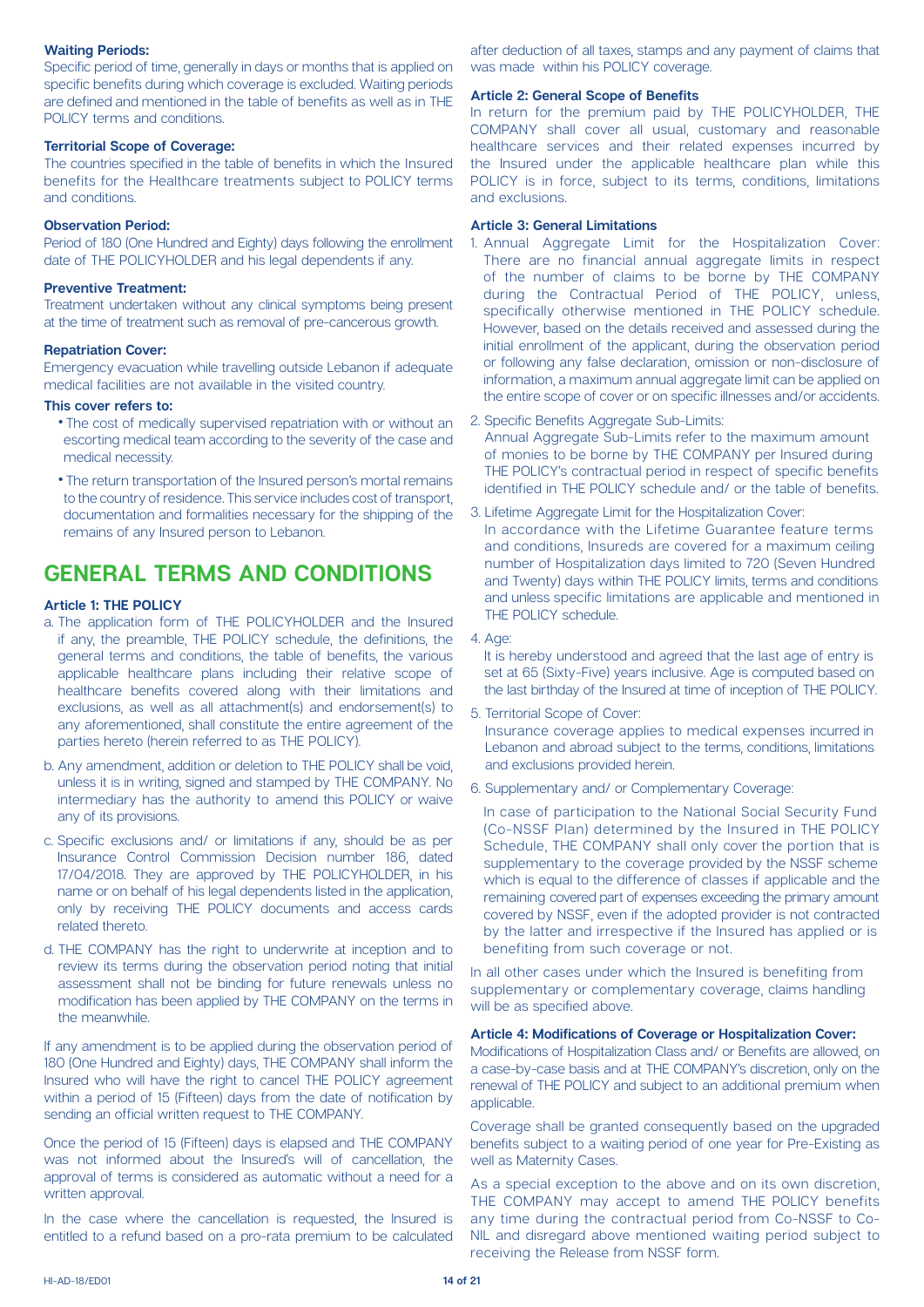### **Premiums 5: Article**

- 1. Premiums are annual, payable by THE POLICYHOLDER as per the terms and conditions specified in THE POLICY schedule. They include charges, taxes and stamp duties.
- 2. The payment of the premium in whole or in part (premium deposit) at the time of first submitted application or of renewal application does not bind THE COMPANY and does not constitute acceptance of the submitted application; THE COMPANY's acceptance can only be effected by the formal issuance of the signed and sealed POLICY.
- 3. If THE POLICYHOLDER fails to pay the premium as initially agreed with THE COMPANY, then THE COMPANY shall issue an official warning letter demanding the payment of the premium as per Code of Obligations and Contracts, Article 975.
- 4. In the case where the payment is not done following 10 (Ten) days of the issuance of the letter, THE COMPANY shall have the right to stop cover. Following this period, THE COMPANY shall within a period of 20 (Twenty) days share an official cancellation letter with the client if the payment is still not effected.
- 5. Refunds if any are to be calculated on a case-by-case basis and at the discretion of THE COMPANY.

### **Article 6: Contractual Period and Renewability**

The contractual period of this POLICY is 12 (Twelve) calendar months starting the date set in THE POLICY schedule.

- 1. The renewal application is to be issued and sent by THE COMPANY to THE POLICYHOLDER prior to the expiry date of THE POLICY
- 2. THE POLICYHOLDER will have to share with THE COMPANY his confirmation renewal within a maximum period of 30 (Thirty) days as from the expiry date of THE POLICY and pay the respective deposit. If THE POLICYHOLDER fails to inform THE COMPANY within the above-mentioned timeline of his decision to renew, he will then lose the Lifetime Guarantee feature, the continuity benefit and shall be subject to reassessment based on THE COMPANY's discretion.
- 3. THE POLICYHOLDER and his legal dependents shall benefit from the Lifetime Guaranteed benefit as per below terms and conditions:
	- a. THE POLICY shall be renewed on yearly basis subject to all current legal and contractual provisions and THE COMPANY shall not take into consideration the Insured's attained health in its decision to renew.
	- b. It is agreed and understood that at initial inception, during the observation period or in case of any false declaration, omission or any non-disclosure of information, THE COMPANY reserves the right to study and apply any specific limitations, exclusions and/or sub-standard premium to all or one of the Insureds.
	- c. Final terms implemented at inception, during the observation disclosure of information shall be enforced at each renewal noting period or following any false declaration, omission or nonthat THE COMPANY may only waive these particular conditions at its own discretion.
	- d. Once applied, sub-standard premiums are expressed in percentages and will apply on all subsequent renewals unless THE COMPANY accepts to waive it at its own discretion.
	- e. THE COMPANY reserves the right to reassess the case and reconsider THE POLICY terms and conditions in the following :cases
		- When a change in the benefits (e.g. class upgrading, additional plans and/ or benefits) is requested.
		- Where the renewal is requested for some Insured while removing a number of others, with no valid reason.
	- f. THE COMPANY reserves the right not to renew THE POLICY in case the premium due is not settled within the period set forth by THE COMPANY
- g. THE COMPANY reserves the right to introduce any amendment to the whole POLICY or to any portion thereof at any renewal date (e.g. general conditions, premiums, schedule) provided such amendments apply in equal terms to all insured falling within the same class of risk.
- h. Any Insured who becomes subject to the deletion clause (article 11), may continue his insurance cover under a separate plan and benefit from the continuity benefit should the cover be same as expiry and requested within the assigned timeline.

### **Article 7: False Declaration, Omission and/ or Non-disclosure of information**

It is hereby agreed and understood that any false declaration, omission or non-disclosure of information made by THE POLICYHOLDER or the Insured on the proposal form prior to the enrollment date or on any renewal, discovered by THE COMPANY at any time will:

- Render THE POLICY null and void as from inception and this, without any need for a written notice or a premium refund.
- Only at THE COMPANY'S own discretion the cancellation can be disregarded and replaced by any exclusion and/ or limitation as deemed necessary.

In addition to the above, it is to be noted that any silence or grace period allowed by THE COMPANY following a knowledge of a false declaration, omission or non-disclosure of information, does not waive its right later on to reject the renewal application or to amend the terms and conditions of THE POLICY.

### **Article 8: Fraud**

If any claim is false, fraudulent, intentionally exaggerated or if fraudulent means or devices were used by the Insured or any person acting on his behalf to obtain benefit under this POLICY, THE COMPANY shall not pay any benefit for that claim. The amount of any claim settlement made before the fraudulent act or omission was discovered will become immediately due and owing to THE COMPANY.

It is hereby agreed and understood that THE COMPANY reserves the right to cancel THE POLICY as at inception without any refund in the case of a fraudulent act.

#### **Article 9: Termination of THE POLICY**

The termination of THE POLICY can be effected as follows:

- 1. By THE COMPANY: in the below mentioned cases:
	- None payment of premium.
	- False Declaration, omission, non-disclosure of information and/ or fraudulent act.
- 2. By THE POLICYHOLDER: upon the receipt by THE COMPANY of a written request of cancellation and the insurance cards

Where applicable, THE POLICYHOLDER shall be then entitled to a premium refund related to the cancellation and being due by THE COMPANY computed as follows:

- After deduction of all taxes and stamps.
- On Pro-Rata basis starting from the cancellation date and till the expiry date of THE POLICY.
- After deduction of all Outstanding and Paid claims prior to the cancellation date.
- The cancellation date shall fall after the last claim related to any of the Insured members within THE POLICY.

### **Article 10: Addition of New Insured**

THE POLICYHOLDER should request the addition of his newly wed snouse or newborn children, if eligible, to THE POLICY during its contractual period, as per the procedure set by THE COMPANY.

The application for addition should be:

• Made within a maximum period of 30 (Thirty) days following the wedding or the birth of a Newborn.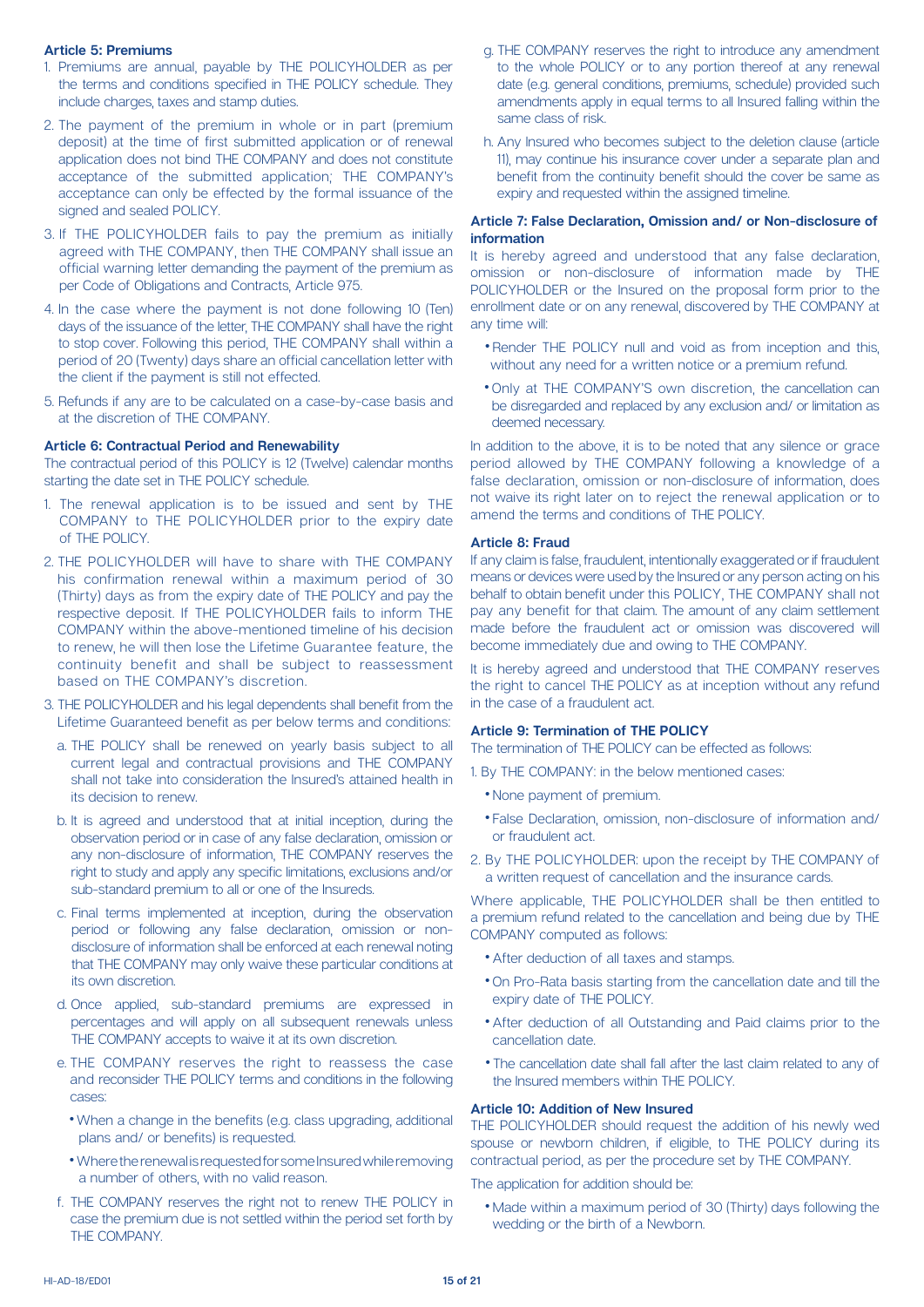- Should be accompanied by all requested documents i.e. medical application, Newborn Health record.
- Should be accompanied by the appropriate premium deposit noting that pro-rata premiums will be calculated based on the applicant age, the period of coverage starting from the enrollment date and up to the expiry date of THE POLICY and as per POLICY terms and conditions.
- Shall be subject to assessment and should be accepted by THE COMPANY.

Fidelity Baby: Any newborn from a covered maternity shall be considered as Fidelity Baby and will consequently benefit from the conditions applied on Fidelity Baby subject to medical underwriting and as per POLICY terms and conditions.

Calculations of premiums shall be as follows:

- Addition shall be issued free of charge and as per current terms and conditions starting the date of birth and until THE POLICY current contractual period expiry date provided that both parents are included in the coverage.
- Addition shall be subject to a pro-rata premium based on the period of coverage and THE POLICY terms and conditions if both parents are not included in the coverage.

### **Article 11: Deletion of Insured**

- 1. Any person that ceases to meet the requirements of a legal dependent or any deceased person should be removed from THE POLICY by sending a written notification to THE COMPANY.
- 2. THE POLICYHOLDER is entitled to a premium refund related to the cancellation and being due by THE COMPANY computed as follows:
	- After deduction of all taxes and stamps.
	- On the basis of pro-rata calculation starting from the cancellation date and till the expiry date of THE POLICY.
	- After deduction of all Outstanding and Paid claims prior to the cancellation date
	- The cancellation date shall fall after the last claim related to any of the Insured members within THE POLICY.

#### **Article 12: Reimbursement Obligation by THE POLICYHOLDER**

THE POLICYHOLDER shall be liable to reimburse to THE COMPANY all amounts of claims paid by the latter in the following cases, but not limited to:

1. Any undue payment (e.g. Co-Payment).

- 2. If THE COMPANY pays in excess of the limits of benefits provided in THE POLICY or any claim paid up erroneously against uncovered .conditions
- 3. Abusive, fraud or misuse of the benefits provided for under THE POLICY as detailed in Article 8.

#### Article 13: Loss and / or misuse of The Access Card

In case of loss of the access card, the Insured must immediately notify THE COMPANY; or else any expense incurred based on the usage of the none reported lost access card, shall be borne by THE POLICYHOLDER.

#### **Article 14: Subrogation**

THE COMPANY will be subrogated in all rights that the Insured may have against any third party liable for any obligation or expenses incurred based on whatsoever count or cause

In that case, both THE POLICYHOLDER and the Insured undertake to provide THE COMPANY with all customary assistance and diligence, as if they were themselves claimants; should they breach this undertaking, they shall be liable to reimburse THE COMPANY with all amounts of claims paid.

#### **Notice 15: Article**

All notices and notifications must be sent by registered mail or courier service; they are considered valid and lawful if sent to the addresses of the parties hereto appearing in THE POLICY schedule and in THE POLICYHOLDER's application.

Any change of address is ineffective unless notified in writing to the other party.

### **Article 16: Headings**

The headings contained in THE POLICY are for convenience of reference only and are not intended to define, limit or describe the scope and intent of any of its provisions.

### **Language 17: Article**

This POLICY was originally conceived and drafted in Arabic, then translated into English. Therefore, if in doubt about an accurate interpretation of THE POLICY in English, there shall always be a reference made to the original Arabic text.

### **Article 18: Legal Recourse**

All disputes relating to the implementation, interpretation or cancellation of this POLICY between the parties hereto (i.e. THE COMPANY and POLICYHOLDER) shall be resolved by the competent courts in Beirut, according to the applicable Lebanese law.

### **Article 19: Waiver of Medical Confidentially**

By signing the application form, the undersigned, hereby authorize any hospital, doctor or any other person that treated him or any of the family members to provide THE COMPANY or their representative with any information in their possession for any treatment or consultation, including any personal history and diagnosis. Thus, and in as much as the Law allows it, any person or physician may in full authority, upon request of THE COMPANY, share all information related to the medical history of the applicant and/ or the Insured

### **INDIVIDUAL IN-HOSPITAL BENEFITS PLAN**

#### **I- Scope of In-Hospital Healthcare Benefits**

THE COMPANY covers the following In-Hospital Healthcare benefits during THE POLICY contractual period provided they are usual. customary and reasonable and subject to THE POLICY terms, .exclusions and conditions

- 1. The treatment of covered medical conditions provided that such conditions cannot be treated on Out-Patient basis and require uninterrupted hospital confinement for a minimum of 24 (Twenty Four) hours.
- 2. As a special exception to the above, any surgical and/or endoscopic procedure of covered medical conditions as well as chemotherapy and/ or radiotherapy treatments not requiring an overnight stay at a hospital shall be covered under In-Patient benefit.
- 3. Emergency treatments as referred to in section: Definitions  $-$ **Emergency Cases.**
- 4. Charges of one extra bed for one parent accompanying a confined child aged below 18 (Eighteen) years by the time he enters the hospital.
- 5. Morque and burial expenses shall be paid in the event of the Patient hospitalization up to a maximum limit of USD, 2,000 (Two death of the Insured during admission following a covered In-Thousand) unless specified otherwise in the table of benefits on reimbursement basis subject to the below:
	- . Cost of morgue is to be deducted from the applied sub-limitation.
	- . The legal heirs should submit to THE COMPANY within a maximum period of 60 (Sixty) days from the date of death of the Insured all required documents i.e. Death certificate and written reimbursement request.
- 6. Vertebroplasty, Nucleoplasty, Sinuplasty and Kyphoplasty surgeries and consequences related thereto.
- 7. Rehabilitation subject that the admission is in a recognized facility and up to a maximum of 60 (Sixty) days per POLICY contractual period.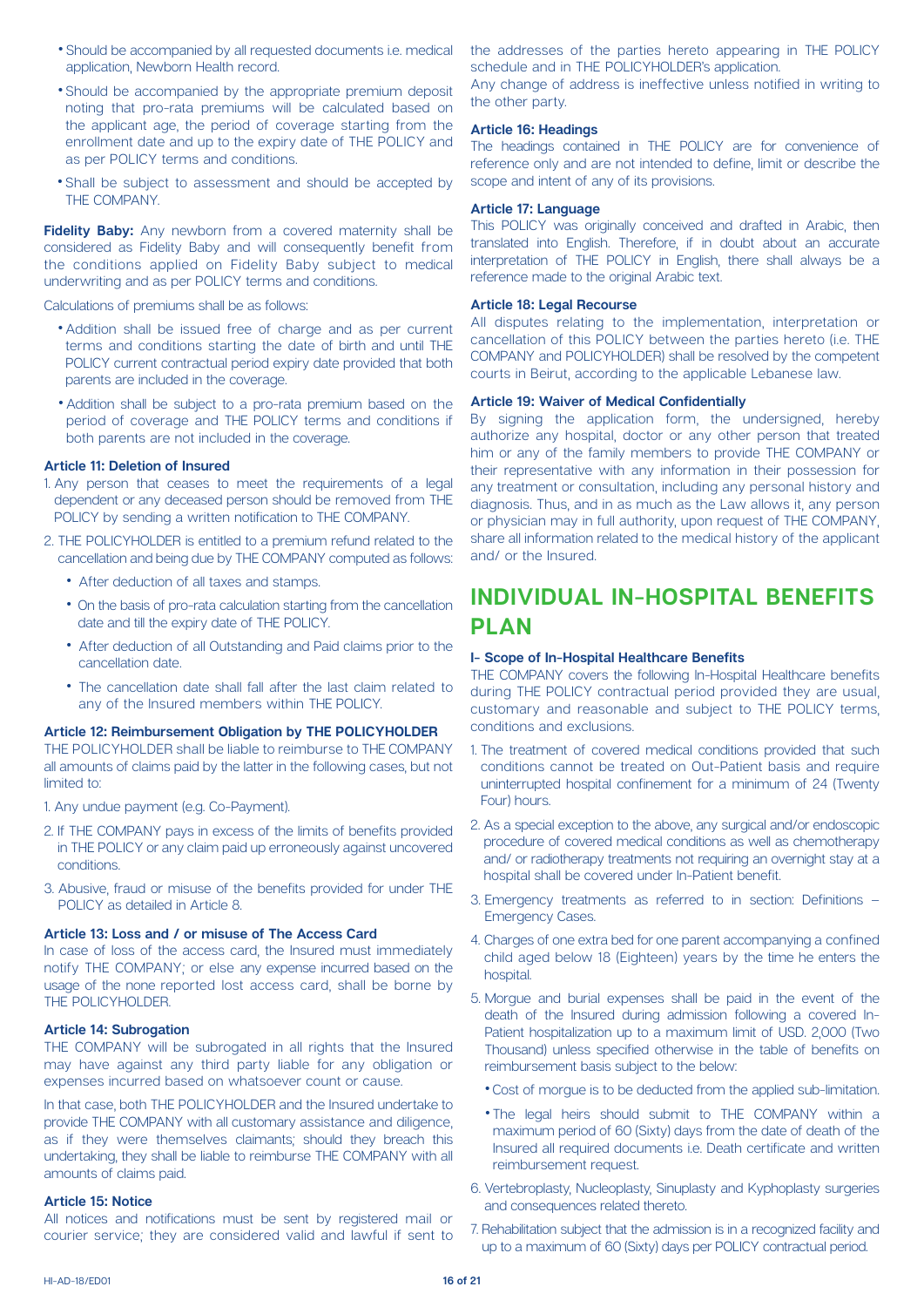### **II- Limitations to In-Hospital Healthcare Benefits**

- 1. The Insured will be covered under the hospitalization class and limits as identified in THE POLICY schedule and in the table of .benefits
- 2. The In-Hospital health coverage, for new Insureds, is effective 30 (Thirty) days after the inception date except for accidents or emergency cases and for members benefiting from continuity.
- 3. In the event of an admission during the validity of THE POLICY. which has expired thereafter. THE COMPANY shall be liable for benefits payment as per the previous POLICY conditions up to a maximum period of 30 (Thirty) uninterrupted days of confinement following expiry date.
- 4. Maternity Benefits shall be covered subject to a waiting period of:
	- 9 (Nine) months as from enrollment date for new Insured as well as for Insured with continuity when wife and husband are Insured with THE COMPANY.
	- 12 (Twelve) months as from enrollment date for new Insured as well as for Insured with continuity should only the mother be insured with THE COMPANY and proof of husband's insurance be submitted.
	- 24 (Twenty-Four) months as from enrollment date for new Insured as well as for insured with continuity should only the mother be insured with THE COMPANY and proof of husband's insurance missing
- a. Normal and Cesarean deliveries are covered subject to above-<br>mentioned waiting periods.
- b. Medically mandated legal abortion and miscarriage are covered as of Day One subject to conception occurring within POLICY .period
- c. When maternity is covered, the expenses related to the treatment of the newborn are not covered except for the :following
	- Nursery room stay during the mother's stay in the hospital and not exceeding 6 (Six) days.
	- One Pediatrician consultation.
	- Neonatal circumcision if the operation is performed during the mother's same hospital confinement for the delivery of the newborn baby.
	- Incubator is covered up to USD. 30,000 (Thirty Thousand) per delivery irrespective of the mother's stay at hospital unless specified otherwise in the Table of Benefits.
	- Neonatal iaundice is covered.
- 5. Congenital cases defined under section: Definition  $-$  Congenital Cases shall be covered up to the below mentioned limits unless otherwise specified in the table of benefit and/ or in THE POLICY :schedule
	- **Fidelity Baby:** Unlimited when new born is medically eligible and enrollment is accepted by THE COMPANY.
	- **. None Baby Fidelity:** Up to the limits specified in the table of benefits subject to a waiting period of 12 (Twelve) months as of enrollment date, in case of no proof of continuity.

As a special exception to the above, Insured with continuity shall be covered as of enrollment date except for cases of hernia and thyrioglossal cyst.

- 6. Internal prosthesis that are defined as all kinds of prosthesis replacing an organ, limb, tissue, cell or any function of the human body including resorbable prosthesis are covered as follows:
	- a. Prosthesis due to sickness including but not limited to Stents. Mesh related to Hernia Surgery, hip or knee replacement prosthesis are covered up to limits specified in the table of benefits
	- b. Prosthesis due to accident excluding artificial limbs are covered up to 100% (One Hundred Percent) provided that the below conditions are jointly met:
- i. Surgery is due to a covered accident occurring during the validity of THE POLICY.
- ii. Surgery took place immediately after the accident or within a maximum justified period of 6 (Six) months.
- iii. Subject to usual reasonable and customary charges
- 7. Repatriation shall be covered on reimbursement basis and up to a maximum of USD. 10,000 (Ten Thousand) for Insured members of Class A only unless otherwise specified in the table of benefits.

Repatriation benefit scope of cover includes the following cases: Emergency Evacuation while travelling outside Lebanon if adequate medical facilities are not available; return of mortal remains including cost of transport, documentations and formalities necessary for the shipping of remains of the Insured person to Lebanon.

- 8. Organ transplantation and all complications and consequences shall be covered only if the underlying disease is covered up to the specified limit as stated in the table of benefits should the Insured be the recipient.
- 9. Infertility In-Patient treatments and all complications and consequences including but not limited to Varicocele, Tubal Ligation, Polycystic Ovaries, Endometriosis are covered after a waiting period of 12 (Twelve) months following the enrollment date and up to a combined annual aggregate limit for both In-Patient and Out-Patient as specified in the table of benefits.
- 10. Treatment of injuries and sicknesses consequent to the participation of the Insured as an amateur in non-hazardous sports shall be covered.

However, any claim resulting from the participation of the Insured as a professional in non-hazardous sports or as an amateur or professional in hazardous sports including but not limited to: motor or motorcycling race, deep-sea diving, scuba-diving, snorkeling, ATV, parachuting, hang gliding, delta-plane and paragliding is not covered.

- 11. Mental or psychiatric disorders and all complications and consequences shall be covered as specified in the table of benefits. Nervous breakdowns, attention deficit disorders, senility related conditions including but not limited to Alzheimer's disease, learning difficulties as well as all treatments related to speech therapy including but not limited to Orthophony sessions shall remain excluded.
- 12. Bariatric surgeries and all complications and consequences will be covered as per limits mentioned in the table of benefits and subject to the below:
	- A waiting period of 12 (Twelve) Months for new Insured members. Continuity shall waive waiting period.
	- Medical necessity and Insured having a BMI equal or greater to 40 (Forty).
	- Age 18 (Eighteen) years and above.

Special diets and weight control procedures other than the above remain excluded.

- 13. In compliance with the ICC decision number 80/LMD issued on 15/4/2020 and within the scope of the council of ministers' mobilization decision issued on 15/3/2020, it is hereby agreed and understood that contrary to any other stipulation, condition or exclusion contained in its general or particular conditions. this POLICY will cover the POLICYHOLDER/Insured Members / Adherents for reasonable , usual and customary (UCR) medical costs and expenses which may be incurred consequent to the insured's /adherent's becoming infected with an agent of an epidemic/pandemic disease, while this POLICY is in force, but only in respect of In-hospital confinement provided that:
	- For the purpose of this clause, Epidemic/Pandemic disease shall be defined as a general and widespread sudden outbreak of an acute and severe infectious disease caused by a defined infectious disease pathogen (including all types of viruses, bacteria, parasites etc.), that affects simultaneously numerous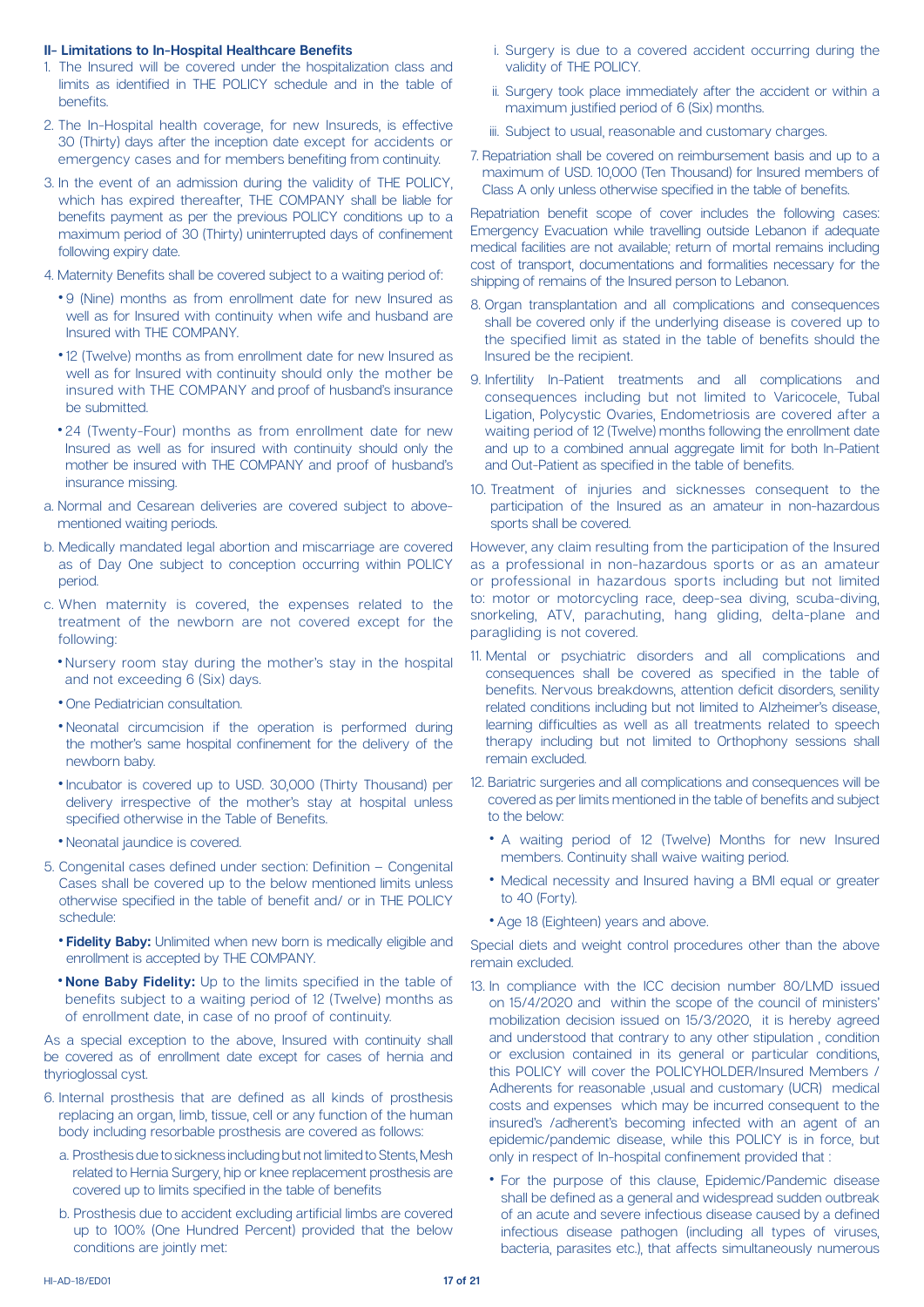individuals all over the territory of Lebanon and that is officially declared as a new, sudden and acute epidemic/pandemic disease exclusively by the World Health Organization.

- Usual, reasonable and customary (UCR) is defined as treatment consistent with generally accepted standards of medical practice, procedures, and surgeries in Lebanon, in accordance with the Ministry of Health and the National Social Security quidelines for normal, usual & customary procedure and/or standard health sector practice.
- In Hospital confinement refers to any treatment that cannot be undergone under the Out-of-Hospital services and is recommended by a recognized treating physician. Such confinement must be medically indicated by the treating Physician to diagnose or treat an Epidemic/Pandemic disease covered under this POLICY.
- For any new POLICY issued by the Insurance Company for the new POLICYholder and/or Insured and for any addition of a new Insured under the existing POLICY (e.g. child, spouse, etc....), a waiting period of 21 days shall be applicable. If the POLICYHOLDER and/or the Insured were found to be infected with an agent of an Epidemic/Pandemic Disease during this waiting Period, such Epidemic/Pandemic shall not be covered by the Insurance Company.

### a. Scope of Coverage and Financial Limitations:

The Scope of this Coverage in addition to the financial limitations are specified as follows:

|                                                                           | ICU/<br><b>Severe</b>                                                                                                                                                                            | <b>Step Down/</b><br><b>Moderate</b> | <b>Ward/Mild</b><br>cases |
|---------------------------------------------------------------------------|--------------------------------------------------------------------------------------------------------------------------------------------------------------------------------------------------|--------------------------------------|---------------------------|
| <b>Territorial Scope</b>                                                  | <b>I FBANON ONLY</b>                                                                                                                                                                             |                                      |                           |
| Total Maximum Limit per Insured /<br>per Contractual Period<br>/ per case | USD 30,000                                                                                                                                                                                       |                                      |                           |
| <b>Maximum Number of Days</b>                                             | 21                                                                                                                                                                                               |                                      |                           |
| Maximum Limit /Day for in hospital<br>confinement per contractual period  | <b>USD 1,500</b>                                                                                                                                                                                 | <b>USD 800</b>                       | <b>USD 600</b>            |
| <b>Network</b>                                                            | Participating Healthcare Providers within<br>the Network of THF ADMINISTRATOR<br>which are approved by the Ministry of<br>Public Health for the treatment of the<br>respective Pandemic/Epidemic |                                      |                           |
| <b>Additional Premium</b>                                                 | As Per POLICY Schedule                                                                                                                                                                           |                                      |                           |

The above Scope of Coverage and Limitations shall be applicable as follows:

- ICU/Severe: these cases need admission to ICU with intubation and respirator.
- Step Down/Moderate Cases: these cases need admission to intensive care with isolation, but no intubation, so no respirator.
- Ward/ Mild cases: if admitted to hospital and requires isolation.
- The Maximum Limit per day specified above shall be considered as part of the Total Maximum Limit per Insured per contractual period per case.
- The total maximum limit and/or the Maximum limited per day are the amounts covered by the Insurance Company on top of the amounts covered by NSSF, whenever the NSSF coverage is applicable. Accordingly, the Insured who benefits from the NSSF must secure the approval from the NSSF.
- The above maximum amount will include the identification test if the result was positive provided that a hospital confinement is needed for the Insured.
- The above Scope of Coverage and financial limitations shall be applicable to all Pandemic/Epidemic diseases during the contractual period of the POLICY if the general financial limitation specified in the POLICY is not fully consumed by the Insured

### b. Special Limitations/Exclusions:

The Insurance Company does not cover the following conditions, the complications and the consequences arising therefrom:

- Out of hospital medical expenses including ambulatory services, screening tests, medication, vaccination and doctors' consultations.
- Quarantine / Rest Cure / Sanitarium.
- Any Private/Paid for Ambulance or medical transportation services expenses.
- Homecare and any expenses linked to paramedical expenses and medical equipment at home.
- Repatriation, Morque and Burial cost.
- Any expenses incurred outside Lebanon.
- Treatment of any medical condition including childbirth and medical complication arising from or during the period of any Epidemic/Pandemic hospital confinement shall be subject to the same limit as stated in the above scope of coverage.
- All chronic or slow spreading infectious diseases including but not limited to AIDS, hepatitis, tuberculosis, HPV infections etc.
- Epidemic/Pandemic events caused by biological weapons/ terrorism.
- Expenses that cannot be proven to be caused by the epidemic/pandemic disease.

### **III- Exclusions to In-Hospital Healthcare Benefits**

All treatments and consequences of the below detailed cases are excluded from the In-Hospital Healthcare benefits:

- 1. All routine medical check-ups, and all Out-Patient Healthcare services not specifically covered under an applicable Healthcare plan, defined as Healthcare services (i.e. diagnostic tests, treatments) that do not require hospital confinement, such as those delivered at a physician office, clinic, medical center or Out-Patient hospital facility.
- 2. Air Ambulance and Road Ambulance Expenses.
- 3. Any hospitalization not medically mandatory.
- 4. Treatment of chronic allergy noting that Asthma shall be covered after a waiting period of 12 (Twelve) months.
- 5. Sleep disorders including snoring and sleep apnea except for polysomnography, which is covered after one year of Insurance for one time only. In case of Co-NSSF Insured, Polysomnography shall be covered up to 50% (Fifty Percent).
- 6. All genetic and/or hereditary cases including the complications arising thereof, as well as genetic tests, genetic engineering and .cloning
- 7. Dynamic light treatment (i.e. Verteporfin).
- 8. Cover excludes during the first contractual period all cases of unknown pre-existing cases including but not limited to:
- Ligament and meniscus diseases or surgeries (unless mandated by a covered accidental injury), thyroglossal cyst, hernia, disc, endometriosis, carpal tunnel, hemorrhoids, gall bladder, ulcer, tonsillectomy, infant paralysis, kidney & urinary tract diseases (except for Fidelity baby who shall be covered as from Day One as per POLICY terms and conditions), retinal surgery, vitrectomy, prostate, cataract, synovectomy and hysterectomy, cancer cases and heart diseases.

This exclusion will be waived if THE POLICY is renewed covering the same Insureds under the same terms and conditions.

- 9. Cover excludes during the first and second contractual periods:
- Nasal septal deviation or any surgical treatment connected with the nose unless due to a covered accident during the contractual period of this POLICY. This treatment is subject to prior approval of the claims center (NEXtCARE).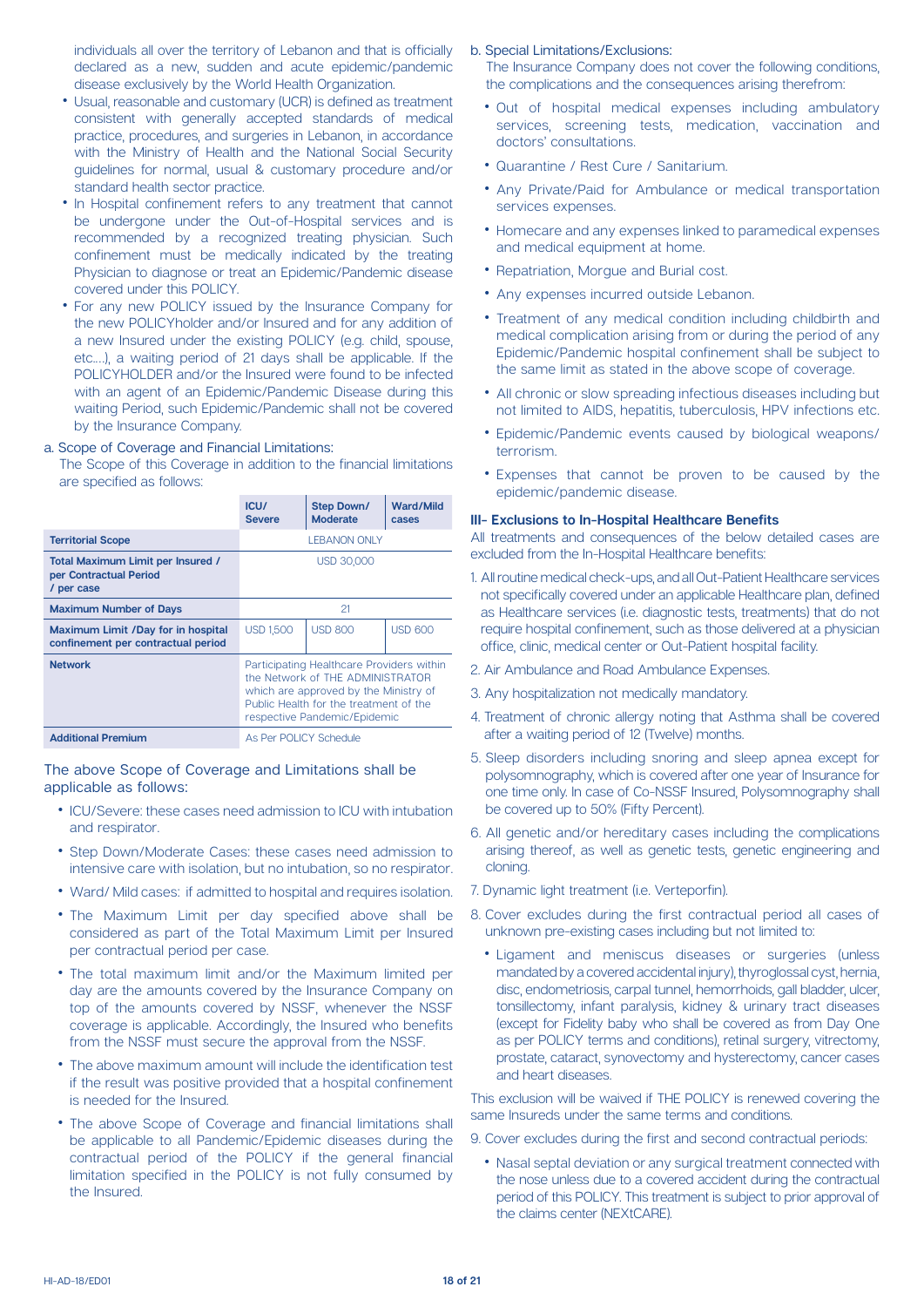- This exclusion will be waived if THE POLICY is renewed covering same Insureds under same terms and conditions for 2 (Two) consecutive years.
- 10. Heart diseases treatments shall be covered after a waiting period of 12 (Twelve) months noting that TAVI will be covered as per Euroscore II quidelines.
- 11. Cost of Transplanted Organ as well as any cost related to the Donor.
- 12. In-Vitro, Ex-Vitro, Intracytoplasmic sperm injection and any other artificial insemination procedures and related consequences remain excluded.
- 13. Cost and treatment of Parkinson disease including the complications arising thereof.
- 14. Peritoneal Dialysis, Hemodialysis and the arterio-venous shunt related thereto shall be excluded except for the first three sessions of Hemodialysis for acute renal failure delivered during the initial hospital admission and till discharge.
- 15. Dental and gum medical or surgical treatment (temporomandibular joint disorders). As a special exception to the latter, treatment can be covered if the following conditions are jointly met:
	- Treatment is necessitated by a covered accidental injury, occurring during THE POLICY's contractual period.
	- Treatment should be provided within a maximum period of 6 (Six) months of date of accident and while THE POLICY is still in force.
	- Treatment shall be subject to prior approval of THE ADMINISTRATOR (NEXtCARE).
- 16. Cosmetic or plastic surgery. As a special exception, treatments can be covered if the following conditions are jointly met:
	- Treatment is mandated by a covered accidental injury, occurring during THE POLICY's contractual period.
	- Treatment should be provided within a maximum of 6 (Six) months of accident and while THE POLICY is still in force.
	- Treatment shall be subject to prior approval of THE ADMINISTRATION (NEXtCARE).
- 17. Women genital organ diseases except for Ovarian Cyst that is not congenital and Uterine Fibroma. This exclusion shall be waived following a waiting period of 12 (Twelve) months from enrollment date. Continuity shall waive waiting period.
- 18. Breast reconstruction surgery following partial or complete mastectomy due to breast cancer. As a special exception to the latter, the reconstruction shall be covered if the below conditions are jointly met:
	- The Excision surgery was initially covered by THE POLICY.
	- The reconstruction surgery is performed within a maximum period of 6 (Six) months as from the excision surgery while THE POLICY is still in force.
	- The cost of the prosthesis is covered as per the limit indicated for the prosthesis following sickness.
- 19. Sexually transmitted diseases including but not limited to Acquired Immune Deficiency Syndrome (AIDS), Human Immunodeficiency Viruses (HIV). Hepatitis other than A.
- 20. Suicide, self-destruction or intentional self-inflicted injury or any attempt, while sane or insane.
- 21. Rest Cures, sanitarium, custodial care and periods of quarantine, costs related to convalescence even when initial hospitalization was covered under THE POLICY.
- 22. Abuse of alcohol, drugs and alike substances, the addiction to and abuse of medication without medical supervision and all consequences arising thereto.
- 23. Alternative medicine including Chiropraxy, Osteopathy, Acupuncture, Ayurvedic and Homeopathy.
- 24. Procedures related to change of gender, sexual fortifying products, treatments and procedures.
- 25. Any treatment underwent by a physician not licensed to operate in the country where treatment is being delivered or by family member.
- 26. Unusual tests or treatments that in the sole discretion of THE COMPANY and/ or THE ADMINISTRATOR is deemed to be experimental. As a special exception to the latter, ligasure and endopouch are covered subject to medical necessity and in major surgeries.
- 27. Any injury affecting an Insured serving in or attached to any armed forces during war activities, and claims arising from the Insured taking an active part in any of the following events: war, warlike activities, civil strike and commotion, crimes and misdemeanors.
- 28. Claims arising from the Insured taking an active part in terrorism. assassination, personal assault, aggression and any other similar .act
- 29. Claims arising from ionization, polluting chemicals or nuclear contamination or infiltration of toxic wastes.
- 30. Claims arising from the use of motorcycles as mean of transportation
- 31. Any particular limitation and/or exclusion per Insured provided for in the accepted census list, POLICY schedule or endorsements.

### **ADDITIONAL BENEFITS**

### **Ambulatory HealthCare Benefits Plan (AMB)**

### **belief Scope of Ambulatory Healthcare benefits**

THE COMPANY covers under Ambulatory Healthcare plan, the below listed diagnostic tests as well as the treatments, other than medicines, which are medically justified but however; do not require In-Hospital confinement.

### **1. Diagnostic Tests**

Radiology, computed tomography scan (CT-Scan), magnetic resonance imaging (MRI), ultrasonography, laboratory tests including basic mandatory pre-marital tests and Guthrie test for the new baby born, Osteodensitometry (Bone mineral density), nuclear medicine tests, electroencephalogram (EEG), electrocardiogram (ECG), electromyogram (EMG), audiogram, stress test, evoked nerve response, ocular angiography, mammography, thallium myocardial scintigraphy, scintigraphy (Thyroid, Renal, Bones etc...), echocardiography and holter monitoring, PET scan (covered for cancer cases and subject to medical necessity) Volume computed tomography or VCT64, ocular coherence tomography (OCT). Glaucoma diagnosis (GDX) as well as maternity tests including but not limited to Triple Test or Amniocentesis. Maternal Obstetrical Ultrasound up to a maximum of 3 (Three) per covered pregnancy. One morphological ultrasound noting that maternity ambulatory benefits shall be covered following a waiting period of 6 (Six) months from the enrollment date of the Insured.

### **Treatment 2.**

Laser therapy other than that used for sight correction, physiotherapy (as per medical necessity) and kinesiotherapy.

### **3. Physician Fees**

Physician fees relating to the necessary interpretation of technically specialized tests are covered, provided they are conducted by the same facilities where the tests are being performed.

#### **II- Limitations to Ambulatory Healthcare Benefits**

Ambulatory Healthcare benefits delivered through a participating provider based on selected network are covered up to 100% (One Hundred Percent) or 85% (Eighty-Five Percent) as per selected Plan.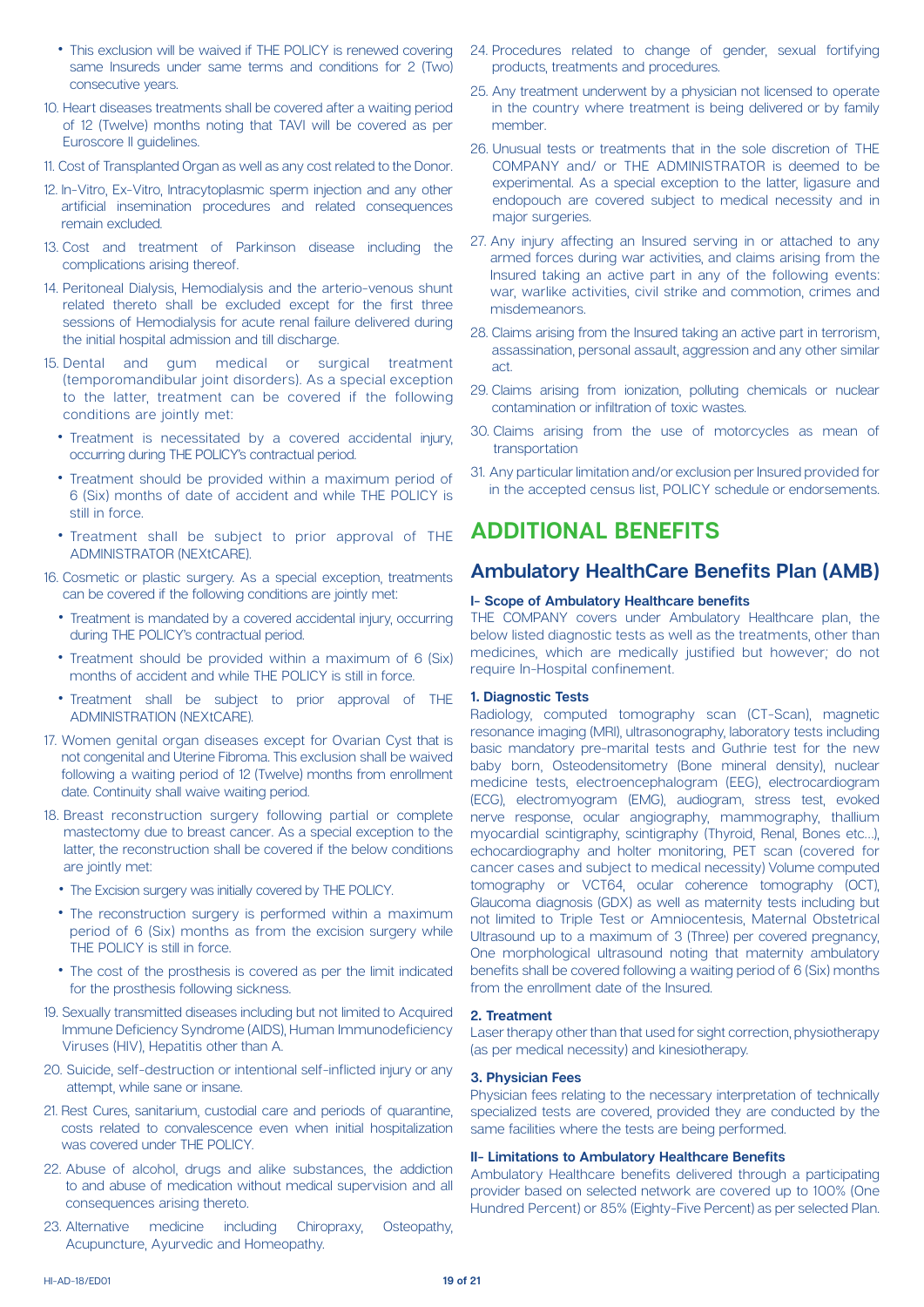### **III- Exclusions to Ambulatory Healthcare Benefits**

- 1. All exclusions applicable to the In-Hospital plan are applicable to the Out-Patient plan.
- 2. As a special exception to the above, sexually transmitted diseases tests (HIV, Hepatitis B) are covered.
- 3. Doctor visits
- 4. Diagnostic tests for the purposes of health check-ups and / or routine examinations.
- 5. Diagnostic tests for the purposes of employment or travel.
- 6. Tests related to error of refraction, nearsightedness (myopia), farsightedness, astigmatism.
- 7. Allergy tests except IGE total which is covered.

### **DOCTOR VISITS BENEFITS (DV)**

### **benefits benefits**

THE COMPANY covers under Doctor Visits benefits the expenses and fees in connection with the medical services and procedures delivered by a medical doctor.

### **II- Limitation to Doctor Visits benefit**

Doctor Visits benefit can be selected only when Ambulatory benefit is purchased.

The Doctor Visits benefits provided for here above are covered up to 100% (One Hundred Percent) or 85% (Eighty-Five Percent) depending on selected product up to the maximum amount per visit and per vear as specified in table of benefits.

### **III- Exclusions to Doctor Visits benefit**

All exclusions applicable to the In-Hospital plan are applicable to the doctor visits Out-Patient plan.

### **PRESCRIPTION MEDICINES BENEFITS** (PM)

### **belief Scope of Prescription Medicines benefits**

THE COMPANY covers under the Prescription Medicines benefits when selected the medicines prescribed by the Insured's attending physicians that are authorized and tariffed by the Lebanese Ministry of Health.

### **II- Limitation to Prescription Medicines benefits**

Prescription medicines benefit can be bought only when Ambulatory plan and Doctor visits plan are purchased.

Prescription medicines dispensed through a provider are covered at 100% (One Hundred Percent) or 85% (Eighty-Five Percent) depending on the selected plan and according to the official cost of drug.

The quantity of covered prescribed medicines per transaction is limited to the normal, usual and customary need for a maximum period of one consecutive month of treatment.

Prescribed Medicines for the treatment of chronic diseases shall be covered as per POLICY terms and conditions and as per Pre-<br>Existing conditions.

### **III- Exclusions to Prescription Medicines benefits**

- 1. All exclusions applicable to the In-Hospital plan are applicable to the Prescribed Medicines Out-Patient plan.
- 2. Medicines available without prescription (i.e. over the counter drugs, cosmetic and the like, mineral, hair treatment products, personal and household hygiene and similar products).
- 3. Antiseptic products (i.e. Dettol Milton Presept soaps creams...).
- 4. All products for dental and gums (hygienic treatments products...).
- 5. All sexual fortifying products, doping products and illegal drug taking.
- 6. All products and medicines for contraception, treatment of sterility, impotence and infertility.
- 7. All products and medicines related to the treatment of mental disorders, amphetaminic and psychotropic products i.e. anxiolytic and neuroleptic medicines.
- 8. Dietetic products including milk.
- 9 Dermatological products other than for the treatment of infectious diseases or consequences of accidents.
- reflective coating) and the products used for their cleaning and 10. All hearing aids and optical apparatuses (lenses, glasses, anti-.upkeep
- 11. All medicines for the treatment of sexually transmitted disease, HIV, AIDS and Hepatitis other than Hepatitis A.
- 12. Any substance which is not considered as medicine for the treatment of a disease, threatening the state of health of the .Insured

### **PAYMENT OF CLAIMS**

### **1. Direct Billing:**

THE ADMINISTRATOR acting in the name of and on behalf of THE COMPANY, shall, upon evaluation of the case, grant coverage, determine the amount to be covered or deny coverage as per POLICY terms, conditions, limitations as well as exclusions. The Insured and/ or provider is informed about the decision of cover through THE ADMINISTRATOR or a delegate. The approved payment shall be made directly between THE ADMINISTRATOR and the participating provider.

- a. **Emergency cases:** In case of any emergency treatment as defined in the section Definition above, whether requiring an overnight stay or not, the Insured must seek immediate approval of coverage by presenting his/ her insurance card and ID to the .hospital
- b. **Elective cases:** In case of any elective treatment, the Insured must secure approval from THE ADMINISTRATOR prior to his benefiting from a covered Healthcare service by submitting the duly completed Medical report for Admission to THE .ADMINISTRATOR

It is hereby agreed and understood that the above shall apply only at participating providers in Lebanon.

### **2. Reimbursement:**

### **a. Instances for Reimbursement:**

As an exceptional procedure, the Insured may be reimbursed the total or partial fees and expenses of covered Healthcare benefits under this POLICY in the following cases:

- i. As an appeal by an Insured to a previously declined approval of coverage at a participating provider.
- ii. In instances of In-Hospital as well as Out-Patient HealthCare treatments as detailed below:
	- Treatments in GCC when product is selected
	- Treatments at a non-participating provider in Lebanon
	- Treatments outside territorial scope

### **b. Expenses viable for reimbursements:**

i. Treatments in GCC when product is selected

- In-Patient Elective Treatments in GCC shall be reimbursed up to 80% (Eighty Percent) based on GCC tariff and as per POLICY terms and conditions.
- In-Patient Emergency Treatments in GCC shall be reimbursed up to 100% (One Hundred Percent) based on GCC tariff and as per POLICY terms and conditions.

It is to be noted that Co-NSSF Insured members shall be reimbursed at 80% (Eighty Percent) after deduction of applicable Co-Pay.

> • Ambulatory Treatments when plan selected in GCC shall be reimbursed up to 80% (Eighty Percent) based on GCC tariff after deduction of applicable Co-Pay as per selected coverage plan and POLICY terms and conditions.